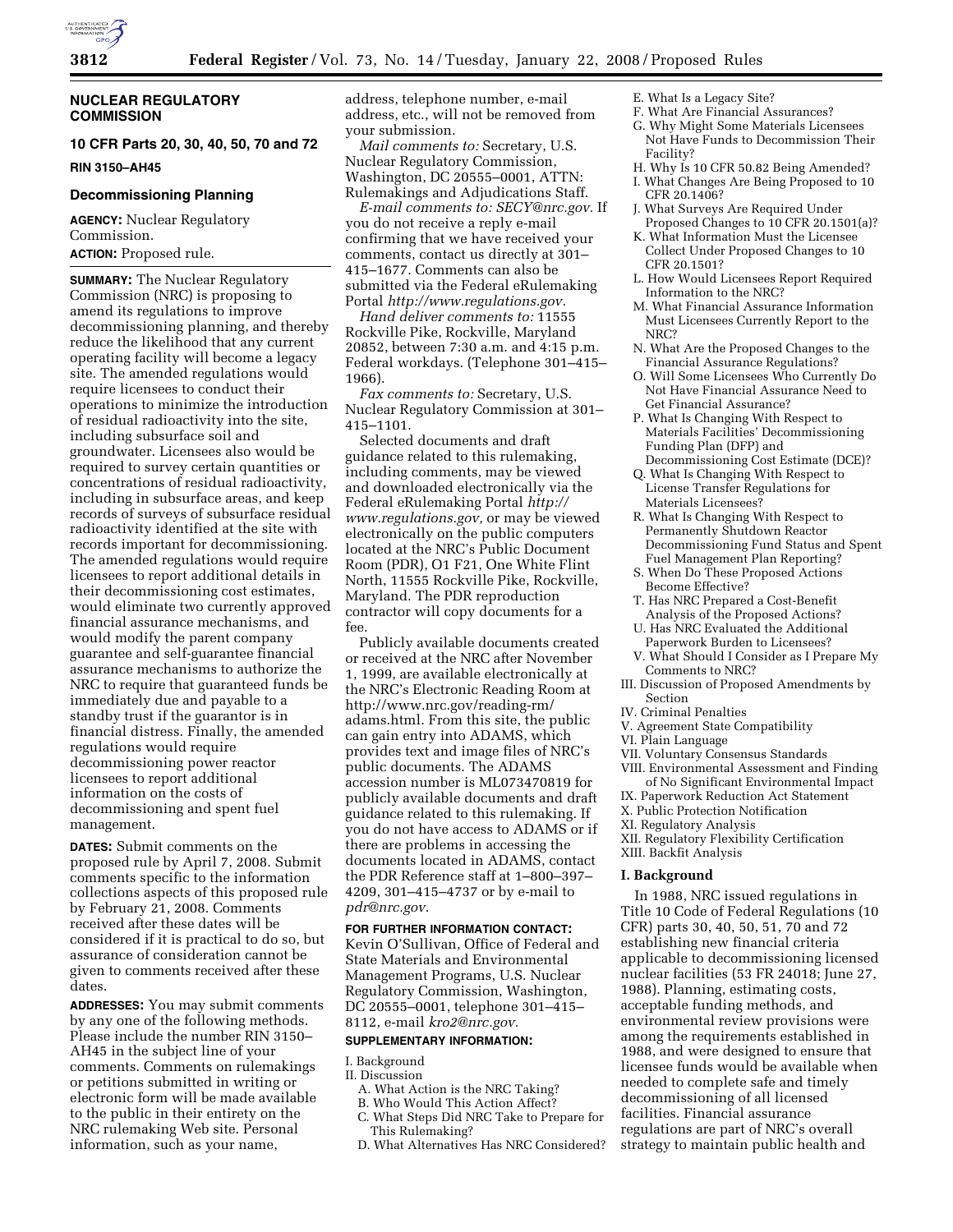safety, and protection of the environment, during and after nuclear facility decommissioning. The NRC announced in 1988 that it intended to periodically assess the effectiveness of the funding methods permitted in the regulations. Since then, the NRC has issued several amendments to the financial criteria applied to decommissioning licensed nuclear facilities.

After NRC published financial assurance regulations in 1988, a small number of sites were unable to fully comply with the financial assurance requirements. In some cases, these sites had large amounts of onsite residual contamination, remediation of which would exceed available funds. The Commission directed the staff, in Staff Requirements Memoranda (SRMs) dated August 22, 1989, and January 31, 1990, to develop a strategy for resolving decommissioning issues and to develop a prioritized list of contaminated sites. In response, the Site Decommissioning Management Plan (SDMP) was developed, containing cleanup criteria based in part on residual radioactivity concentrations for sites with extensive uranium and thorium contamination.

In 1993 (58 FR 68726), licensees that passed financial test criteria were allowed to use a self-guarantee to provide financial assurance for decommissioning. In 1996 (61 FR 39299; July 29, 1996), nuclear power reactor decommissioning procedures were clarified, while recognizing that the radioactivity resulting from contaminated materials and effluents (air and water) must be minimized and controlled. In 1998 (63 FR 29535; June 1, 1998), use of the self-guarantee method was broadened to include some commercial licensees who do not issue bonds, as well as non-profit licensees, such as colleges, universities and hospitals. Also in 1998 (63 FR 50465; September 22, 1998), NRC amended power reactor decommissioning financial assurance requirements in response to potential deregulation of the power generating industry. In 2003 (68 FR 57327; October 3, 2003), the set of materials licensees for which financial assurance is required was expanded to include all waste brokers. Additionally, large irradiators were required to prepare a site-specific decommissioning cost estimate as the basis of their financial assurance; decommissioning certification amounts were increased by 50 percent; and decommissioning cost estimates were required to be updated for certain licensees at least every 3 years.

Apart from these changes in financial assurance requirements summarized

above, more comprehensive and risk informed decommissioning regulations were issued in 1997 as Subpart E of 10 CFR part 20 (62 FR 39058; July 21, 1997). This set of requirements is known as the License Termination Rule (LTR). The LTR is based on calculated doses, and it established specific radiological criteria for remediation of lands and structures to complete site decommissioning and successfully terminate the license. The LTR provides an overall approach for license termination for two different site conditions: unrestricted use and restricted conditions for use after license termination. The LTR applies to the decommissioning of facilities licensed under 10 CFR parts 30, 40, 50, 60, 61, 63, 70 and 72. In the **Federal Register** notice publishing the LTR final rule, in response to a public comment that the requirements of then-proposed 10 CFR 20.1406 should apply to all licensees, rather than only to applicants for new licenses, the Commission stated:

Applicants and existing licensees, including those making license renewals, are already required by 10 CFR part 20 to have radiation protection programs aimed towards reducing exposure and minimizing waste. In particular, Sec. 20.1101(a) requires development and implementation of a radiation protection plan commensurate with the scope and extent of licensed activities and sufficient to ensure compliance with the provisions of 10 CFR part 20. Section 20.1101(b) requires licensees to use, to the extent practicable, procedures and engineered controls to achieve public doses that are ALARA. In addition, lessons learned and documented in reports such as NUREG– 1444 have focused attention on the need to minimize and control waste generation during operations as part of development of the required radiation protection plans. Furthermore, the financial assurance requirements issued in the January 27, 1988 (53 FR 24018), rule on planning for decommissioning require licensees to provide adequate funding for decommissioning. These funding requirements create great incentive to minimize contamination and the amount of funds set aside and expended on cleanup. (62 FR 39082; July 21, 1997).

Current 10 CFR 20.1101(a) requires each licensee to implement a radiation protection program to ensure compliance with the regulations in 10 CFR part 20. Current § 20.1101(b) requires each licensee to use, to the extent practical, procedures and engineering controls based upon sound radiation protection principles to achieve occupational doses and doses to members of the public that are as low as reasonably achievable (ALARA). Licensees need to apply operating procedures and controls to evaluate

potential radiological hazards and methods to minimize and control waste generation during facility operations, to achieve doses that are ALARA.

In SRM–SECY–01–0194, dated June 18, 2002, the Commission directed the staff to conduct an analysis of LTR issues. The staff conducted the analysis and presented results and recommendations to the Commission in SECY–03–0069 (*http://www.nrc.gov/ reading-rm/doc-collections/ commission/srm/2003/2003- 0069srm.pdf*), (dated May 2, 2003, and known as the LTR Analysis). One of the recommendations was a set of ''measures to prevent future legacy sites.'' A legacy site is a facility that is in decommissioning status with complex issues and an owner who cannot complete the decommissioning work for technical or financial reasons (as discussed further in Section II.E of this document). The set of measures to prevent future legacy sites had two distinct parts: (1) The need for timely reporting during facility operations of subsurface contamination that has a potential to complicate future decommissioning efforts; and (2) The need for more detailed reporting of licensee financial assurance mechanisms to fund site decommissioning activities and protection of the committed funds in cases of financial distress. The need for timely reporting of subsurface contamination during facility operations was explained in Attachment 8 to SECY–03–0069. Attachment 8, under the heading ''chronic releases,'' recommended revising 10 CFR 20.1406 to extend its minimization of contamination requirements to cover licensees in addition to license applicants. Recommendations for more detailed decommissioning financial assurance requirements are set forth in Attachment 7 to SECY–03–0069.

In SRM–SECY–03–0069 the Commission approved the staff's recommendations summarized above, and authorized this proposed rulemaking. As pertinent to the proposed 10 CFR 20.1406 and 10 CFR 20.1501 revisions, the Commission's SRM states as follows:

''The Commission has approved the staff's recommendation related to changes in licensee operations as described in attachment 8. However, in addition to incorporating risk-informed approaches, the staff should ensure that they are performance-based. The staff will have to be very careful when crafting the guidance documents so that it is clear to the licensees and to the staff how much characterization information is enough. The staff should only ask for limited information. Licensees should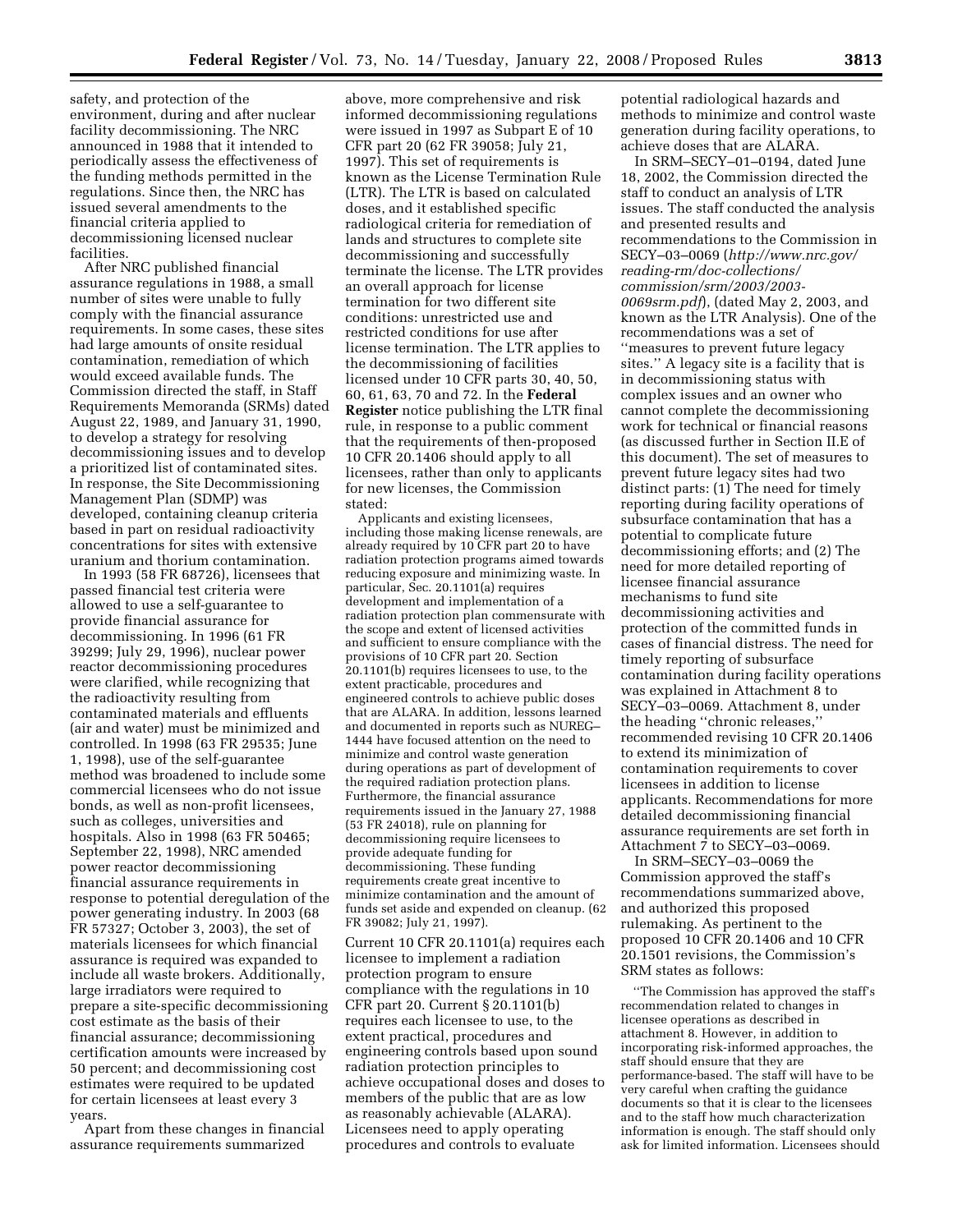not be required to submit the equivalent of a full scale MARSSIM [Multi-Agency Radiation Survey and Site Investigation Manual] survey every year.''

During 2003 and 2004, the NRC staff evaluated the decommissioning program and proposed other improvements to protect public health and safety beyond those identified in the LTR Analysis. To integrate and track regulatory improvements resulting from the LTR Analysis and the Decommissioning Program Evaluation, the NRC adopted an Integrated Decommissioning Improvement Plan (IDIP) for activities during FY 2004 through 2007. Among other actions, the IDIP calls for publication of this proposed rule and written guidance describing changes in the regulations to prevent future legacy sites.

In 2005 and 2006, the operators of several nuclear power plants reported that inadvertent and unmonitored radioactive liquid releases, primarily tritium contained in water, had occurred. In some instances, the release of radioactive liquid was not recognized by the licensee until years after the release apparently started. The NRC Executive Director for Operations chartered a Task Force to conduct a lessons-learned review of these incidents. The Task Force final report dated September 1, 2006, concluded that the levels of tritium and other radionuclides measured thus far do not present a health hazard to the public, and presenting a list of findings and recommendations that the Task Force believed would improve plant operations and public confidence in nuclear plant operations. The findings and recommendations in the Task Force report identified the need to clarify existing licensee requirements to demonstrate that they have achieved public and occupational exposures that are ALARA, during the life cycle of the facility which includes the decommissioning phase.

## **II. Discussion**

## *A. What Action Is the NRC Taking?*

The NRC is proposing changes to its regulations to improve decommissioning planning, and thereby reduce the likelihood that facilities under its jurisdiction will become legacy sites. To help achieve this goal, one set of complementary amendments have been proposed that would revise 10 CFR 20.1406 to make it applicable to licensees with operating facilities as well as to license applicants, and revise 10 CFR 20.1501(a) by replacing its undefined term ''radioactive material'' with ''residual radioactivity,'' a term

already defined in 10 CFR part 20. This defined term includes subsurface contamination within its scope. Both 10 CFR 20.1406(c) and 20.1501(a) are being worded to include subsurface contamination within their scope by using the term ''residual radioactivity.'' These changes serve to reinforce the intended linkage between these provisions, and are consistent with NRC policy that licensees conduct operations to minimize the generation of waste, to facilitate later facility decommissioning. A second set of proposed changes to improve decommissioning planning addresses decommissioning financial assurance requirements.

The proposed new 10 CFR 20.1406(c) states as follows:

(c) Licensees shall, to the extent practical, conduct operations to minimize the introduction of residual radioactivity into the site, including the subsurface, in accordance with the existing radiation protection requirements in Subpart B and radiological criteria for license termination in Subpart E of this part.

The proposed revised 10 CFR 20.1501(a) and (b) state as follows:

(a) Each licensee shall make or cause to be made, surveys of areas, including the subsurface, that—

(1) May be necessary for the licensee to comply with the regulations in this part; and (2) Are reasonable under the circumstances

to evaluate—

(i) The magnitude and extent of radiation levels; and

(ii) Concentrations or quantities of residual radioactivity; and

(iii) The potential radiological hazards of the radiation levels and residual radioactivity detected.

(b) Records from surveys describing the location and amount of subsurface residual radioactivity identified at the site must be kept with records important for decommissioning.

As indicated, use of the term ''residual radioactivity'' is a key component of the above proposed requirements, and this term is discussed below.

1. Residual Radioactivity

As set forth in 10 CFR 20.1003:

*''Residual radioactivity* means radioactivity in structures, materials, soils, groundwater, and other media at a site resulting from activities under the licensee's control. This includes radioactivity from all licensed and unlicensed sources used by the licensee, but excludes background radiation. It also includes radioactive materials remaining at the site as a result of routine or accidental releases of radioactive material at the site and previous burials at the site, even if those burials were made in accordance with the provisions of 10 CFR part 20.''

Certain operational events (e.g., slow, long-term leaks), particularly those that

cause subsurface soil and ground-water contamination, can significantly increase the cost of decommissioning. To adequately assure that a decommissioning fund will cover the costs of decommissioning, the owner of a facility must have a reasonably accurate estimate of the extent to which residual radioactivity is present at the facility, particularly in the subsurface soil and ground water. As reflected above, the new 10 CFR 20.1406(c) would require that licensees conduct their operations in a manner that will minimize the introduction of residual radioactivity into the site.

Section 20.1501(a) would be revised by replacing its undefined term ''radioactive material'' with ''residual radioactivity.'' To some people, the phrase ''residual radioactivity'' may have a connotation implying radioactive material that is ''left over'' after operations. This is not the meaning. As reflected in its definition stated previously, this term includes everything that the term ''radioactive material'' implies in the current rule language as well as other radioactive material resulting from activities under the licensee's control, such as radioactive material in the subsurface. The use of the term ''residual radioactivity'' in §20.1501(a) also is intended to provide a link with new § 20.1406(c). The amended § 20.1501(a) would retain previous survey requirements, but would add that such requirements include consideration of waste in the form of residual radioactivity. Together, the amended §§ 20.1501(a) and 20.1406(c) specify that compliance with 10 CFR part 20 requirements is a necessary part of effectively planning for decommissioning. The new §§ 20.1406(c) and 20.1501(a) provisions are discussed further in Sections II.I and J of this document. These activities, undertaken during facility operations, would provide a technical basis for licensees and NRC to understand the effects of significant residual radioactivity on decommissioning costs, and to determine whether existing financial assurance provided for sitespecific decommissioning is adequate. By using the term ''residual radioactivity,'' the new §§ 20.1406(c) and 20.1501(a) cover any licensed and unlicensed radioactive material that have been introduced to the site by licensee activities.

The new paragraph 10 CFR 20.1501(b) would be revised to require licensees to keep records of surveys of subsurface residual radioactivity identified at the site with records important for decommissioning.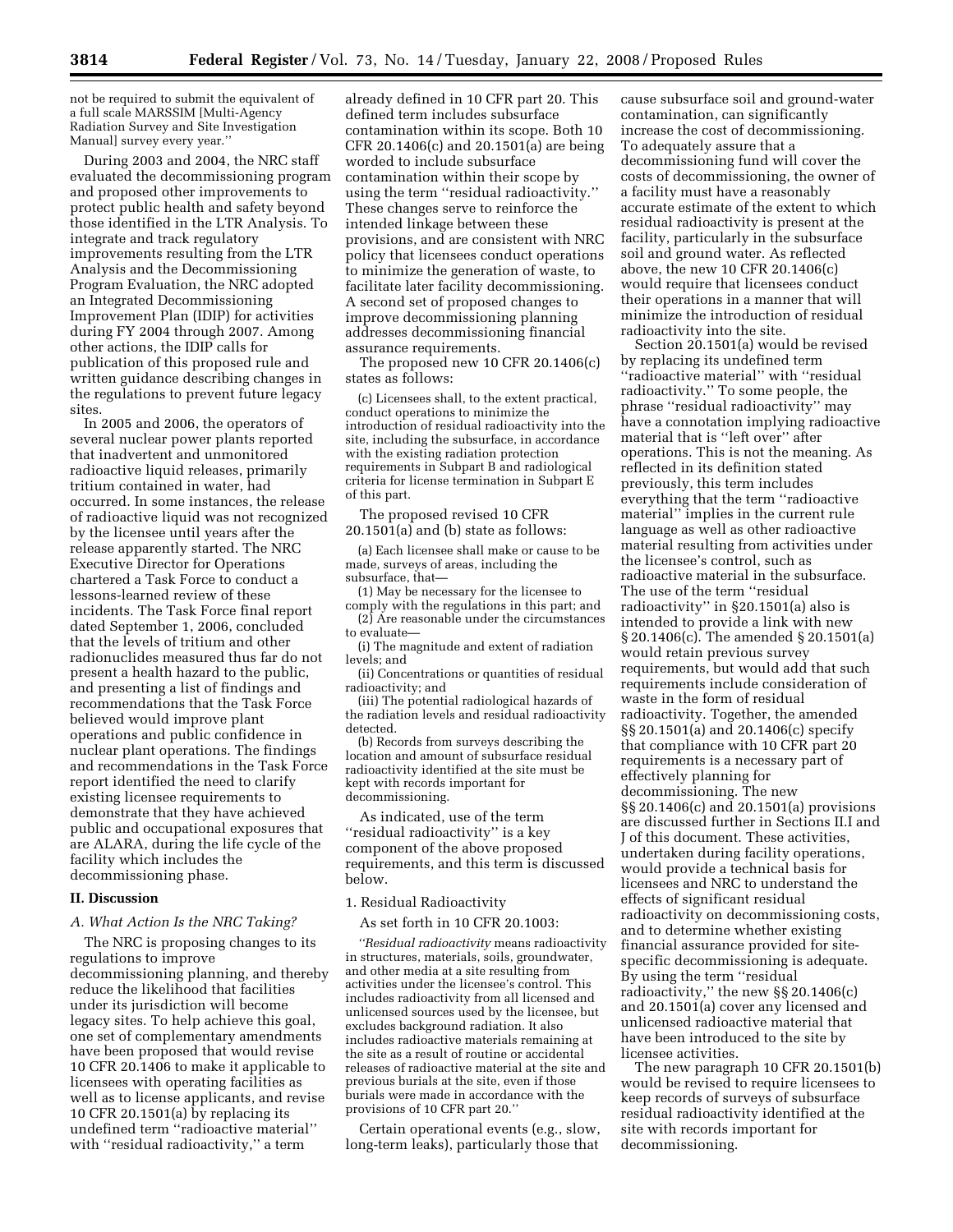During operations, residual radioactivity that would be significant for decommissioning planning would be a quantity of radioactive material that would later require remediation during decommissioning to meet the unrestricted use criteria of 10 CFR 20.1402. Significant residual radioactivity in subsurface media, such as soil, is a component of waste because it must be removed and disposed of to meet unrestricted use criteria in 10 CFR 20.1402.

During decommissioning, the licensee must evaluate dose from residual radioactivity surveyed at its site using the radiological criteria in Subpart E to 10 CFR part 20. For contamination migrating offsite from previous leaks and spills into the subsurface, a licensee must comply with the applicable license conditions for its facility. Such offsite contamination, released as an effluent in quantities below annual regulatory limits, has been a factor in the decommissioning of a few NRC and Agreement State sites. However, the scope of this rulemaking does not include offsite contamination discovered during decommissioning, unless such contamination is an extension of onsite contamination (e.g., a contaminated ground water plume originating from the licensee's facility).

NRC's technical basis for the effect that significant residual radioactivity in the subsurface has on decommissioning costs is based on a 2005 NRC staff study, ''General Guidance for Inspections and Enforcement to Prevent Future Legacy Sites and Indicators of Higher Risk of Subsurface Contamination'' [NRC ADAMS Accession Number ML052630421]. The purpose of this study was to evaluate experience at sites that have undergone, or were undergoing decommissioning to identify the types of events that have caused subsurface contamination. Associating these events with knowledge of currently operating sites provided a means for NRC staff to evaluate the potential for future subsurface contamination at currently operating facilities. This risk-informed approach concluded that the sites with a higher likelihood of becoming legacy sites shared the following characteristics: relatively large volumes of low specific activity radioactively contaminated liquids; large volumes of long-lived radionuclides; large throughput; liquid processes; or processes that involve large quantities of solid radioactive material stored outdoors. The study identified a number of events that could increase decommissioning costs by increasing the possibility of soil or ground-water contamination, and

concluded that these events should cause the licensee to reevaluate its decommissioning cost estimate. Additional discussion on this topic is in Sections II.G and II.H of this document.

NRC considers proposed changes to 10 CFR 20.1406 and 20.1501 to be consistent with existing NRC policy for operating facilities. Under 10 CFR 20.1101(b), licensees must use procedures and engineering controls to achieve occupational doses and doses to members of the public that are ALARA, during operations and during decommissioning. To accomplish this, licensees must be able to demonstrate their knowledge of residual radioactivity in the subsurface, including soil and ground-water contamination, particularly if the subsurface contamination is a significant amount that would require remediation during decommissioning to meet the unrestricted use criteria of 10 CFR 20.1402. This is an extension of the requirements promulgated, with widespread agreement, in the 1997 LTR that were applicable only to license applicants. This action is needed because subsurface residual radioactivity at current operating facilities may be a potential radiological hazard, and a risk to fully fund decommissioning while the facility is in an operating mode. The linkage between new 10 CFR 20.1406(c) and amended 10 CFR 20.1501(a) better institutes existing NRC policy with respect to subsurface contamination during facility operations, to achieve doses that are ALARA, and identifies to licensees that survey requirements may be a necessary part of effectively planning for decommissioning as well as to comply with dose limits.

## 2. Financial Assurance

The proposed rule (amending §§ 30.35, 40.36, 70.25 and 72.30, and Criterion 9 of appendix A to part 40) would codify certain aspects of existing regulatory guidance to improve the quality of Decommissioning Funding Plans (DFP), and would apply NRC experience to increase the likelihood that adequate funds will be available when needed to complete the decommissioning process. The proposed rule amendments would allow materials licensees to base their financial assurance for decommissioning on a ''certification amount'' only if the licensee's site surveys do not indicate the presence of residual radioactivity in amounts that would prevent the site from meeting the unrestricted use criteria in § 20.1402. The proposed rule would address the potential vulnerability of the parent

company guarantee and the selfguarantee as the financial mechanism for decommissioning funding assurance during financial distress of the guarantor. Each of the licensees who use the guarantee mechanism would be required to establish a standby trust fund to receive the guaranteed financial assurance amount should that amount become immediately due and payable.

Licensees with reactors in a decommissioning status would have additional reporting requirements for decommissioning fund status, spent fuel management costs, and estimated decommissioning costs. These proposed reporting requirements, in part, modify the existing Post Shutdown Decommissioning Activities Report requirements set forth in 10 CFR 50.82(a)(4)(i). Additional reporting requirements would require each power reactor licensee undergoing decommissioning to thereafter submit an annual financial assurance status report, as set forth in new paragraphs  $(a)(8)(v)$ – $(a)(8)(vii)$  of 10 CFR 50.82 $(a)(8)$ .

Under the proposed rule, all licensees decommissioning their facilities pursuant to 10 CFR 20.1403 restricted release criteria would be required to use a trust fund to meet the financial assurance requirements. A trust fund would be the only financial assurance mechanism allowed for the long term maintenance and surveillance of restricted release sites unless a government organization either provides a guarantee of funds or assumes custody and ownership of the site. This topic is discussed further in Sections II.M, N and O of this document.

#### *B. Who Would This Action Affect?*

Based on the Regulatory Analysis for this proposed rule, NRC estimates that a small number of materials licensees (a total of about 5 NRC and Agreement State licensees) would need to perform additional site surveys due to the presence of significant residual radioactivity. The licensees who will need to perform additional surveys were modeled in the Regulatory Analysis as rare metal extraction facilities with uranium as a soil contaminant. Although the number of licensees affected by the proposed rule is small, the cost to States or the Federal Government to enforce and then fully decommission a single legacy site is much higher than the cost to prevent the occurrence of a legacy site through amended regulations.

For NRC licensees who have subsurface residual radioactivity with no ground water implications, a minimal, routine monitoring plan may remain in effect through license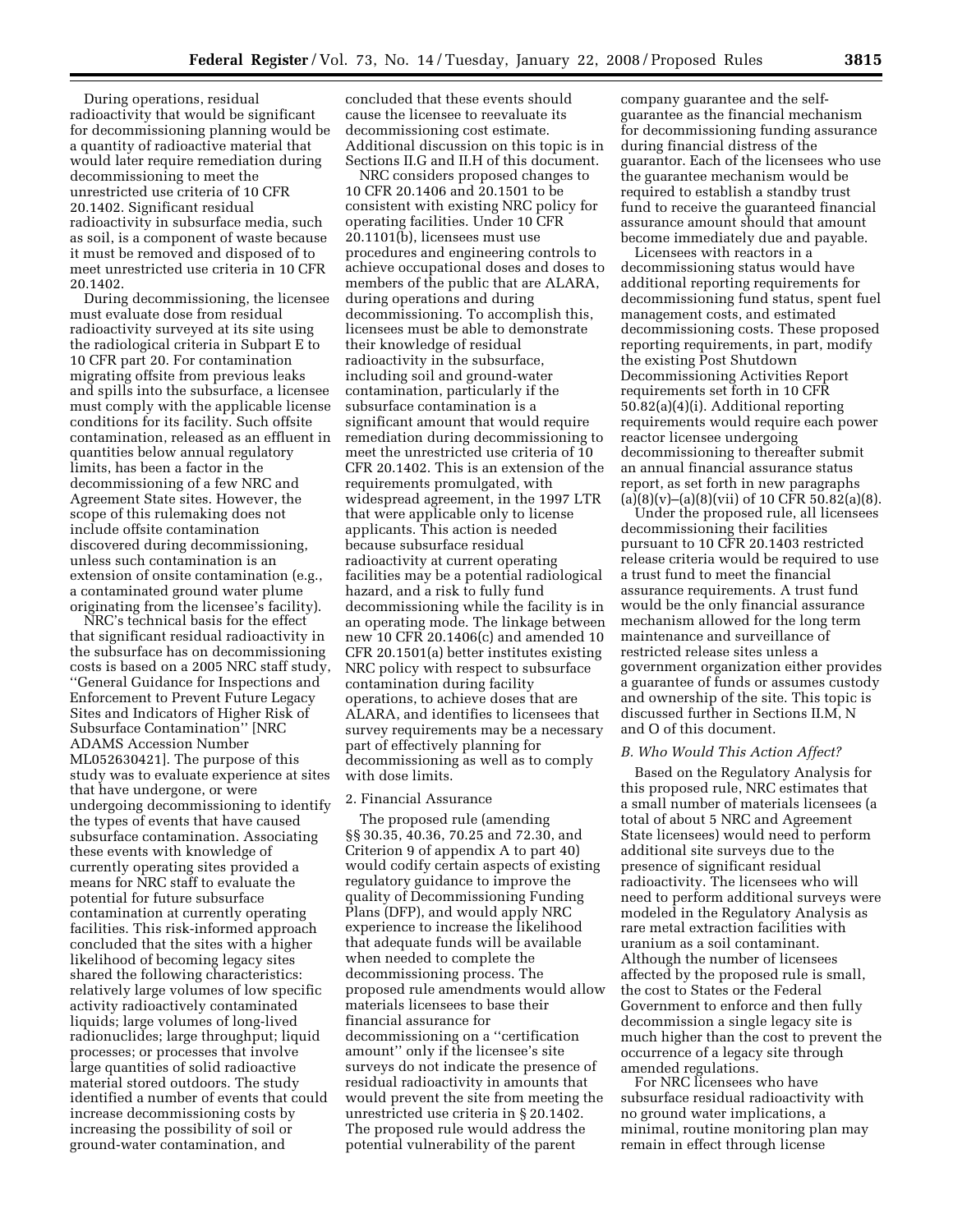termination. The routine monitoring plan is described in draft regulatory guidance released concurrently with this proposed rule. Application of a minimal, routine monitoring plan at sites with no ground water implications is meant to improve licensee decommissioning planning and the basis used for decommissioning cost estimates.

The large majority of NRC and Agreement State licensees are not expected to have residual radioactivity because they possess small amounts of short-lived byproduct material or byproduct material that is encased in a capsule designed to prevent leakage or escape of the byproduct material (i.e., a sealed source). This set of licensees is expected to include the non-fuel-cycle nuclear facilities, which either have no significant residual radioactive contamination to be cleaned up, or, if there is contamination, it is localized or will be quickly reduced to low levels by radioactive decay. Licensees who do not have residual radioactivity and do not have an obligation to set aside funds for decommissioning financial assurance would not be affected by this proposed rule. Draft regulatory guidance released concurrently with this proposed rule describes an acceptable method for these licensees to confirm the absence of subsurface residual radioactivity at their facilities.

Approximately 300 NRC materials licensees and over 1,000 Agreement State licensees have an obligation to set aside funds for decommissioning financial assurance. Of these, approximately 50 percent use a certified amount, specified in regulations, with the remaining 50 percent using a sitespecific DFP or License Termination Plan to meet the decommissioning financial assurance requirements. If there is significant residual radioactivity at the site, the changes in §§ 30.35, 40.36, 70.25, and 72.30 would require a licensee to switch out of its certified funding amount, and replace the certified amount with a DFP. In preparing this proposed rule, NRC staff was not aware of any licensees using certified amounts for decommissioning that would need to switch to a DFP because of significant residual radioactivity.

Licensees using a site-specific DFP or License Termination Plan to meet decommissioning financial assurance requirements would have additional reporting requirements based on changes in §§ 30.35, 40.36, 50.82, 70.25, and 72.30. The materials licensees under 10 CFR part 30, 40, 70 and 72 would need to provide more details to support their decommissioning cost

estimate, such as the assumed cost of an independent contractor to perform all decommissioning activities. The power reactor licensees under 10 CFR part 50 would need to provide more details to support their decommissioning schedule, cost estimates for managing irradiated fuel, and annual financial assurance status report.

The proposed changes to 10 CFR 50.82(a) affect the 12 power reactor licensees undergoing decommissioning. Such licensees would need to provide more details regarding their decommissioning cost estimates, including those for managing irradiated fuel. More specifically, licensees who have submitted a certification of permanent cessation of operations under 10 CFR 50.82(a) would thereafter be subject to annual financial assurance reporting requirements similar to those imposed on operating reactors under existing 10 CFR 50.75(f). The annual reports would identify yearly decommissioning expenditures, the remaining balance of decommissioning funds, and would contain a cost estimate to complete decommissioning. Similar to the one-time reports required by 10 CFR 50.54(bb), the proposed annual reports to be required under 10 CFR 50.82(a)(8) would identify the amount of funds accumulated to manage irradiated fuel, and the projected cost of managing the irradiated fuel until title and possession is transferred to the Secretary of Energy.

Approximately 20 licensees who use an escrow account as a prepayment financial mechanism would be affected by proposed changes in §§ 30.35, 40.36, 70.25, and 72.30 (which would eliminate the escrow account as a prepayment financial assurance method). No licensees are using a line of credit as a financial mechanism; both the escrow account and the line of credit are proposed for elimination as acceptable financial assurance instruments.

Approximately 45 NRC licensees use a parent company guarantee or selfguarantee as a financial assurance mechanism. These licensees may be affected by proposed changes in 10 CFR part 30, appendices  $A$ ,  $C$ ,  $\tilde{D}$ , and  $E$ , which would require establishment of a standby trust fund before the guarantee becomes effective. The standby trust fund would be set up for receipt of funds in the case of financial distress by the guarantor. In the Regulatory Analysis and Paperwork Reduction Act burden estimate, NRC has assumed that a total of 25 of these licensees would need to establish a trust fund to comply with the amended regulations with the

other 20 already having an established trust fund.

The Regulatory Analysis for this proposed rule, referenced in Section X of this document, has detailed costbenefit estimates regarding the licensees who would be affected by the amended regulations.

# *C. What Steps Did NRC Take To Prepare for This Rulemaking?*

The NRC took several initiatives to enhance stakeholder involvement and to improve efficiency during the rulemaking process. On May 28, 2004, the NRC staff issued Regulatory Information Summary (RIS) 2004–08, ''Results of the License Termination Rule Analysis.'' This RIS was the first follow-up action taken in response to SRM–SECY–03–0069. The purpose of the RIS was to inform licensees and stakeholders of NRC's analysis of the issues associated with implementing the LTR, the Commission's direction to resolve these issues, the schedule for future actions, and opportunities for stakeholder comment. The RIS noted that stakeholder involvement would be an important part of developing the planned rulemaking and guidance.

In April 2005, the NRC conducted a two-day decommissioning workshop examining a number of LTR topics, including potential changes in facility operating requirements and changes to financial assurance to prevent legacy sites. Stakeholders addressed the issues and potential resolutions included in this proposed rule. Since then, NRC has maintained a series of web pages with information (*http://www.nrc.gov/aboutnrc/regulatory/decommissioning.html*) including draft guidance documents, Commission papers, and a variety of decommissioning program documents. NRC presented papers on the scope of this proposed rulemaking at American Nuclear Society conferences in 2004, 2005 and 2006 and other stakeholder forums.

In June 2006, the NRC formed a proposed rule Working Group of NRC staff and one Agreement State representative from the Organization of Agreement States (OAS). The NRC has held discussions with State and Federal agencies on their experience with trust funds for long-term financial assurance, including a discussion with the U.S. Environmental Protection Agency (EPA) on October 6, 2006.

In January 2007, the NRC held a public roundtable meeting that was attended by about 70 stakeholders. The meeting was held to solicit input from stakeholders and interested members of the public regarding the issues of licensee control and identification of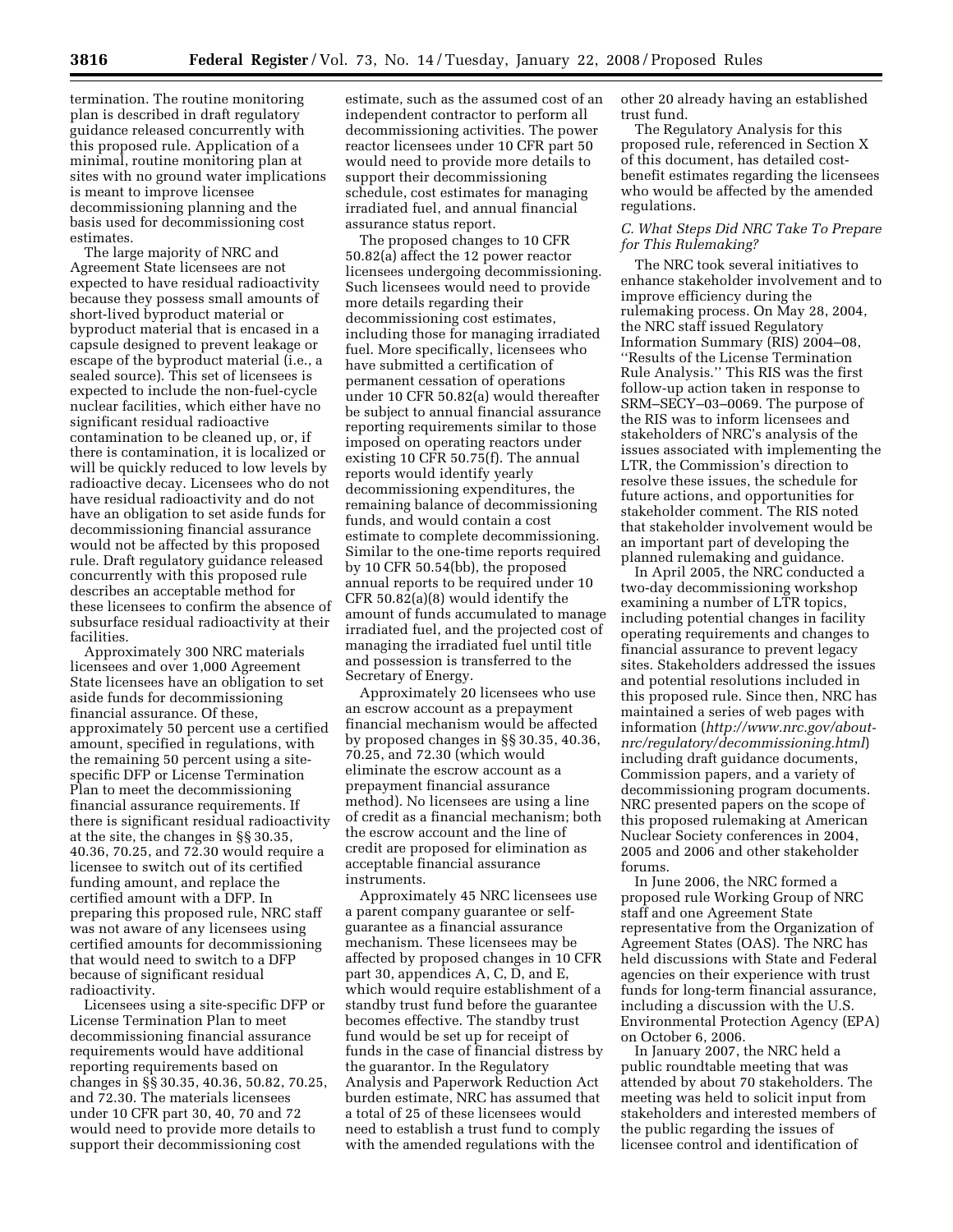subsurface residual radioactivity, and proposed changes to decommissioning financial assurance requirements. The Summary Notes and transcript of this public meeting are posted on: *http:// www.nrc.gov/about-nrc/regulatory/ decommissioning/public-involve.html.* 

#### *D. What Alternatives Has NRC Considered?*

The rulemaking Working Group considered different alternatives for the proposed rule and agreed on the following for analysis in the Environmental Assessment (see Section VIII of this preamble) and the Regulatory Analysis (see Section XI of this preamble):

Alternative 1: *No Action.* 

This alternative provides a baseline to assess the other two alternatives. It assumes that if no changes are made to the regulations, there will be additional legacy sites from currently operating facilities licensed by NRC and Agreement States.

Alternative 2: *Monitoring with proposed changes to financial assurance.* 

This alternative would implement the proposed changes in 10 CFR 20.1406(c) and 20.1501, and the proposed changes to decommissioning planning and financial assurance requirements.

Alternative 3: *Monitoring with proposed changes to financial assurance, and collateral*.

This alternative would implement the proposed changes in Alternative 2, and one additional requirement for a security interest in collateral to support the decommissioning assurance pledged in the parent company guarantee and self-guarantee financial assurance mechanisms.

NRC considered two other alternatives, beyond the three noted previously, but did not analyze them in as much detail. One alternative was to require that materials licensees obtain accidental property damage insurance to cover the reasonable costs of decontaminating its facility and site and disposing of contaminated materials in the event of a large, sudden and accidental onsite release of radioactive material. This was prompted, in part, by the objective to apply consistent financial assurance standards to reactors and materials facilities. The NRC requires reactor licensees, under 10 CFR 50.54(w), to obtain insurance to pay for cleaning up an accidental release of radioactive material that causes a present danger of release offsite that would pose a threat to public health and safety. NRC staff evaluated whether it would be appropriate to require onsite property damage insurance for materials

facilities to pay costs associated with cleaning up a sudden and accidental event that could, if the operators needed to shut down the facility, overwhelm the decommissioning fund. This issue has been addressed before. On June 7, 1985 (50 FR 23960), the NRC published an advanced notice of proposed rulemaking requesting comments on requiring financial assurance for the cleanup of accidental or unexpected contamination, both onsite or offsite. After several technical studies were conducted, the NRC concluded in 1995 that no such rulemaking was necessary. The NRC has revisited this issue and has found that there have been no significant changes affecting the 1995 conclusion. Accidents at materials facilities that require expensive cleanup continue to be rare, with annual costs of cleanup small. The reportable radioactive material spills and releases from materials facilities over the 15-year period since 1991, as documented in the Nuclear Materials Events Database, have been about 2 events per year. Those events were primarily one-time small spills caused by mechanical failure of a valve, pump or pipe or in a few cases from human error. In the early 1990s there were several reportable events of contaminated drain lines or leakage from a storage pond, but these types of low-level chronic contaminating events have not been reported at facilities since then.

NRC determined that materials licensees are not able to obtain, at reasonable cost, environmental impairment liability insurance, including nuclear contamination events from both sudden and gradual accidental releases. American Nuclear Insurers (ANI), an agent for multiple insurance companies, provides nonreactor nuclear liability policies that provide coverage for third party claims made to cover off-site liability damages. The policies do not cover onsite damages nor do the policies cover the cost of environmental cleanup that would exceed the actual damages to the third party. NRC had determined that non-reactor property insurance is available, but this insurance would exclude ''gradual contamination'' and cover only damages caused by a ''sudden and accidental'' event. Because the events occur only rarely and on a small scale, NRC has decided not to propose amendments to require materials licensees to obtain environmental cleanup insurance.

The occurrence of ''gradual contamination,'' such as leakage outside the licensee's buildings, is intended to be addressed by the proposed changes to §§ 20.1406(c) and 20.1501. Funding

to remediate the leakage would be addressed by changes in the requirements for reporting decommissioning fund status and decommissioning cost estimates.

Another alternative considered by NRC is the use of licensee incentives to facilitate decommissioning planning and reduce the likelihood of future legacy sites. In Section II.V of this document, NRC seeks public comments on this topic. The Advisory Committee on Nuclear Waste (ACNW) recommended, in a December 27, 2006, letter to Chairman Klein, that NRC staff should consider offering financial incentives to certain licensees to encourage their use of integrated monitoring and modeling approaches to demonstrate compliance with regulations and to apply site characterization data in a conceptual site model maintained during the facility lifetime. The regulations in 10 CFR 171.11(b) allow the Commission to grant an exemption in a licensee fee that it determines is authorized by law or otherwise in the public interest. NRC staff is not aware of any time the Commission has used a 10 CFR part 171 annual fee exemption for this purpose. NRC staff was aware of 10 CFR part 170 fee exemptions, or fee waivers, for plants to ''pilot'' a new license amendment process. In practice, fee waivers are given very sparingly and only with convincing evidence that there is a public benefit to the waiver. The cost of a fee waiver would have to be paid through annual fees from other NRC licensees.

#### *E. What Is a Legacy Site?*

A legacy site is a facility that is in decommissioning status with complex issues and an owner who cannot complete the decommissioning work for technical or financial reasons. These sites have been materials facilities, not reactor facilities.

The purpose of this proposed rulemaking is to improve decommissioning planning and thereby reduce the likelihood that a site will become a legacy site, thus avoiding unnecessary expense and promoting more timely return of licensed sites to other productive uses.

NRC terminates several hundred materials licenses each year. Most of these are routine actions, and the sites require little, if any, remediation to meet NRC's unrestricted use criteria. There are other sites where more complex decommissioning actions are needed. These complex decommissioning sites are described, along with the objectives of NRC decommissioning activities, in the ''Status of Decommissioning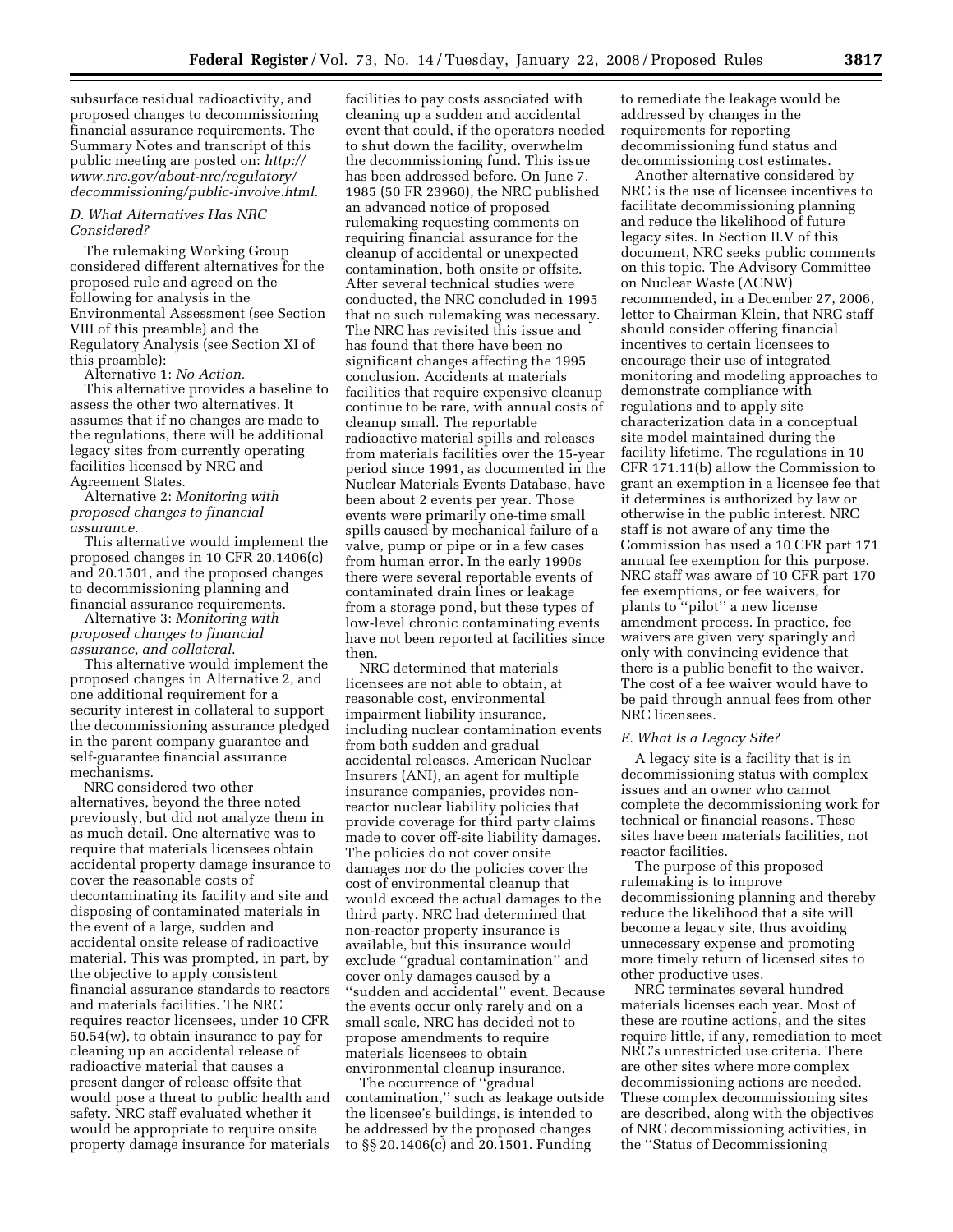Program 2006 Annual Report'' available at: *http://www.nrc.gov/about-nrc/ regulatory/decommissioning/programdocs.html*. This report identifies and describes the status of 32 complex materials sites undergoing decommissioning. Of the total 32 complex sites, NRC considers 8 of these to be legacy sites as of December 31, 2006. Residual radioactivity at the complex decommissioning sites is primarily from the following radionuclides: U–235, U–238, Th–232, Ra–226, Cs–137, Am–241, Sr–90, and H–3. Public or occupational exposure to these radionuclides may be a radiological hazard.

#### *F. What Are Financial Assurances?*

Financial assurances are financial arrangements provided by a licensee, whereby funds for decommissioning will be available when needed. Each NRC licensee has a regulatory obligation to properly decommission its facility. However, only licensees whose decommissioning cost is likely to exceed a threshold amount must provide financial assurance. All nuclear power reactors and about 7 percent of NRC materials licensees must provide decommissioning financial assurance. This financial assurance may be funds set aside by the licensee or a guarantee that funds will be available when needed. The guarantee may be provided by a qualified third party or, upon passage of a financial test by the licensee. The third party may be the parent company of the licensee, which is the case for about 10 percent of the NRC materials licensees who are obligated to have decommissioning financial assurance.

Nuclear power reactors have financial assurance obligations that are different from materials licensees. The minimum amount of financial assurance for reactors is defined in 10 CFR 50.75, and the acceptable financial assurance mechanisms are defined in § 50.75(e)(1). An external sinking fund is used to provide financial assurance for about 90 percent of the reactors. The remaining 10 percent of reactors have assurance through prepaid funds and/or guarantees. No changes in these requirements are planned for power reactor licensees.

As of December 31, 2006, there are about 300 NRC materials licensees that have a regulatory obligation to provide approved financial assurance mechanisms. An acceptable financial assurance mechanism for unrestricted use decommissioning is any of the following four types of financial instruments:

• A prepayment of the applicable decommissioning costs;

• A guarantee to pay the decommissioning costs issued by a qualified third party or the licensee;

• A statement of intent from a Federal, state or local government licensee; or

• An external sinking fund. The prepayment method is full payment in advance of decommissioning using an account segregated from licensee assets and outside the licensee's administrative control. About 11 percent of current financial assurance mechanisms for materials licensees are prepayment methods, with most of these being escrow accounts. Currently accepted prepayment mechanisms include escrow accounts (8 percent), trust funds (2 percent), certificates of deposit (1 percent), government funds (0 percent), and deposits of government securities (0 percent). The proposed rule would eliminate all prepayment mechanisms except the trust fund, for reasons discussed under Section II.N.2 of this document.

The guarantee method can be used by licensees that demonstrate adequate financial strength through their annual completion of financial tests contained in appendices A, C, D, and E of 10 CFR part 30. About 51 percent of current financial assurance mechanisms for materials licensees are guarantee methods. Currently accepted guarantee mechanisms include letters of credit (28 percent), parent company guarantees (8 percent), licensee self-guarantees (7 percent), surety bonds (8 percent), lines of credit (0 percent), and insurance policies (0 percent). The proposed rule would eliminate the line of credit as an acceptable mechanism, for reasons discussed under Section II.N.10 of this document.

The statement of intent is a commitment from a Federal, state or local government licensee that it will request and obtain decommissioning funds from its funding body, when necessary for decommissioning an NRC licensed site. It is available for use only by governmental entities. Approximately 38 percent of the NRC materials licensees with financial assurance use the statement of intent as a means to provide financial assurance.

The external sinking fund allows the licensee to gradually prepay the decommissioning cost estimate, with the amount that is not prepaid covered by a surety mechanism or insurance, for materials licensees, or by surety, insurance, or a guarantee method for power reactor licensees. In a final rulemaking for power reactor financial

assurance, the NRC allowed use of a parent company guarantee or selfguarantee with an external sinking fund (63 FR 50465; September 22, 1998). Analogous reasoning applies to materials licensees. The proposed rule amendments would make conforming changes in the financial assurance requirements for materials licensees (10 CFR 30.35, 40.36, 70.25, and 72.30) to provide greater consistency with the 10 CFR part 50 regulations. None of the NRC materials licensees that have an obligation to provide decommissioning financial assurance currently use an external sinking fund.

The previous discussion was for financial assurance to decommission a site for unrestricted use under 10 CFR 20.1402. If a licensee can demonstrate its ability to meet the provisions of 10 CFR 20.1403 for restricted use, financial assurance for long-term surveillance and control may be provided by a trust fund or by a government entity assuming ownership and custody of the site.

#### *G. Why Might Some Materials Licensees Not Have Funds To Decommission Their Facility?*

In SECY–03–0069, NRC evaluated licensee decommissioning experience and identified the following five reasons why some licensees may not have enough funds to complete their decommissioning activities.

1. Licensees at complex sites may underestimate decommissioning costs, if the assumption that the site will qualify for a restricted release proves incorrect. The cost for a restricted release is usually significantly lower than unrestricted release given the high offsite disposal costs of licensed material when compared to the cost of onsite controls. If it turns out that the licensee cannot meet the 10 CFR 20.1403 criteria for restricted conditions, the licensee may then not be able to meet its decommissioning financial obligations. To address this problem, the NRC proposes to amend 10 CFR 30.35, 40.36, 70.25 and 72.30 to require licensees to obtain NRC approval of their DFP based on a decommissioning cost estimate for unrestricted release, unless the ability to meet the restricted release criteria can be adequately shown.

2. Certain operational events, particularly those that cause soil or ground-water contamination, can increase decommissioning costs if not addressed during the life of the facility. If the licensee does not identify these events, assess the problem in a timely manner, and update its decommissioning cost estimate based on new conditions, the licensee may find it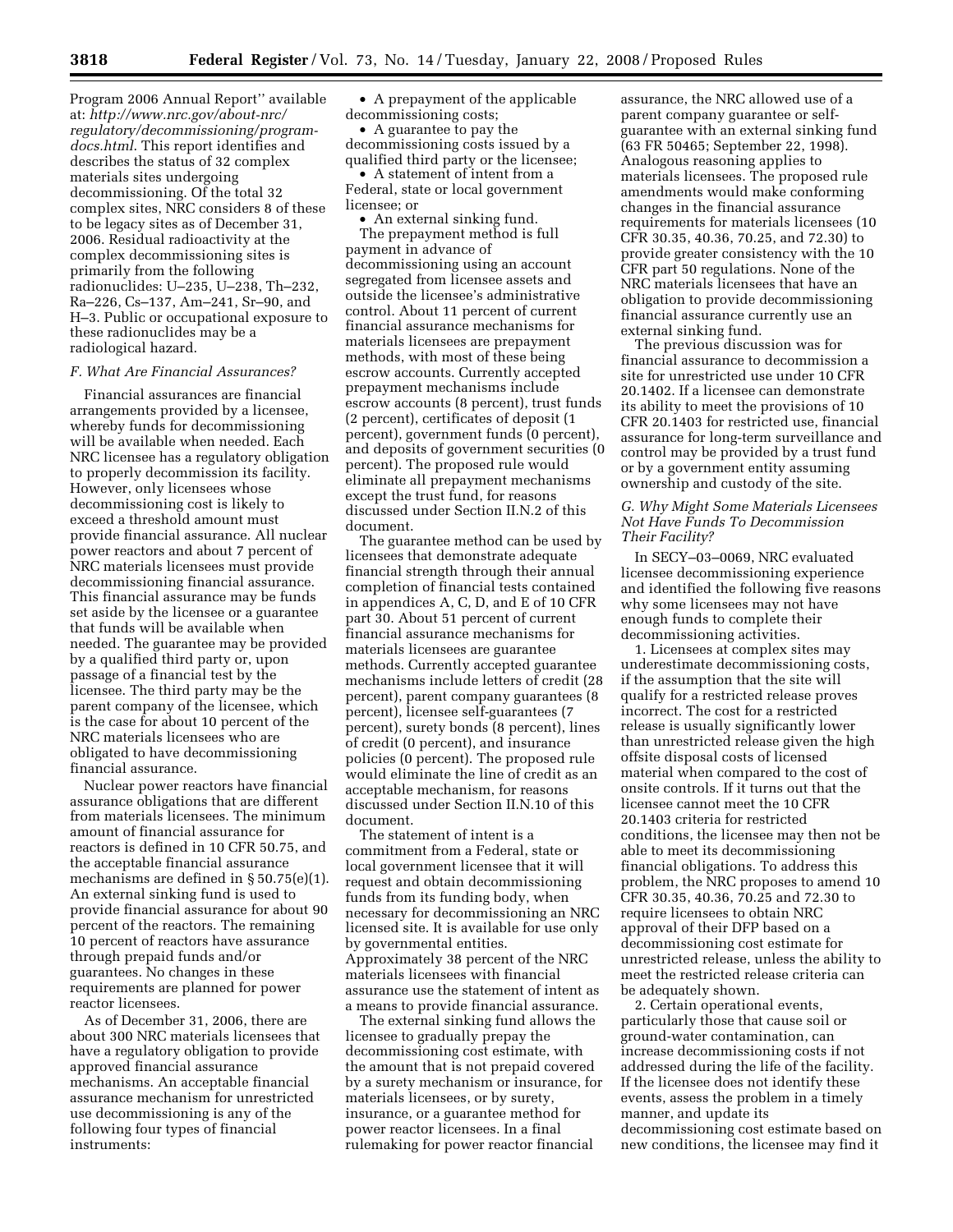difficult to later meet its decommissioning obligations. To address this problem, the NRC proposes to amend 10 CFR 20.1406 as discussed in Section II.A above. Licensees also would be required, in proposed amendments to 10 CFR 30.35, 40.36, 70.25 and 72.30, to factor in residual radioactivity information in arriving at decommissioning cost estimates.

3. Certain financial assurance methods may not be effective in bankruptcy situations, given that funds held in them may be accessible to creditors. For example, title to property held in escrow remains with the licensee, making the property potentially vulnerable to claims by creditors. Another example is the parent and self-guarantees. The guarantees promise performance rather than payment. In the past, two companies used corporate reorganization to isolate the decommissioning obligations with the subsidiary company, but with insufficient funds to perform the work. In one case, the parent company reorganized without NRC approval and transferred to the subsidiary few assets and low levels of operating profits, so that the subsidiary was able to fund only a small portion of its decommissioning costs. In the second case, the parent company purchased the licensee before the time the financial assurance regulations were in effect. The licensee was permanently shut down after the purchase and was unable to provide full financial assurance. To address this problem, the NRC proposes to amend 10 CFR 30.35, 40.36, 70.25, 72.30, and 10 CFR part 30 appendices A, C, D, and E by eliminating the use of an escrow account as a financial assurance option, and requiring a guarantor, as a condition of using the parent company guarantee and selfguarantee financial assurance options, to establish a standby trust fund and to submit to a Commission order, if the guarantor is in financial distress, to immediately pay the guaranteed funds into the standby trust.

4. The funds set aside by licensees to carry out decommissioning may decline in value over time. To address this problem, the NRC proposes to amend 10 CFR 30.35(h), 40.36(f), 70.25(h), and 72.30(g) to require that licensees monitor the status of its decommissioning funds and, if necessary, add funds if the balance falls below the estimated cost of decommissioning.

5. The initial funding of a trust fund to cover the recurring costs of long-term surveillance and control for license termination under restricted release criteria may be inadequate if it is based

on a high assumed rate of return for the trust fund. To address this problem, the NRC proposes to amend 10 CFR 20.1403 to require that licensees assume only a 1 percent real rate of return in establishing the initial funding amount.

#### *H. Why Is 10 CFR 50.82 Being Amended?*

Several power reactor licensees have successfully decommissioned their reactor sites consistent with 10 CFR part 20 requirements. In some cases, reactor decommissioning costs have exceeded the initial decommissioning cost estimate. For example, the Connecticut Yankee Nuclear Plant experienced higher decommissioning costs than planned, due in part to a larger volume of contaminated soil than was identified in the initial site characterization.

In the past, NRC has not required licensees to submit details of decommissioning costs on grounds that the typical reactor licensee was part of a public utility with access to substantial assets and revenues and that the minimum required amount for decommissioning financial assurance was adequate. A licensee's status as a regulated public utility provided access to cost of service rate recovery to help provide additional funds. A public utility had access to sales revenues to fund its obligations, even if rate recovery was limited.

Deregulation of the electric industry now permits a reactor licensee to operate as a merchant plant not subject to rate regulation or rate recovery of costs of service. When it ceases operation, it may have no sales revenues. The licensee may be organized as a separate company or a subsidiary of a holding company to isolate the risks and rewards of selling electricity on the open market. Without access to rate relief, no sales revenues, and with the licensee's owner protected by limited liability, shortfalls in decommissioning funding may jeopardize timely completion of decommissioning. Additional oversight is necessary to assure that the licensee anticipates potential shortfalls and takes steps to control costs to stay within its budget or obtain additional funds.

## *I. What Changes Are Being Proposed to 10 CFR 20.1406?*

New 10 CFR 20.1406(c) states as follows:

(c) Licensees shall, to the extent practical, conduct operations to minimize the introduction of residual radioactivity into the site, including the subsurface, in accordance with the existing radiation protection requirements in Subpart B and radiological

criteria for license termination in Subpart E of this part.

The term ''to the extent practical'' is intended to limit the scope of this provision to actions that are already manifested in practice or action. The same phrase is used in existing 10 CFR 20.1101(b), which requires that licensees keep occupational and public radiological doses to ALARA levels. Draft regulatory guidance released with this proposed rule specifies that the intent of the proposed rule is to address amounts of residual radioactivity at a site that are significant to achieve effective decommissioning planning. For operating facilities, these events result in residual radioactivity in a quantity that would later require remediation during decommissioning to meet the unrestricted use criteria of 10 CFR 20.1402.

The current 10 CFR 20.1101 requirements are related to those in proposed 10 CFR 20.1406(c). Section 20.1101(a) requires each licensee to implement a radiation protection program to ensure compliance with the regulations in 10 CFR part 20. The current 10 CFR 20.1101(b) requires each licensee to use, to the extent practical, procedures and engineering controls based upon sound radiation protection principles to achieve occupational doses and doses to members of the public that are ALARA. To achieve doses that are ALARA during facility operations and decommissioning, the § 20.1101(b) operating procedures and controls must apply to potential radiological hazards and to methods used by the licensee to minimize and control waste generation.

In furtherance of these existing requirements, the new 10 CFR 20.1406(c) includes the term ''residual radioactivity,'' as discussed previously in Section II.A. This new section would apply to current licensee operations, in contrast to the § 20.1406(a) and (b) requirements which are imposed on license applicants. Residual radioactivity excludes background radiation. All licensees with operating facilities must have performed an assessment of background radiation prior to operating their facility, to be compliant with the requirements in 10 CFR 20.1301(a)(1).

The proposed rule's use of the term ''subsurface'' designates the area below the surface by at least 15 centimeters, as defined in NUREG–1575, ''Multi-Agency Radiation Survey and Site Investigation Manual.'' Under current regulations, residual radioactivity that enters the ground at a site may go undetected because there are generally no NRC requirements to monitor the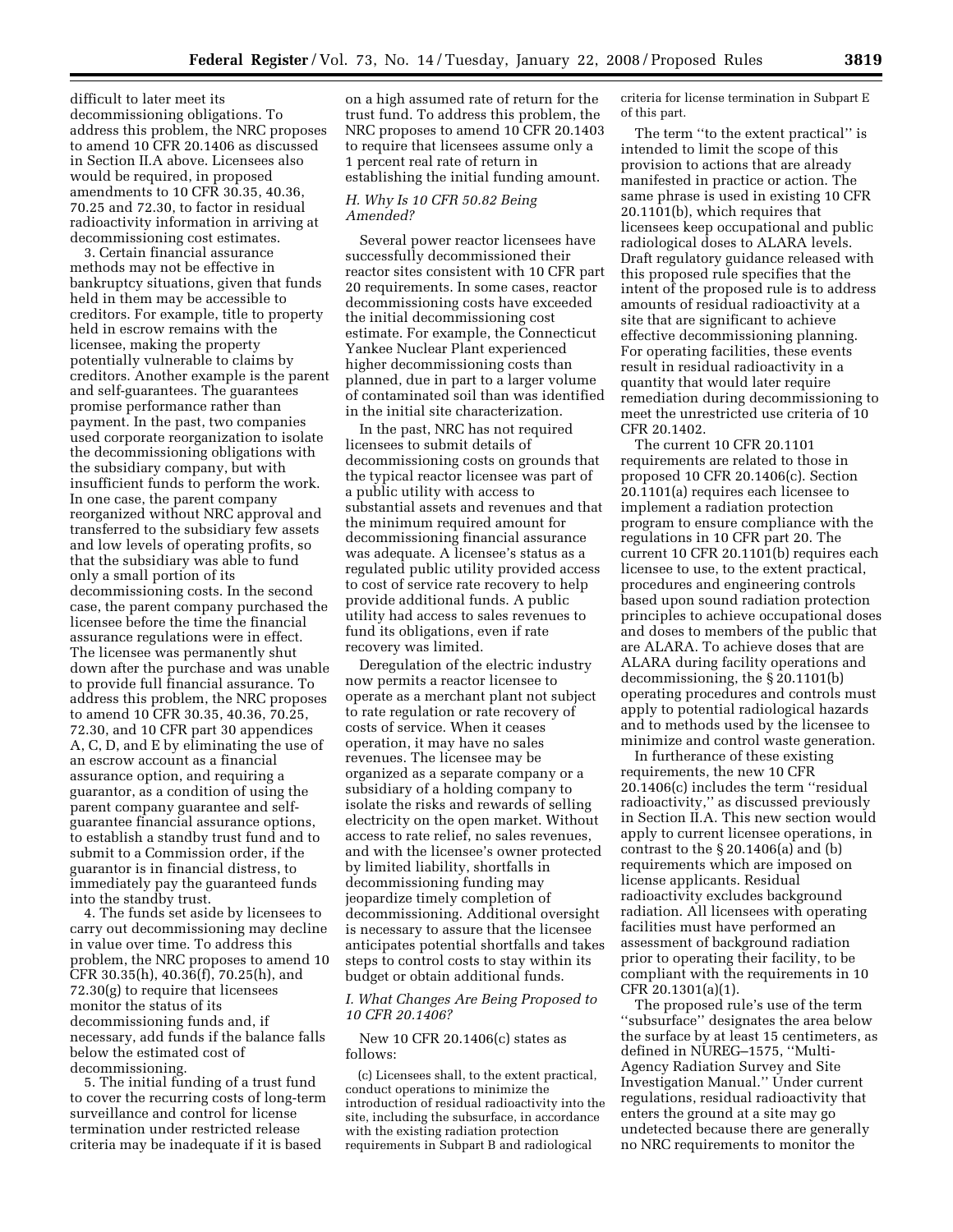ground water onsite for contamination. Based on past NRC experience, significant concentrations or quantities of undetected and unmonitored contamination, caused primarily by subsurface migration or ground water, has been a major contributor to a site becoming a legacy site and a potential radiological hazard.

Several hundred NRC materials licensees possess radioactive material and have liquid processes that could cause subsurface contamination. These licensees generally are compliant with regulations that limit effluent release to the environment over a specified time. Some of these licensees may not have documented onsite residual radioactivity, such as spills, leaks and onsite burials that may be costly to remediate during decommissioning and should be considered in arriving at an accurate decommissioning cost estimate. There have been instances of previously unidentified soil and ground-water contamination at uranium recovery and rare earth sites undergoing decommissioning in several states, notably Colorado and Pennsylvania. Two contributing factors to the accumulation of unidentified subsurface contamination is reluctance among some licensees to spend funds during operations to perform surveys and document spills and leaks that may affect site characterization, and to implement procedures for waste minimization.

The vast majority of NRC materials licensees do not have processes that would cause subsurface contamination. NRC's expectation is that these licensees, including those that release and monitor effluents of short-lived radionuclides to municipal sewer systems, will not be impacted by 10 CFR 20.1406(c). The accumulation of radionuclides at municipal waste treatment facilities was the subject of an Interagency Steering Committee on Radiation Standards (ISCORS) study (NUREG–1775, November 2003, ADAMS accession number ML033140171), which concluded that these facilities do not have significant concentrations of long-lived radionuclides. Other classes of licensees that are, in general, not expected to introduce significant residual radioactivity into the subsurface include broad scope academic, broad scope medical, and small research and test reactors (less than 1 MWt). The draft regulatory guidance released concurrently with this proposed rule describes an acceptable method for these licensees to confirm the absence of subsurface contamination at their facility.

Power reactor licensees have exhibited a high level of ALARA discipline with respect to effluent release and known spills and leaks. Current NRC regulations in §§ 20.1301, 20.1302 and 50.36a ensure that power reactor licensees maintain adequate monitoring and surveys of radioactive effluent discharges, with annual reporting requirements outlined in § 50.36a(2) that are made available to the public on the NRC web site at *http:// www.reirs.com/effluent/*. Several nuclear power plants recently reported abnormal releases of liquid tritium, which resulted in ground-water contamination. To address this issue, the Nuclear Energy Institute (NEI) developed voluntary guidance for licensees in the Industry Ground Water Protection Initiative (GPI). The voluntary GPI, planned for implementation by all licensed power reactors as of September 2008, is a sitespecific ground water protection program to manage situations involving inadvertent releases of licensed material to ground water and to provide informal communication to appropriate State/ Local officials, with follow-up notification to the NRC as appropriate. On May 5, 2006, the NRC staff issued a revised baseline inspection module (Procedure 71122.01) used to inspect leaks and spills at power reactor sites.

#### *J. What Surveys Are Required Under Proposed Changes to 10 CFR 20.1501(a)?*

Existing § 20.1501(a) requires licensees to perform surveys necessary to comply with part 20 requirements, including surveys reasonable under the circumstances to evaluate potential radiological hazards. Slow and longlasting leaks of radioactive material into the onsite subsurface may eventually produce radiological hazards and pose a risk for creation of a legacy site if contaminant characteristics are not identified when the facility is operating. The staff views radiological hazards as including those resulting from subsurface contaminating events, when these events produce subsurface residual radioactivity that would later require remediation during decommissioning to meet the unrestricted use criteria of 10 CFR 20.1402. An effective approach to understand the extent of subsurface residual radioactivity is through the use of radiological surveys.

Appropriate surveys are essential for determining the adequacy of financial assurance for materials licensees, and need to be done periodically on a limited basis during operations when the DFP and financial assurance can be adjusted while the licensee is still generating revenue. This is far superior to the current practice at some facilities to delay even limited survey work of the site until after the facility has been shut down.

Facilities that process large quantities of licensed material, especially in liquid form, have the potential for causing significant environmental contamination. Leaks from these facilities can lead to large amounts of radioactive contamination entering the subsurface environment over an extended period of time. The estimated doses from this contamination are below the limits in 10 CFR part 20 that would initiate immediate regulatory action. Another factor the staff has considered in this rulemaking is the high cost to dispose of radioactive materials offsite. These costs are a concern even when the material contains relatively low concentrations of radioactivity. A continued trend of high disposal costs could increase the number of environmental contamination incidents at operating facilities, resulting in substantially higher decommissioning costs. A third factor that could cause future legacy sites is the delayed identification of contamination on the site. Over a long time, contamination that migrates in subsurface soil or ground water does not cause immediate exposure to either workers or the public that approach the limits specified in 10 CFR part 20. It is only after operations have ceased when the possible results of unlimited access to the site, and associated exposure pathways (*i.e.*, ingestion and inhalation) are being evaluated, that the extent of contamination has become apparent.

As discussed previously in Section II.A, in accordance with proposed changes to 10 CFR 20.1501(a), licensees would be required to perform contamination surveys to comply with current 10 CFR part 20 requirements, and the new § 20.1406(c). The magnitude and extent of radiation levels are typically defined in units of radioactivity measurement, such as in micro-rem per hour (µrem/hr). The concentrations or quantities of residual radioactivity are typically defined in units of radioactivity associated with a specific radionuclide, for example picocurie per liter of tritium (pCi/L of H–3).

The amended § 20.1501(a) would retain previous survey requirements and would specify that such requirements include consideration of subsurface residual radioactivity. Survey requirements may include ground-water monitoring if reasonable under the site specific conditions. Soil sampling also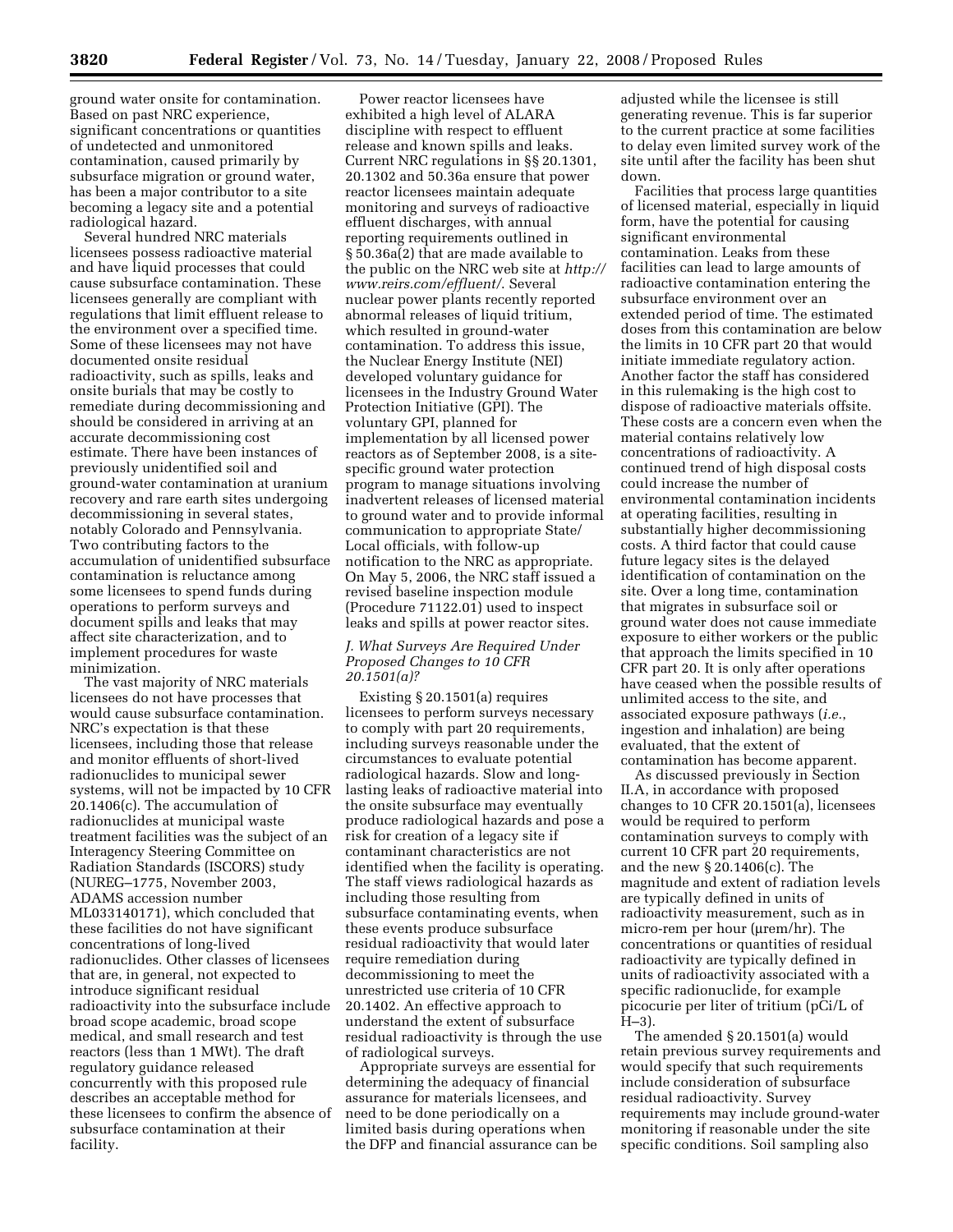may be warranted based on site specific conditions, for example if there is no ground-water monitoring at the site or if known subsurface contamination has not migrated to the ground water wells. Draft regulatory guidance released concurrently with the proposed rule describes a variety of acceptable methods to evaluate subsurface characteristics. The NRC recognizes that ground-water monitoring may be a surrogate for subsurface monitoring at some sites, that soil sampling may be appropriate at other sites, and that there are sites with no subsurface residual radioactivity where the existing monitoring method is appropriate. Also, the NRC recognizes that an area within the footprint of a building, during licensed operations, may not be a suitable area for subsurface residual radioactivity surveys if the process of sampling would have an adverse impact on facility operations. The decision to perform subsurface residual radioactivity sampling in a particular area should be balanced against the potential to jeopardize the safe operation of the facility. The purpose of amended 10 CFR 20.1501(a) and 20.1406(c) is to specify that compliance with 10 CFR part 20 survey and recordkeeping requirements is necessary to demonstrate compliance with existing regulations and to plan effectively for decommissioning, including effects from subsurface contamination.

Other proposed amendments (revised 10 CFR 30.35(e)(2), 40.36(d)(2), 70.25(e)(2), and 72.30(c)) would require licensees who have a DFP or a License Termination Plan to factor in the results of surveys, performed under § 20.1501(a), in estimating decommissioning costs. This new requirement would apply only to licensees who are required to have a DFP, and would assure that these licensees properly consider the extent of subsurface residual radioactivity in their decommissioning cost estimates, thus improving decommissioning planning and helping to reduce the likelihood of future legacy sites.

For the materials licensees with a certified amount as decommissioning financial assurance, NRC assumes their current monitoring methods are adequate. If these licensees detect onsite contamination that would later require remediation during decommissioning to meet the unrestricted use criteria of 10 CFR 20.1402, the licensees would be required to submit a decommissioning cost estimate.

For the materials licensees who are not required to have financial assurance for decommissioning based on a license

possession limit that is below the financial assurance threshold values in appendix B of 10 CFR part 30, NRC's expectation is that the monitoring performed under proposed § 20.1501(a) would be of a simple form, as discussed in draft regulatory guidance released with this proposed rule. Simple form monitoring is a method that confirms the absence of leaks or spills to the subsurface. The risk is low that any of these sites would cause contamination to create a potential radiological hazard or a future legacy site.

NRC's expectation is that no additional surveys will be required of power reactor licensees and fuel cycle facilities. For power reactors, NRC staff concludes that the monitoring and survey processes and related reports prepared at power reactor sites likely would contain sufficient information to satisfy the proposed §§ 20.1406(c) and 20.1501 requirements. NRC is not requiring licensees to submit reports, but the information must be kept onsite in records that are available for review. It is not expected that power reactor licensees would need to install additional monitoring equipment or modify existing operating procedures to satisfy the proposed 20.1501(a) requirements. But, it may be necessary for such licensees to take these actions if, for example, significant residual radioactivity is identified at a power reactor site at a level higher than had been previously identified. In any such situations, the need for additional monitoring would be determined on a case-by-case basis.

Fuel cycle facilities, such as uranium fuel fabrication plants, the gaseous diffusion enrichment plants, and the dry process natural uranium conversion/deconversion facility, also perform surveys to detect radioactive release to the ground water. NRC staff concludes that the monitoring and survey processes and related reports prepared at these facilities likely would contain sufficient information to satisfy the proposed §§ 20.1406(c) and 20.1501 requirements. A high level of ALARA discipline for onsite spills and leaks is expected of the centrifuge enrichment plants and mixed oxide fabrication plant based on the information in their license applications (these facilities have not begun operations).

#### *K. What Information Must the Licensee Collect Under Proposed Changes to 10 CFR 20.1501?*

NRC is proposing, at certain facilities that have significant subsurface contamination, licensee documentation of contaminating events and survey results, including ground water

monitoring surveys, and the retention of survey records until license termination, to facilitate later decommissioning of the facility.

For 10  $\text{CFR } 20.1501\text{ (a)}$ , licensees must be able to demonstrate compliance with the regulations in part 20 through surveys that evaluate the magnitude and extent of radiation levels, and concentrations or quantities of residual radioactivity including that in the subsurface, and any potential radiation hazards of the radiation levels and residual radioactivity detected. The sampling results would include the date, time, location, contaminants of interest and contamination levels, and the concentrations at which action is required to comply with regulations. The contaminants of interest are those used within the facility with half-lives long enough that they would require remediation during decommissioning to meet the unrestricted use criteria under 10 CFR 20.1402. Contaminants may also include both chemicals and radionuclides in the ground water from sources upstream of the NRC-licensed site because of the potential for interaction with releases from other sites. When ground water is being monitored, the surveys conducted by the licensee also would include hydrogeologic evaluations that lead to a determination of effective sampling and analysis, including accurate placement and installation of the wells, and well locations to determine the nominal ground water flow direction and preferential flow paths for each ''aquifer'' underlying the site. Licensees may need to perform surveys to demonstrate compliance with the new proposed paragraph 10 CFR 20.1406(c).

For 10 CFR 20.1501(b), licensees would document the records from surveys of subsurface residual radioactivity at the site as records important for decommissioning, under the requirements of §§ 30.35(g), 40.36(f), 50.75(g), 70.25(g), and 72.30(d). These records can be as simple as a description of the event, to include date, time, location, and the estimated quantities and activity levels of radioactive materials that were spilled or leaked. The documentation may describe the activation of a moisture alarm system used to indicate the presence of liquid in an area that is supposed to be dry. Contamination survey results must be included in these records if the surveys are considered important for decommissioning planning. The intent of 10 CFR 20.1501(b) recordkeeping is to address onsite subsurface residual radioactivity that would later require remediation during decommissioning to meet the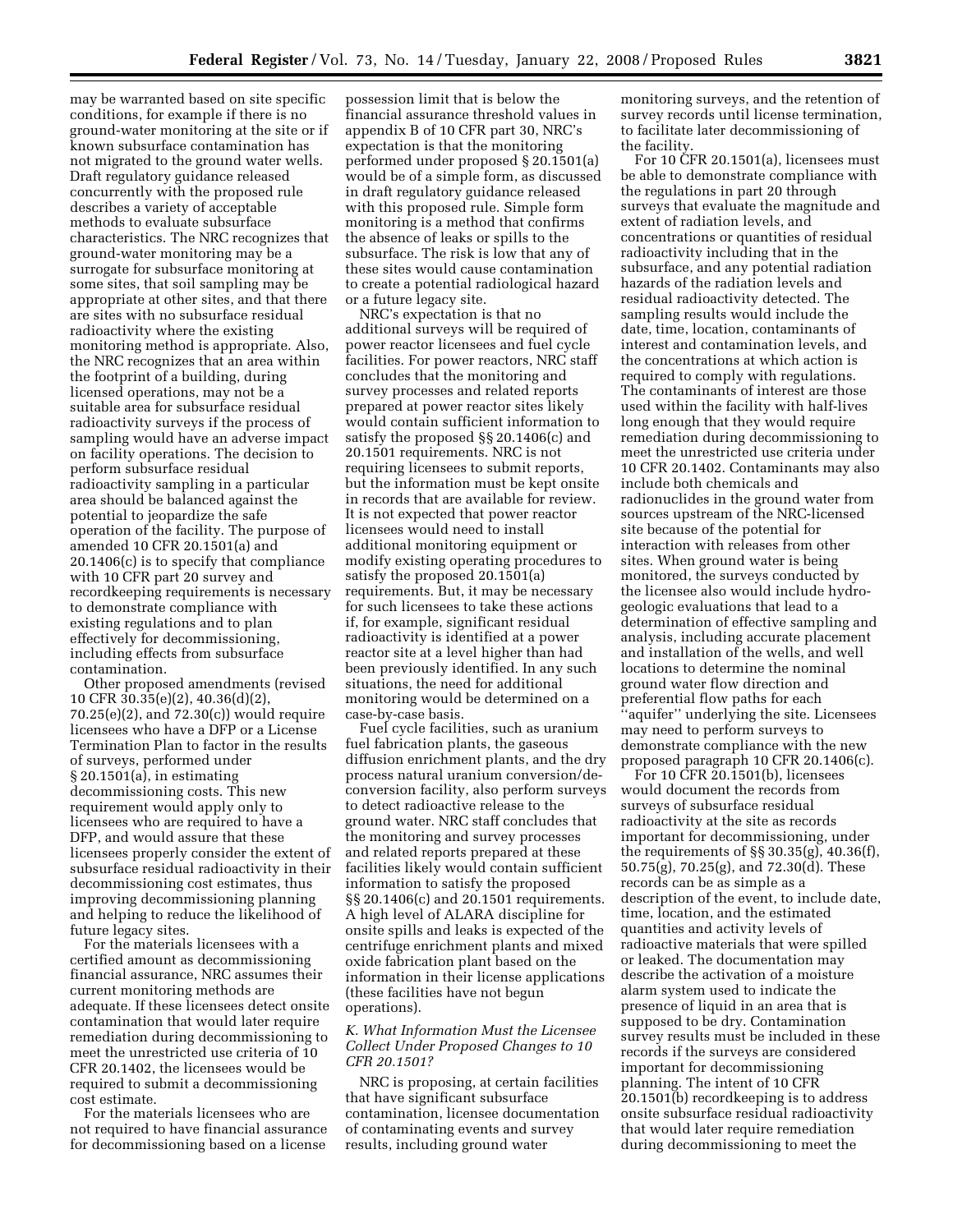unrestricted use criteria of 10 CFR 20.1402.

## *L. How Would Licensees Report Required Information to the NRC?*

There are no reporting requirements for licensees under proposed changes to 10 CFR 20.1406(c) and 20.1501.

Instead, NRC would require licensees to collect information and to have that information available for review. The information would need to be retained by licensees in records important for decommissioning under §§ 30.35(g),  $40.36(f)$ ,  $50.75(g)$ ,  $70.25(g)$ , and  $72.30(d)$ .

Under changes proposed to financial assurance regulations, under §§ 30.35(e), 40.36(d), Part 40 Appendix A Criterion 9(b), 70.25(e), and 72.30, reporting requirements would increase for materials licensees who must prepare a detailed cost estimate for decommissioning. Reporting requirements also would increase under § 50.82(a) for power reactor licensees who prepare a post-shutdown decommissioning activities report (PSDAR) or an annual financial assurance status report.

Under changes proposed to 10 CFR part 30, appendix A, licensees who use the parent company guarantee as financial assurance for decommissioning will have increased reporting requirements in proposed changes to the paragraph A.1 financial test, and in reporting of off-balance sheet transactions and verification of bond ratings, and in annual documentation of continuing eligibility to use the parent company guarantee. Licensees who use the self-guarantee as financial assurance for decommissioning under 10 CFR part 30, appendices C, D and E, also would have increased reporting requirements in proposed changes to report off-balance sheet transactions and annual documentation of continuing eligibility to use the self-guarantee.

Licensees would continue to submit information to the NRC by certified mail or through approved Electronic Information Exchange (EIE) methods. NRC requests comments regarding licensee reporting using a secure Web site accessible by licensees from the NRC public Web site. This would include submittal and updating of the DFP, decommissioning cost estimates, information in the financial tests for the parent company guarantee and selfguarantees, decommissioning power reactor annual financial assurance status report, and other information for which licensees believe the use of a secure Web site would reduce their labor hours in responding to reporting requirements. Section IX of this document, Paperwork

Reduction Act Statement, provides an estimate of the hours needed annually for licensees to complete the reporting requirements for each part with amended regulations.

#### *M. What Financial Assurance Information Must Licensees Currently Report to the NRC?*

Materials licensees with a license possession limit that is below the financial assurance threshold in 10 CFR part 30, appendix B, are not required to have financial assurance for decommissioning. For the licensees under 10 CFR parts 30, 40 and 70 with a license possession limit above the financial assurance threshold in 10 CFR part 30, appendix B, but below the threshold requiring a DFP, these licensees have an option of providing financial assurance based on an amount specified by regulation or based on a DFP with a site-specific cost estimate. Materials licensees with a license possession limit above the financial assurance threshold, and all 10 CFR part 72 licenses, must submit at intervals not exceeding 3 years, a DFP which includes a site-specific cost estimate, a description of the methods used to assure the funds, and a description of the means of adjusting the cost estimate.

Except for 10 CFR part 72 licensees, materials licensees must also provide the original of the financial instrument obtained to satisfy the financial assurance requirement.

For materials licensees, Chapter 4 in NUREG–1757, Volume 3, ''Consolidated NMSS Decommissioning Guidance,'' provides details on information necessary to satisfy their financial assurance requirements. This document is available on the NRC Web site at: *http://www.nrc.gov/reading-rm/doccollections/nuregs/staff/sr1757/*.

Power reactor licensees, as required by 10 CFR 50.75(f)(1), must report on the status of their decommissioning funds at 2-year intervals. A power reactor licensee that is within 5 years of the end of its projected life, or will close within 5 years (before the end of its licensed life), or has already closed, must submit the report of funds status on an annual basis.

Applicants for power reactor and nonpower reactor licenses, and reactor license holders, must submit a decommissioning report as required by 10 CFR 50.33(k). The decommissioning report is submitted once, and contains information indicating how reasonable assurance will be provided that funds will be available to decommission the facility, the method used to provide funds for decommissioning, and the

means for adjusting periodically the amount to be provided.

For nuclear power reactor licensees, Chapter 2 in Regulatory Guide 1.159, ''Assuring the Availability of Funds for Decommissioning Nuclear Reactors,'' provides details on the information necessary to satisfy their financial assurance requirements. This document is available on the NRC Web site at: *http://www.nrc.gov/reading-rm/doccollections/reg-guides/power-reactors/ active/*.

## *N. What Are the Proposed Changes to the Financial Assurance Regulations?*

Most of the proposed amendments are changes to financial assurance regulations for materials licensees. A few changes apply to decommissioning financial assurance for power reactor licensees. The proposed changes to financial assurance regulations are discussed in this section, under the following headings:

N.1 Require a trust fund for

- decommissioning under restricted release. N.2 Require a trust fund for the prepayment option.
- N.3 Require an upfront standby trust fund for the parent guarantee and self-guarantee options.
- N.4 Require parent company to inform NRC of financial distress and submit to an Order.
- N.5 Require guarantor payment immediately due to standby trust.
- N.6 Allow intangible assets, with an investment grade bond, to meet some
- financial tests.<br>N.7 Increase the Increase the minimum tangible net worth for the guarantees' financial tests.
- N.8 Clarify guarantees' bond ratings and annual demonstration submittals.
- N.9 Invalidate the use of certification for financial assurance if there is contamination.
- N.10 Other changes to financial assurance regulations.

Many of the proposed changes are currently in NRC guidance and are being codified in this proposed rule. The proposed amendments strengthen and clarify the financial assurance requirements. The NRC seeks to improve decommissioning planning and reduce the number of funding shortfalls caused in the past by: (1) Overly optimistic decommissioning assumptions; (2) Lack of adequate updating of cost estimates during operation; and (3) Licensees falling into financial distress with financial assurance funds unavailable for decommissioning. The proposed changes increase licensee reporting requirements. The added reporting burden is estimated as part of the Paperwork Reduction Act Statement (Section IX of this document). The costs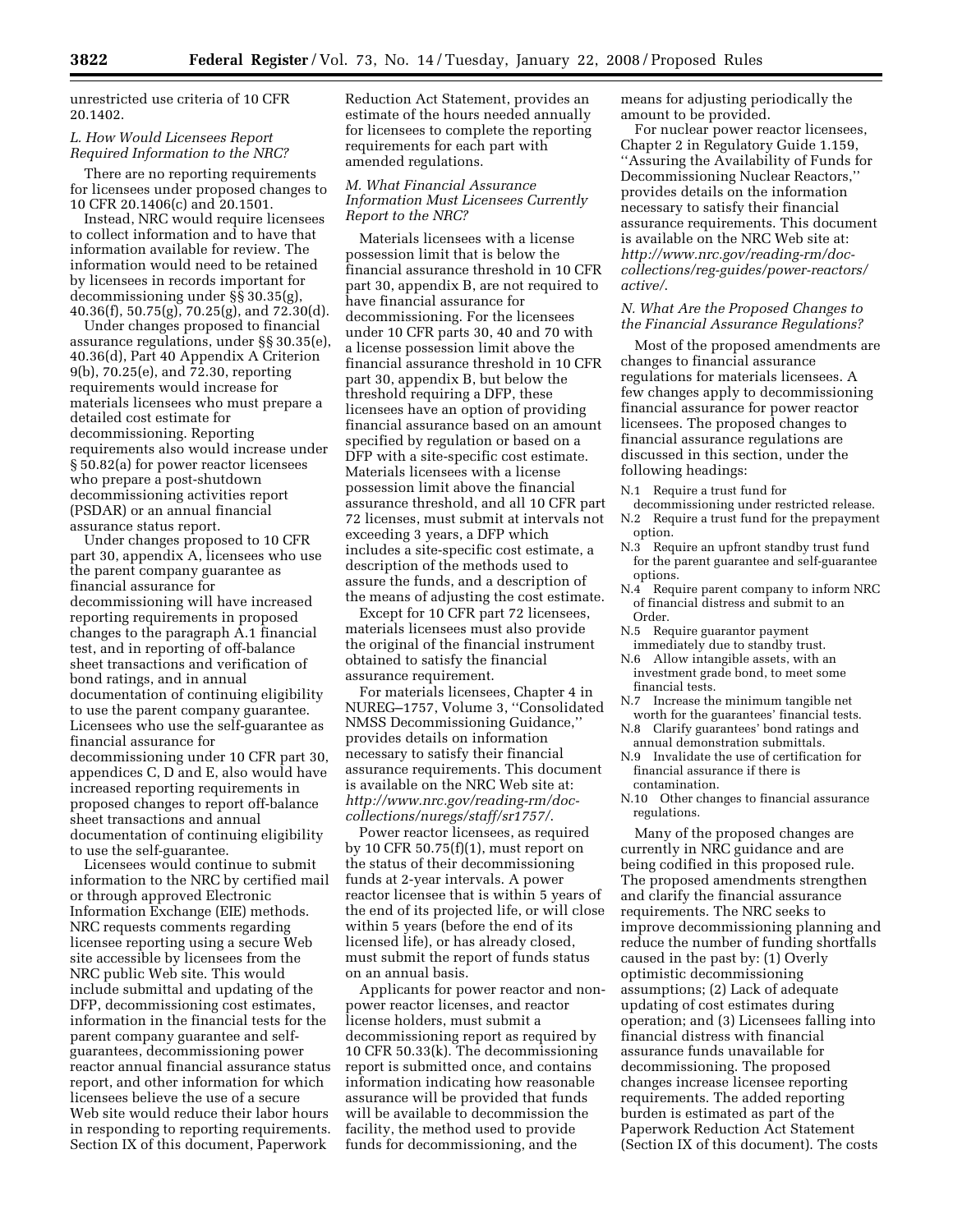and benefits of other aspects of these proposed amendments are evaluated in the Regulatory Analysis in Section X of this document.

N.1 Require a Trust Fund for Decommissioning Under Restricted Release

NRC is proposing changes to the regulations related to decommissioning financial assurance applied to planned restricted release sites.

The proposed rule would require, under § 20.1403(c), that the funds for financial assurance of long-term care and maintenance of a restricted release site must be placed into a trust segregated from the licensee's assets and outside the licensee's administrative control. Section 20.1403(c)(1) currently contains a cross reference to  $\S 30.35(f)(1)$ that allows use of any of the financial instruments listed in § 30.35(f)(1) for providing financial assurance for longterm care and maintenance. The proposed rule would eliminate the reference to § 30.35(f)(1).

The effect of this change would be to eliminate, as prepayment options, the escrow account, sureties and insurance, and the parent company and selfguarantee methods at restricted release sites. To date, no licensee has chosen to use, at a restricted release site, the options that the NRC is now proposing to eliminate. These options that would no longer be allowed possess characteristics that make their use inadvisable in the types of long-term care and maintenance situations involved in restricted release sites. The proposed rule would continue to permit government entities to use a statement of intent or to assume custody and ownership of a site.

Escrow accounts are not well suited to the protection of funds over a long term. The purpose normally served by an escrow is to collect or hold funds for an expense to be paid in the relatively near future (e.g., property tax escrows). The EPA concluded that a trust was more protective of funds because, under trust law, the title to property in a trust is transferred to the trustee (46 FR 2802, 2827; January 12, 1981). In an escrow account, title to the property remains with the grantor. Thus, escrow property is more likely to be subject to a creditor's claim than property held in trust. In addition, the law of trusts places obligations on the trustee to act in the interest of the beneficiary. In contrast, an escrow agent is responsible only for what is specified in the escrow agreement. The EPA concluded that it would be extremely difficult to draft an escrow agreement that adequately specifies all the actions that an escrow

agent would need to take in all situations to assure the instrument served its intended purpose.

The surety methods and insurance also are not well suited to protect funds over the long term because these depend on contracts made by the former licensee. There are no actual funds set aside for future costs, rather, the methods are promises made by the issuer to pay at a future time. These methods require renewal to remain effective. They depend on the former licensee continuing to exist to make renewal payments for the surety or insurance instruments. The instrument lapses if the payments are not made. Under the existing rule, NRC may require the issuer to pay the face amount before the lapse occurs. However, issuers may resist making the payment, which could delay obtaining and possibly reduce the amount of funds for long-term care and maintenance. Whether making the payment is resisted or not, when the funds are paid for the face amount, the funds will be placed in a trust account. That is, the response to the non-renewal of a surety is to create a trust to hold funds. The long-term nature of the obligation increases the possibility that circumstances may arise that would require a demand for payment. In view of the potential difficulties and delays, and recognizing that a trust fund is the preferred long-term instrument for holding funds, the surety and insurance methods of financial assurance for longterm maintenance and control would be eliminated.

Likewise, the parent company and self-guarantee mechanisms are not well suited for providing financial assurance at restricted release sites because these were designed to assure funding for the relatively limited time needed to complete most decommissioning projects under 10 CFR 20.1402. The former licensee, or its parent, must continue to exist to pay for long-term control and maintenance costs. If the former licensee, or its parent, ceases to exist, the self-guarantee or parent company guarantee have no source of funds to pay the costs. In addition, these guarantees presume the existence of a licensee subject to NRC authority. However, when the license is terminated, the NRC has no regulatory authority over the former licensee. Therefore, the self-guarantee and parent company guarantee would be eliminated as a financial assurance options at restricted release sites.

In contrast, the trust fund is best suited as a financial mechanism to assure the necessary long-term care and maintenance at restricted release sites.

The trust fund can exist for long periods without need for renewal. It exists independently of the former licensee, and can continue to serve the purposes of control and maintenance even if the former licensee ceases to exist. The trustee has a fiduciary duty to serve the beneficiaries of the trust. The funds placed in the trust become property of the trust, and generally cannot be reached by creditors of the former licensee. Trust funds have traditionally been used to provide for the long-term care and maintenance of parks and other public facilities, to care for cemeteries, and for similar purposes. The NRC is proposing to require the use of trust funds for the financial assurance for long-term care and maintenance at restricted release sites, unless a government entity provides long-term funding or assumes custody and ownership of the site.

A further change to 10 CFR 20.1403(c)(1) would be the addition of a requirement that the initial amount of the trust fund established for long-term care and maintenance be based on a 1 percent annual real rate of return on investment. A similar provision is currently contained in 10 CFR part 40, appendix A, Criterion 10, which provides that if a site-specific evaluation shows that a sum greater than the minimum amount specified in the rule is necessary for long-term surveillance following decontamination and decommissioning of a uranium mill site, the total amount to cover the cost of long-term surveillance must be that amount that would yield interest in an amount sufficient to cover the annual costs of site surveillance, assuming a 1 percent annual real rate of interest.

The NRC has concluded that a conservative estimate of the annual real rate of return is justified in the case of financial assurance for long-term care and maintenance under § 20.1403(c)(1). Although the NRC in 10 CFR 50.75(e)(1)(ii) allows a licensee of a nuclear power reactor that is using an external sinking fund to take credit for projected earnings on the external sinking funds (using up to a 2 percent annual real rate of return from the time of the future fund's collection through the decommissioning period), the reactor situation is distinguished by the continuing presence of the reactor licensee, who is obligated to provide additional funds if necessary. Long-term trust funds for surveillance and control are created when license termination relieves the licensee of any further obligation regarding the site. Therefore, no licensee is available to make up shortfalls in the fund, which reduces the likelihood that funds will be available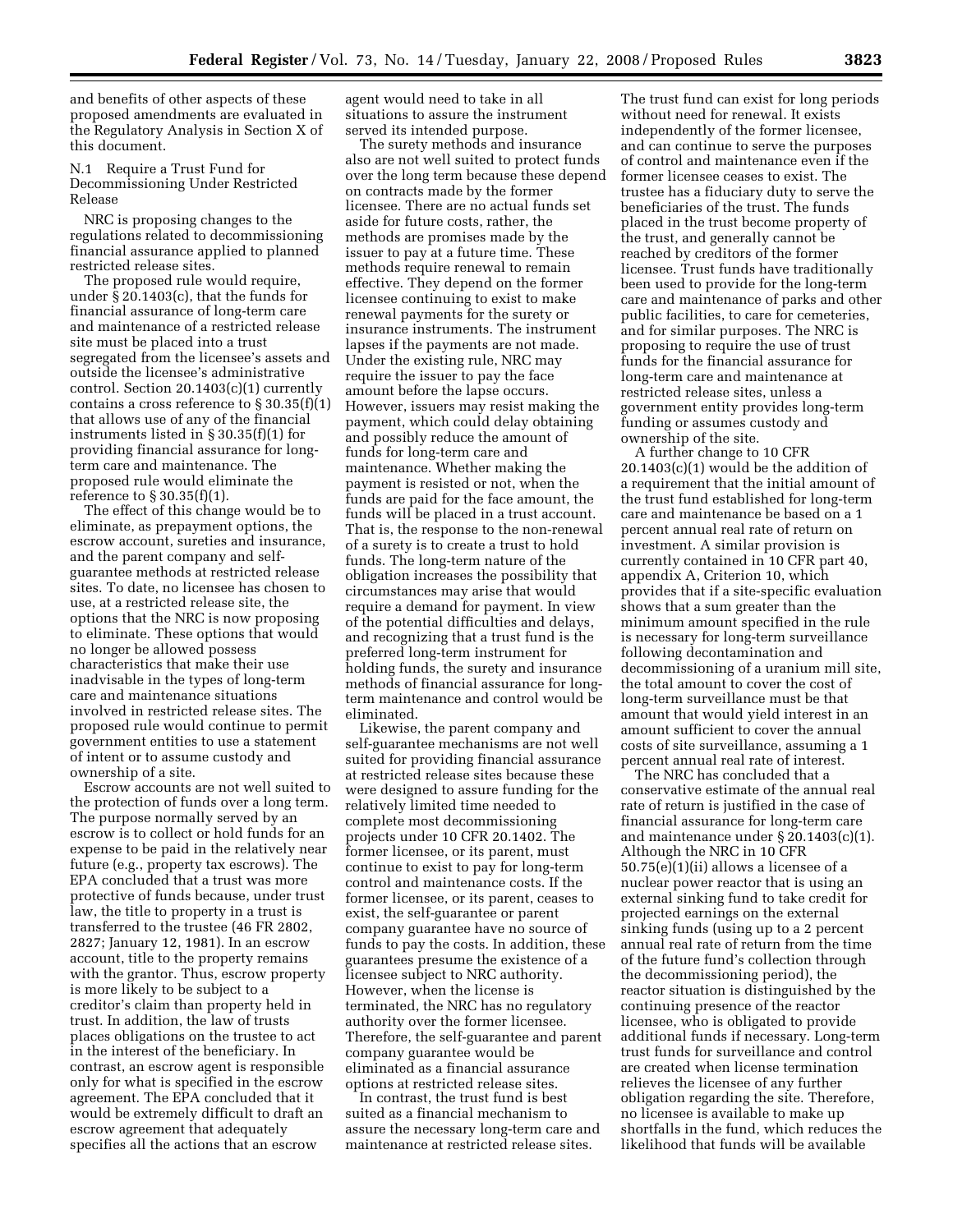when needed. A long period of low returns could deplete a trust fund so that later higher returns would be insufficient to return the fund to the value needed to permit earnings to cover the recurring long-term costs. Consequently, a conservative rate of return is necessary to assure that funds will be available when needed. Over the past 30 years, 1975–2005, the annual real rate of return is 1.58 for U.S. Treasury Bills and 4.87 for government bonds. Thus, a 1 percent real rate of return is appropriate for assuring funds under the proposed § 20.1403(c)(1). The actual rate of return may exceed the 1 percent real rate. The trust agreement may contain provisions to return excess funds to the trust grantor if the fund balance significantly exceeds the amount needed to cover the recurring costs at the 1 percent rate.

The proposed rule would add a new § 20.1404(a)(5) specifying that one of the factors that the Commission must consider in determining whether to terminate a license under alternate criteria is whether the licensee has provided sufficient financial assurance to enable an independent third party (including a government custodian of a site) to assume and carry out responsibilities for any necessary control and maintenance of the site. This new section also would require that the financial assurance must be in the form of a trust fund, as specified in § 20.1403(c). Although a requirement to supply financial assurance can be inferred from the current rule, this requirement is not stated explicitly.

N.2 Require a Trust Fund for the Prepayment Option

The proposed rule would amend the list of prepayment financial methods that may be used to provide financial assurance for decommissioning to provide that prepayment shall only be in the form of a trust established for decommissioning costs (§§ 30.35(f)(1),  $40.36(e)(1)$ ,  $70.25(f)(1)$ , and  $72.30(c)(1)$ . The proposed rule would eliminate the four other prepayment options currently listed in those sections (i.e., the escrow account, government fund, certificate of deposit, and deposit of government securities). Three of these options (the government fund, certificate of deposit, and deposit of government securities) initially were authorized for use to provide alternatives to licensees that elected not to use a trust fund as their prepayment mechanism, even though the NRC recognized that in the event of the licensee's bankruptcy, they provided somewhat less assurance that the funds would remain available to pay for decommissioning. However, no

licensees have elected to use the government fund and deposit of government securities options, and only two have used a certificate of deposit. Because of their relative risk in bankruptcy and their non-use by licensees, the NRC has decided to eliminate them as alternatives for providing financial assurance for decommissioning.

The NRC recognizes that elimination of the escrow account option would affect some licensees who currently use escrows. The latest data compiled from the NRC's License Tracking System (LTS) indicates that approximately 25 escrows are in use. Because some licensees use more than one escrow, the number of licensees using escrows is slightly less than the number of escrows.

The staff has reviewed several studies of the situation of escrows in bankruptcy, and has concluded that the most accurate summary of the various assessments is as follows. The funds contained in escrows that are set up correctly before a licensee's entry into bankruptcy will likely be secure from transfer into the bankruptcy estate as assets of the debtor and they will not be reachable by the bankruptcy trustee using doctrines of fraudulent conveyance or voidable preference. However, correctly setting up an escrow is difficult, as noted in Section II.N.1 of this document. The NRC also is concerned that a determination of the legal status of an escrow may be subject to considerable delay. In addition to the time necessary to carry out a legal standing analysis, a bankruptcy trustee could attempt to use the automatic stay provisions of the bankruptcy code to stop payment by an escrow agent under the escrow, if that payment is occurring following the commencement of the bankruptcy action. While this attempt may fail, it could postpone the NRC's access to the funds held in the escrow and thereby preclude the prompt commencement of decommissioning. Finally, the administrative costs of a trust fund are comparable to an escrow, so there is little economic benefit to using the escrow.

Elimination of the use of escrow accounts was discussed at the public stakeholder meeting held January 10, 2007. No stakeholders objected to the elimination of the escrow as a financial assurance method. Therefore, the proposed rule would eliminate the escrow as a method to provide financial assurance.

N.3 Require an Upfront Standby Trust Fund for Parent Guarantee and Self-Guarantee Options

The proposed rule would amend appendices A, C, D, and E to 10 CFR part 30 (amend Section III.D of appendix A; amend Section III.F and add a new Section III.G to appendix C; amend Section III.D and add a new Section III.E to appendix D; and add a new Section III.F to appendix E). The amendments would clarify that a parent company providing a parent company guarantee and a licensee providing a self-guarantee are required to set up a standby trust before they may rely on the guarantee for financial assurance, and would add criteria for selecting an acceptable trustee.

The existing regulations do not require the guarantor to set up a standby trust before it provides a parent company or self-guarantee. Instead, a standby trust must be set up and used to hold funds for decommissioning only in the event the NRC requires the guarantor to provide such funding for decommissioning. Setting up a standby trust at the time the guarantee is drawn upon could lead to a significant delay, and therefore creation of a standby trust at the commencement of the guarantee is recommended in regulatory guidance. A standby trust is necessary because the NRC cannot accept decommissioning funds directly. Under the ''miscellaneous receipts'' statute, 31 U.S.C. 3302(b), the NRC must turn over all payments received to the U.S. Treasury. Therefore, a standby trust is necessary to receive funds in the event the NRC requires the guarantor to put the funds into a segregated account. Creating a standby trust before the guarantee is provided will avoid potential delays in initiating decommissioning that may be caused by delays in setting up the trust at a later date. In addition, the use of a trust protects the funds from creditors' claims, which may be necessary in the event the guarantor faces financial distress. Therefore, the proposed rule would require that the guarantor set up a standby trust. In addition, the proposed rule would provide that the Commission has the right to change the trustee. That power is necessary to assure that the trustee will faithfully execute its duties. Finally, to assure the trust agreement is adequate, the proposed rule would specify that an acceptable trust is one that meets the regulatory requirements of the Commission.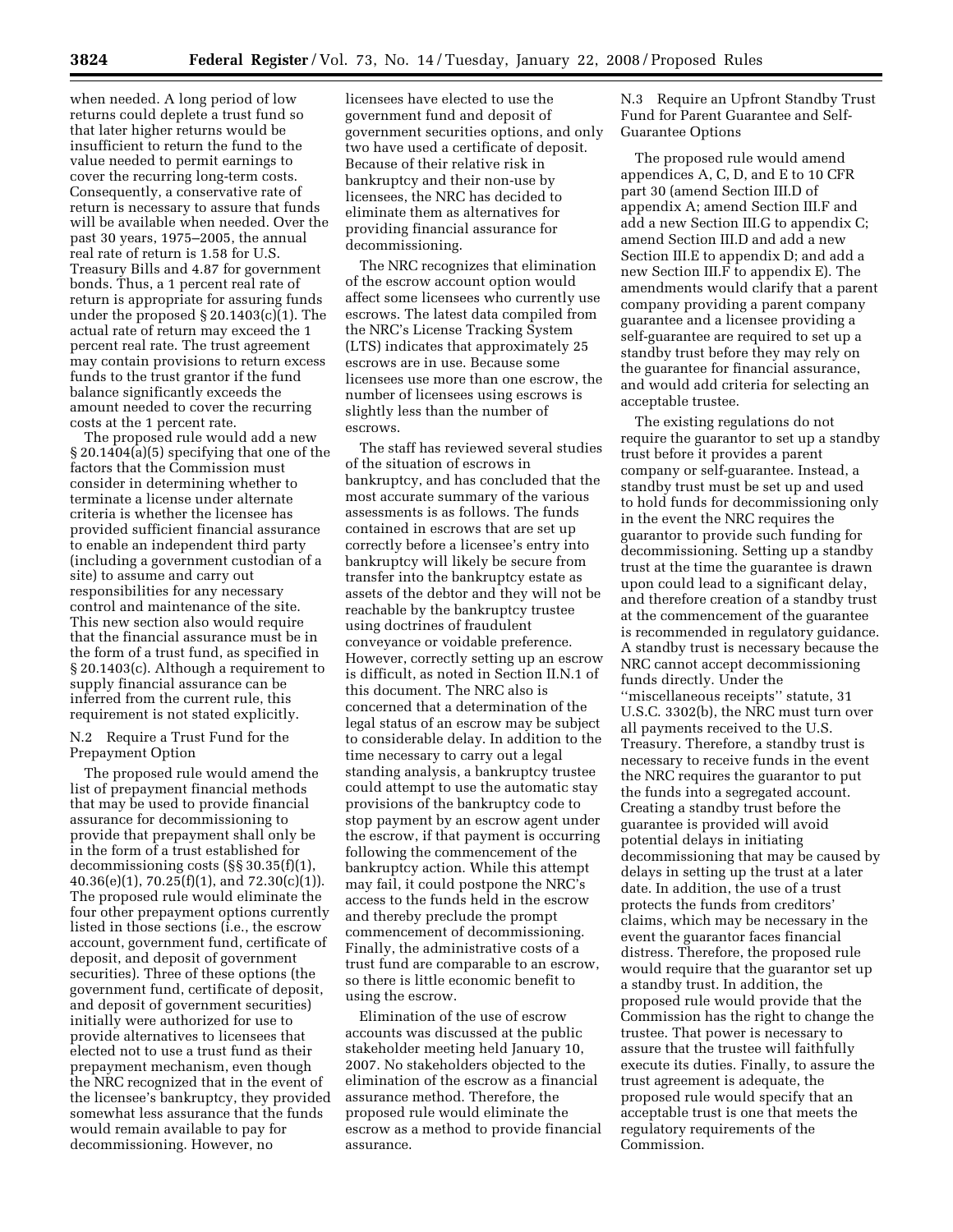N.4 Require Parent Company To Inform NRC of Financial Distress and Submit to an Order

Because a parent company is not usually an NRC licensee subject to the NRC's authority, the parent company guarantee option will include a contractual agreement by the parent company to submit to NRC payment orders (10 CFR part 30, appendix A, Section III.F).

The parent company has no present requirement to inform the NRC of financial distress that may adversely affect its ability to meet its guarantee obligations. Because the NRC needs to know if the parent guarantor is in financial distress to take steps to protect the funds guaranteed for decommissioning, the proposed rule would require the parent guarantor to notify the NRC in case of its financial distress, and its plan to transfer the guaranteed amount to the standby trust. In these situations, payments from the parent company will be immediately due and payable to the standby trust pursuant to an acceleration clause, discussed in Section II.N.5 of this document. A similar notification requirement is not necessary for a licensee guarantor because NRC regulations under 10 CFR 30.34(h), 40.41(f), 70.32(a)(9), and 72.44(a)(6) already require licensees to notify NRC of bankruptcy proceedings.

N.5 Require Guarantor Payment Immediately Due to Standby Trust

The existing regulations do not address the possibility that the guarantor of the parent guarantee or selfguarantee may be in financial distress when it is required to provide alternate financial assurance. In cases where decommissioning is not being conducted at the time of an insolvency proceeding, creditors could argue that the debtor owes performance of decommissioning in the future, not money at the present time. That argument could potentially support a finding that no payment is owed to the standby trust. In that event, a division of assets to satisfy creditors' claims may not adequately protect resources needed to fund decommissioning. To provide a money claim on the assets of the guarantor that would cover the cost of decommissioning at the time of a division of assets, the proposed rule would authorize the Commission to make the amount guaranteed immediately due and payable to the standby trust (i.e., an acceleration clause).

The proposed rule would clarify that the guarantor's obligation is not capped

at the guaranteed amount, but include costs in excess of the guaranteed amount if additional funds are required to complete decommissioning and termination of the license.

N.6 Allow Intangible Assets, With an Investment Grade Bond, To Meet Some Financial Tests

The existing regulations allow guarantees to be used as financial assurance for decommissioning by companies whose financial statements demonstrate a low risk of default for corporate obligations. A set of financial tests are prescribed in 10 CFR part 30, appendices A, C, D and E for companies who may qualify to use the guarantee methods. A requirement to use the parent company guarantee or selfguarantee as a financial assurance option is passing the tests on an annual basis. Some of the financial tests in 10 CFR part 30, appendices A, C, and E are done using bond valuations. In the past, only tangible assets were considered within the calculations performed under the financial tests. In response to an inquiry during the public stakeholder meeting on January 10, 2007, NRC staff considered whether allowing the use of intangible assets would materially increase the risk of a shortfall in decommissioning funds. Staff concluded the risk of a shortfall in funding would not materially increase under the amendments in this proposed rule.

Financial accounting standards issued since the original decommissioning regulations were issued in 1988 now provide objective methods to value intangible assets. The change in accounting standards provides assurance that intangible asset valuation is reasonable. In addition, bond rating agencies include intangible assets in their evaluation of the financial stability of a company's bonds. This provides an independent check of the reasonableness of the company's valuation of its assets. The default rate remains low for bonds rated investment grade. To further assure a current bond rating adequately reflects the company's financial stability, amendments in the proposed rule would specify that the bond must be uninsured, uncollateralized, and unencumbered to be used in the financial test. Finally, the value of the nuclear facilities, both as tangible and intangible assets, are excluded from the calculation of net worth on grounds that those assets would not be available to produce funds for decommissioning after the facility is shut down. The staff concluded that permitting the use of intangible assets in conjunction with an investment grade

bond rating would not materially increase the risk of a shortfall in decommissioning funding.

In addition, the guarantee methods require annual repassage of the test. Historical trends in bond ratings show that the time between receiving a rating that is below investment grade to the time of default is five years, on the average. The annual repassage requirement will normally provide adequate time for the guarantor to obtain alternative financial assurance. For the few cases where a default may occur in a short time, the acceleration clause discussed in N.4 and N.5 of this document, will provide a method to obtain funds in situations of financial distress.

Therefore, the proposed rule would allow the use of intangible assets, used in conjunction with an investment grade bond rating, to meet specified criteria in the financial tests for parent company and self-guarantees.

N.7 Increase the Minimum Tangible Net Worth for the Guarantees' Financial Tests

The current regulations require the entity seeking to pass the relevant financial test to have tangible net worth of at least \$10 million. The proposed rule amendments would require tangible net worth of at least \$19 million.

The \$10 million in tangible net worth requirement was first adopted by the EPA in 1981, and the financial test adopted by the NRC in 1988 used the same criterion. The NRC believes that the criterion should be adjusted to represent the value in current dollars of \$10 million in 1981. Therefore, it has calculated the new proposed tangible net worth amount using the most recent Implicit Price Deflator for Gross Domestic Product published by the Department of Commerce in its Survey of Current business, and the equivalent Implicit Price Deflator for 1981, by dividing the 2005 Implicit Price Deflator by the 1981 Implicit Price Deflator and multiplying the product times \$10 million, as follows: (112.134 / 59.119) =  $1.897 \times $10$  million = \$19 million.

The proposed rule also would add a requirement in Section II.A.(1) of appendix C to 10 CFR part 30 for tangible net worth of at least \$19 million. Currently, that component of the financial test for self-guarantee specifies only that the applicant or licensee must have tangible net worth at least 10 times the current decommissioning cost estimate or certification amount. The proposed amendment would specify tangible net worth of \$19 million and 10 times the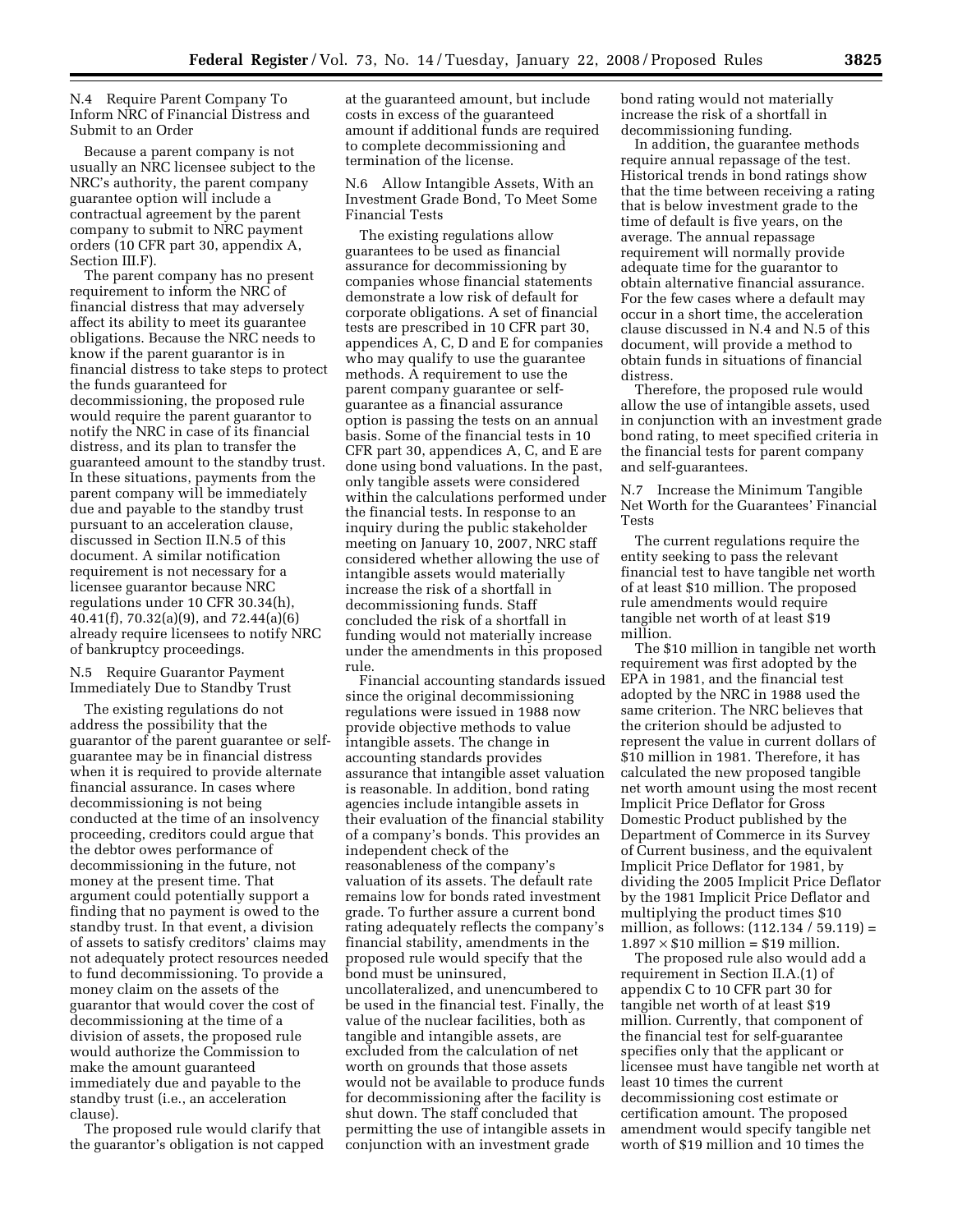amount required. This proposed amendment would make the selfguarantee financial test in appendix C to 10 CFR part 30 consistent with the tests in appendices A and D to 10 CFR part 30.

N.8 Clarify Guarantees' Bond Ratings and Annual Demonstration Submittals

The proposed rule amendments would specify that the current rating of the most recent bond issuance of AAA, AA, or A by Standard and Poor's could include adjustments of  $+$  or  $-$  (i.e., AAA+, AA+, or A+ and AAA $-$ , AA $$ and  $A$  – would meet the criterion) and the current rating of Aaa, Aa, or A by Moody's could include adjustments of 1, 2, or 3.

Standard and Poor's and Moody's have introduced the plus or minus and numerical adjustments to refine the precision of their ratings. As a result, licensees have been uncertain whether a rating that includes these adjustments, and in particular ratings that might be considered below the unadjusted ratings specified in the appendices (e.g.,  $A-$ ) could be used. Based on the minimal difference in default rate associated with the qualifiers, the proposed rule would state that all the bonds within a specified rating level meet the regulatory standard.

In addition, the proposed rule would amend Section II.A.2.(i) of appendix A to 10 CFR part 30 and Section II.A.(3) of appendix C to 10 CFR part 30 to require the bond to be the most recent ''uninsured, uncollateralized, and unencumbered'' bond issuance. This amendment would make the bond criterion in appendix A to 10 CFR part 30 and appendix C to 10 CFR part 30 consistent with the bond criterion in appendix E to 10 CFR part 30. As explained in NUREG/CR–6514, where a rated bond has insurance or pledged assets to provide additional security, the bond rating may not directly reflect the creditworthiness of the bond issuer. Therefore, the proposed rule would add the requirement that the bond rating used to pass the financial test must be uninsured, uncollateralized, and unencumbered.

The proposed rule would make a conforming change in Section III.E. of appendix  $\bar{E}$  to 10 CFR part 30 to provide that if, at any time, the licensee's most recent bond issuance ceases to be rated in any category of A or above by both Standard and Poor's and Moody's, the licensee no longer would meet the requirements of the financial test.

The proposed amendments to the bond rating criterion in appendices A and C to 10 CFR part 30 are intended to clarify the intent of the rule,

eliminate an unintended apparent inconsistency among the different financial tests that may be used, and to make administration of the financial assurance requirements more efficient by eliminating recurring questions.

The proposed rule would require a certified public accountant to verify that a bond rating, if used to demonstrate passage of the financial test, meets the requirements. Some financial tests received by the NRC did not apply the requirement correctly. Requiring an audit of the bond rating would minimize the potential that an error would be made.

The existing regulations require the licensee to repeat passage of the financial test each year, but do not explicitly state that the licensee must annually submit documentation to the NRC to verify its passage of the test. However, the parent company and selfguarantee agreements illustrated in regulatory guidance include a provision that the licensee will annually submit to NRC revised financial statements, financial test data, and an auditor's special report. Submittal of the documents permits NRC to verify the licensee's continuing eligibility to use the parent company guarantee without incurring the expense of an onsite inspection. Therefore, the proposed rule would codify the regulatory guidance to require annual submittal of documentation that the guarantor passed the financial test.

The existing regulations are unclear in stating that the parent company guarantee and financial test remain in effect until the license is terminated. The proposed regulations would clarify that the NRC's written acceptance of an alternate financial assurance by the parent company or licensee would allow the guarantee and financial test to lapse.

N.9 Invalidate the Use of Certification for Financial Assurance if There Is Contamination

NRC is proposing additions to the regulations related to decommissioning financial assurance as applied to certifications. The proposed changes affect §§ 30.35(c)(6), 40.36(c)(5), and 70.25(c)(5).

The existing rule prescribes specific amounts of financial assurance for licensees that are authorized to possess relatively small amounts of radioactive material. Licensees authorized to possess radioactive materials in higher amounts must submit a DFP, which includes a site-specific cost estimate for decommissioning. The site-specific cost estimate is almost always higher than the prescribed certification amounts.

The proposed rule would require licensees who qualify to use the certification amounts to submit a DFP in the event that survey results detect significant residual radioactivity within the site boundary, including the subsurface. A significant amount would be residual radioactivity that would, if left uncorrected, prevent the site from meeting the criteria for unrestricted use. Remediating subsurface contamination can be very expensive. However, licensees that qualify to use the certification amounts have no regulatory requirement to increase the amount of financial assurance to cover subsurface remediation costs. In the event subsurface contamination occurred at such a site, there would be no regulatory basis to require the licensee to increase its financial assurance to cover the potentially higher decommissioning cost. The proposed rule would provide the regulatory basis to require these licensees to cover the full cost, not just the certification amount.

N.10 Other Changes to Financial Assurance Regulations

The proposed regulations would eliminate the line of credit option from 10 CFR 30.35(f), 40.36(e), 70.25(f), and 72.30(e) from the list of surety, insurance, or other guarantee methods that may be used to provide financial assurance for decommissioning. Although the line of credit was initially authorized for use to provide an alternative to licensees that elected not to use a surety or letter of credit, the NRC recognized that it posed a greater risk than the other two surety methods, because it might be subject to underlying loan covenants that could make it more vulnerable to cancellation if the licensee experienced financial difficulties. However, since 1988, no licensees have elected to use a line of credit to provide financial assurance for decommissioning. Because of its greater risk of cancellation and its non-use by licensees, the NRC has decided to eliminate the line of credit as an alternative for providing financial assurance for decommissioning.

The proposed rule would exclude, in the financial tests for the parent guarantee and self-guarantee, the net book value of the nuclear facility and site from the calculation of tangible net worth. The existing rule requires that the calculation of tangible net worth must exclude the book value of the ''nuclear units.'' That requirement may lead to confusion because it implies that it applies to nuclear reactor units, and not other kinds of nuclear facilities. However, other kinds of nuclear facilities should be excluded from the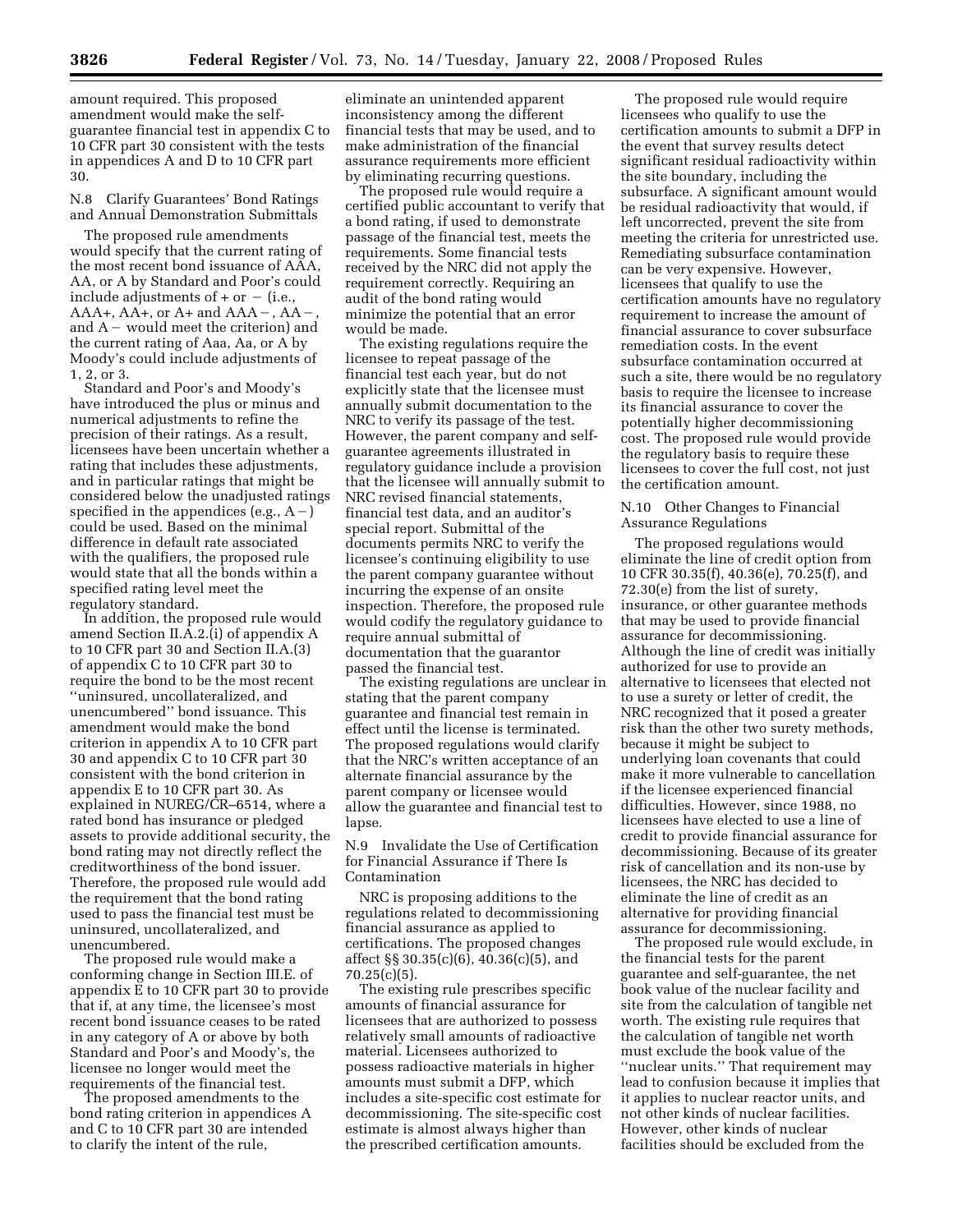tangible net worth calculation because they are unlikely to provide funds for decommissioning. The existing rule does not specify whether the nuclear site, as distinguished from the facility, may be included in the calculation of tangible net worth. The value of the site is likely to depend on the probability that the decommissioning will be completed, and is subject to some degree of uncertainty. Therefore, the calculation of tangible net worth would be changed to exclude the net book value of the nuclear facility and site.

The proposed rule would require a certified public accountant to include an evaluation of off-balance sheet transactions, for the parent guarantee and self-guarantee. Generally accepted accounting principles (GAAP) permit certain kinds of transactions to be accounted for off the company's balance sheet. Many companies, as a means of managing risk and/or taking advantage of legitimate tax minimization opportunities, create off-balance-sheet transactions. It is important to understand the nature and the reason for each off-balance-sheet item, and ensure that any such relationships are adequately disclosed. (*Management's Summary of Off-Balance Sheet Transactions*, American Institute of Certified Public Accountants, *http:// www.aicpa.org*, last visited February 8, 2007). The volume and risk of the offbalance-sheet activities need to be considered. (*Risk Management Manual of Examination Policies*, Federal Deposit Insurance Corporation, *http:// www.fdic.gov*, last visited February 8, 2007). The existing rule does not require the independent certified public accountant's special report to examine off-balance sheet transactions. However, these transactions have the potential to materially affect the guarantor's ability to fund decommissioning obligations. Therefore, the proposed rule would require the auditor to include an evaluation of off-balance sheet transactions.

#### *O. Will Some Licensees Who Currently Do Not Have Financial Assurance Need To Get Financial Assurance?*

No. Licensees who are not required to provide financial assurance for decommissioning will not have to obtain financial assurance as a result of amendments in this proposed rule.

The decommissioning planning and financial assurance amendments in this proposed rule only apply to licensees who currently have, or will have in the future, decommissioning financial assurance requirements under 10 CFR 30.35, 40.36, 50.75, 70.25, and 72.30.

If a licensee has survey records of residual radioactivity under the proposed new requirements in § 20.1501(b) or in an application for license transfer consistent with the proposed language in §§ 30.34(b)(2), 40.46(a)(2), or 70.36(a)(2), and the licensee has a possession and use quantity that is below the possession limit thresholds for financial assurance, then no decommissioning financial assurance is required.

All operating power reactor licensees are required to have financial assurance, consistent with 10 CFR 50.75(c), and all licensees with an independent spent fuel storage installation regulated under 10 CFR part 72 must have financial assurance for decommissioning in accordance with 10 CFR 72.30(c).

## *P. What is Changing With Respect to Materials Facilities' Decommissioning Funding Plan (DFP) and Decommissioning Cost Estimate (DCE)?*

The proposed rule would require certain licensees under 10 CFR part 72 to adjust their DCE within 3 years of the previous DCE. This was done by final rule on October 3, 2003 (68 FR 57327) for licensees under 10 CFR parts 30, 40 and 70. This provision in the proposed rule would make the timing basis for DCE adjustments consistent among all materials facilities.

Regarding DFPs, the proposed rule would make changes in §§ 30.35(e), 40.36(d), 70.25(e), and 72.30(b) to require additional information from licensees. NRC's experience indicates that underestimation of decommissioning costs can occur when the licensee assumes it will qualify for a restricted site release by meeting all of the 10 CFR 20.1403 requirements. If it turns out that these requirements cannot be met, and that an unrestricted site release under 10 CFR 20.1402 will be required, the licensee may not have the ability to fund a potentially more expensive cleanup. For example, if instead of leaving large volumes of slightly contaminated soil onsite in a restricted release decommissioning, the licensee must ship this material offsite for disposal to support an unrestricted site release, the decommissioning will typically be much more expensive due to high offsite disposal costs. Therefore, the proposed rule would require the licensee to estimate and cover the costs to decommission the facility to meet unrestricted use criteria. The option of meeting the 10 CFR 20.1403 restricted release requirements will be available, but the licensee would have to demonstrate it can meet those criteria before a cost estimate based on that assumption would be acceptable.

In addition, certain operational events can increase decommissioning costs above the original estimate. These events include spills, increases in onsite waste inventory, increases in waste disposal costs, facility modifications, changes in authorized possession limits, actual remediation costs that exceed the initial cost estimate, onsite disposal, and use of settling ponds. The proposed amendments to 10 CFR 30.35(e)(2), 40.36(d)(2), 70.25(e)(2), and 72.30(b) would require the 3 year update of the DFP to consider these events for the effect, if any, they may have on the estimated cost of decommissioning. Subsurface contamination can be very expensive to remediate. The new regulations would require the licensee to estimate the volume of contaminated subsurface material that would require remediation, and provide financial assurance for the estimated cost of remediation. Early consideration and funding arrangements to cover increased costs will improve decommissioning planning and increase the likelihood that funds will be available when needed for site decommissioning.

Existing regulatory guidance identifies recommended methods for arriving at decommissioning cost estimates, and the NRC is codifying some of these recommended methods. To assure that funds will be adequate to complete decommissioning in the event the licensee is unable to do so, cost estimates would be required to include contractor overhead and profit. An adequate contingency factor is necessary to cover unanticipated costs that can arise after the decommissioning project begins. The key assumptions underlying the cost estimate would have to be identified to aid the staff in evaluating the adequacy of the estimate. Codification of these recommendations is expected to improve the quality of DFP submittals, facilitate the staff's review of these submittals, and result in regulatory efficiencies.

NRC is aware of the records important for decommissioning reporting requirements licensees have under §§ 30.36(g)(1), 40.36(f)(1), 50.75(g)(1), 70.25(g)(1), and 72.30(d)(1). The proposed additional reporting requirements are designed to foster a better understanding of the impact the spill or contaminating event has on the decommissioning cost estimate.

## *Q. What is Changing With Respect to License Transfer Regulations for Materials Licensees?*

The NRC proposes to make a set of parallel changes to §§ 30.34(b)(2), 40.46(a)(2), and 70.36(a)(2). This would codify NRC regulatory guidance to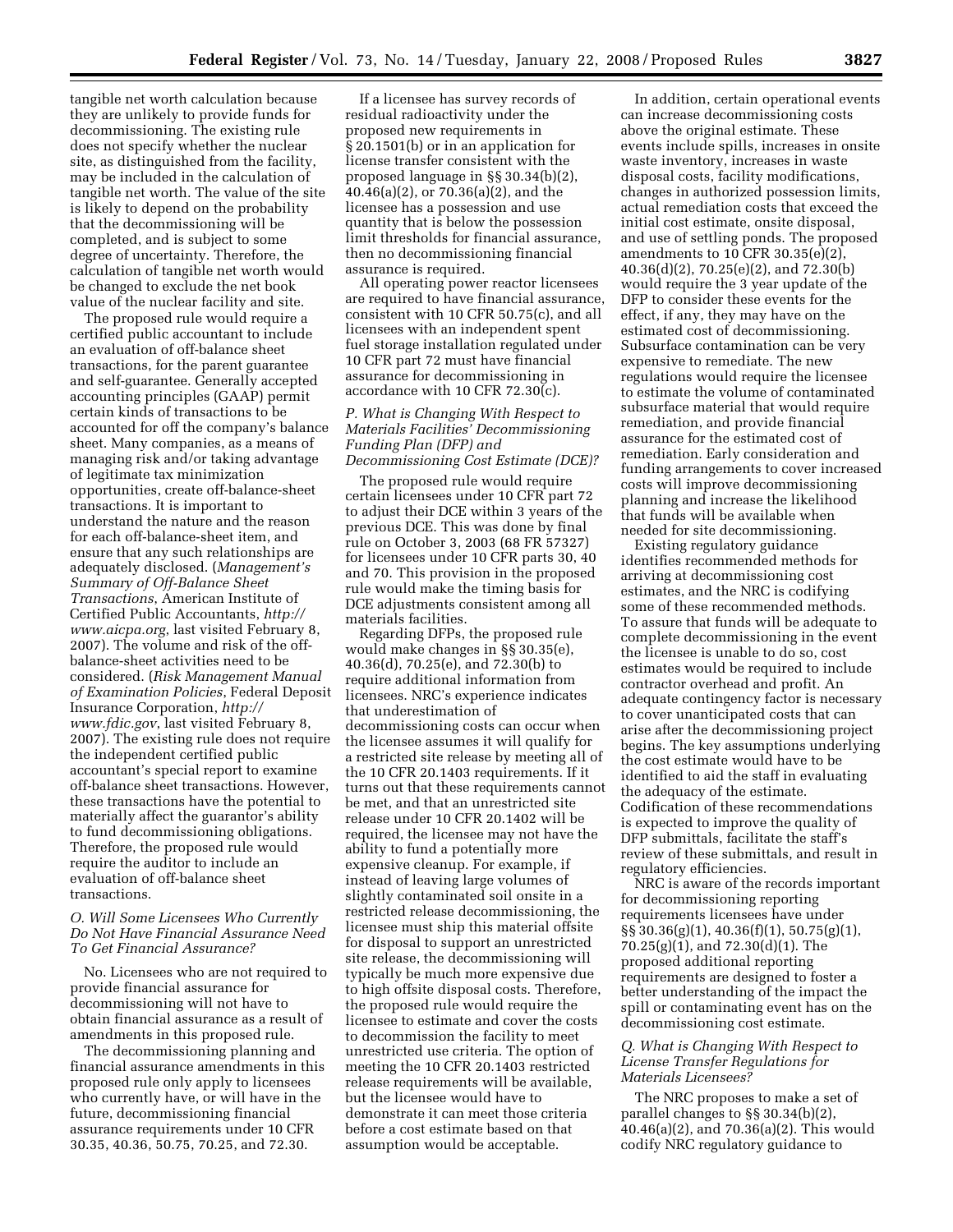require the licensee to provide information on the proposed transferee's technical and financial qualifications, and to provide decommissioning financial assurance as a condition for approval of the transfer if the licensee is required to have financial assurance. The information and financial assurance are necessary to evaluate the adequacy of the proposed transferee. Placing these provisions in the regulation, rather than keeping them in regulatory guidance, will improve regulatory efficiency by improving the quality of license transfer requests. It also will ensure that a prospective license transferee provides to the NRC the information necessary to determine that public health and safety are not compromised by the transfer and that the radiation safety aspects of the program are not degraded.

## *R. What Is Changing With Respect to Permanently Shutdown Reactor Decommissioning Fund Status and Spent Fuel Management Plan Reporting?*

The proposed rule would revise  $\S 50.82(a)(4)(i)$ , and add three new provisions (v–vii) to § 50.82(a)(8). The revised § 50.82(a)(4)(i) would require that the post-shutdown decommissioning activities report (PSDAR) include, if applicable, a cost estimate for managing irradiated fuel. Currently, the PSDAR must include a description of the planned decommissioning activities, a schedule for their accomplishment, and an estimate of expected costs.

The proposed additions to § 50.82(a)(8) would require each power reactor licensee undergoing decommissioning to submit, in the form of an annual financial assurance status report, information (specified below) regarding its decommissioning funds. Currently, under § 50.75(f)(1), the information reported to NRC by power reactor licensees is focused on collection of funds before permanent shutdown, and does not require information on the actual funds spent. To assess the adequacy of power reactor decommissioning funding after permanent shutdown, NRC needs to know the actual costs being incurred at decommissioned facilities. To obtain this information, the annual report would be required to include, among other things, the amount spent on decommissioning over the previous calendar year; the remaining balance of any decommissioning funds; and an estimate of the costs to complete decommissioning. If the annual report reveals a projected funding shortfall, additional financial assurance to cover the cost to complete decommissioning

will have to be provided. These proposed changes are expected to improve NRC oversight of decommissioning planning and increase the likelihood that funds for decommissioning will be available when needed. In Section II.V of this document, NRC seeks public comment on this topic.

Under proposed § 50.82(a)(8)(vii), the annual financial assurance status report must also include the status of funds to manage irradiated fuel. Due to the cessation of operating revenues, spent fuel management and related funding are a concern after the reactor is permanently shut down. Therefore, the proposed rule would require that the amount of funds accumulated to cover the cost of managing the spent fuel be specified; and that an estimate of the projected costs of spent fuel management until the Department of Energy takes title to the spent fuel be provided; and that a plan to obtain additional funds if the accumulated funds do not cover the projected cost be identified. These proposed changes are expected to increase the likelihood that funds for spent fuel management will be available when needed. In Section II.V of this document, NRC seeks public comment on this topic.

#### *S. When Do These Proposed Actions Become Effective?*

The new regulations would become effective 60 days after the final rule is published in the **Federal Register**. The NRC estimates that, at the earliest, the final rule will be published in October 2008.

## *T. Has NRC Prepared a Cost-Benefit Analysis of the Proposed Actions?*

NRC staff has prepared a draft Regulatory Analysis for this rulemaking. The analysis examines the costs and benefits of the proposed action and two alternatives. Under the proposed action, the estimated total costs (2007\$) are \$109 million and \$77 million over a 15 year analysis period at 3 percent and 7 percent discount rates, respectively. The estimated total costs were higher for each of the two alternatives. The cost (2007\$) of implementing the proposed rule over the 15-year analysis period is about \$43 million at 3 percent discount rate, with NRC licensee costs at \$6 million, Agreement State licensee costs at \$22 million, NRC administrative costs at \$3 million, and Agreement State administrative costs at \$12 million. The primary benefits of the proposed rule are due to reduction in the number of legacy sites and higher reliability of obtaining sufficient funds pledged for decommissioning financial assurance to

complete the decommissioning work through license termination. The NRC seeks public comment on the draft Regulatory Analysis. For example, the NRC and Agreement States are aware of the existence of facilities and sites which have the potential to become contaminated with significant amounts of radium-226 from past practices or operations, or from the accumulation of radium-226 sources. Do members of the public have information about these sites to include them in the Regulatory Analysis as licensees affected by this proposed rule?

More information on this subject is in Section XI of this document.

The Backfit Analysis is included in the Regulatory Analysis, and is discussed in Section XIII of this document. The NRC seeks public comment on the Backfit Analysis.

## *U. Has NRC Evaluated the Additional Paperwork Burden to Licensees?*

This proposed rule contains new or amended information collection requirements that are subject to the Paperwork Reduction Act of 1995 (44 U.S.C. 3501 et seq). NRC staff has estimated the impact this proposed rule would have on reporting and recordkeeping requirements of NRC and Agreement State licensees. The NRC seeks public comment on these estimates of additional burden to licensees from the proposed rule. More information on this subject is in Section IX, Paperwork Reduction Act Statement, of this document.

*V. What Should I Consider as I Prepare My Comments to NRC?* 

When submitting your comments on this proposed rule:

1. Identify the rulemaking (RIN 3150- AH45).

2. Explain why you agree or disagree with the NRC proposal; suggest alternatives and substitute language for your requested changes.

3. Describe any assumptions and provide any technical information and/ or data that you used.

4. If you estimate potential costs or burdens, explain how you arrived at your estimate in sufficient detail to allow NRC to reproduce your results.

5. Provide specific examples to illustrate your concerns, and suggest alternatives.

6. Explain your views as clearly as possible.

7. Submit your comments by the comment period deadline.

8. NRC has specifically requested comments regarding the following items:

(a) Can ''fee incentives'' be used, as permitted in 10 CFR 171.11(b), to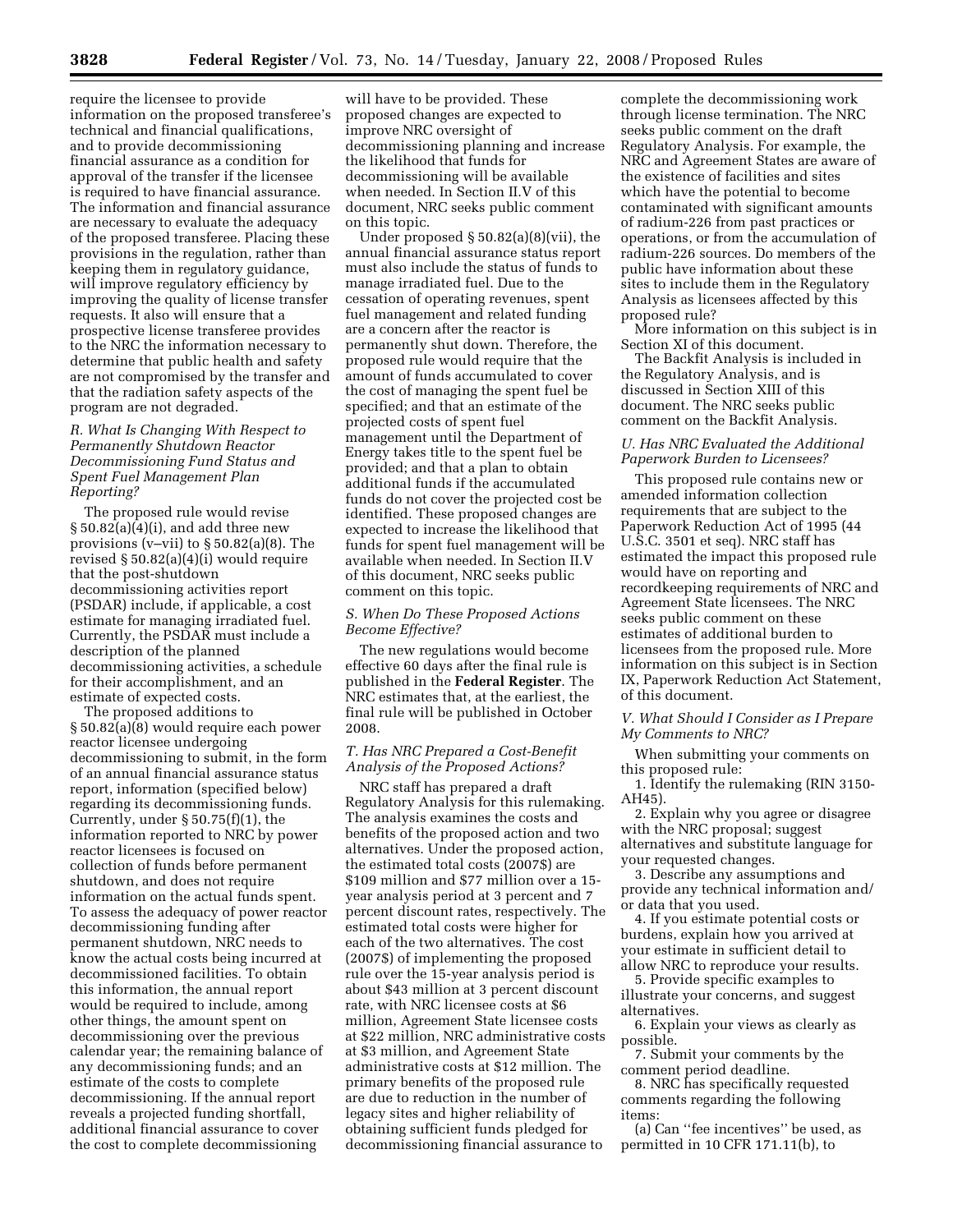induce licensees to characterize subsurface residual radioactivity while their facility is operating instead of waiting until the facility is in decommissioning?

(b) Should NRC investigate the use of a secure Web site for use by licensees to submit and update decommissioning reporting requirements, information in the financial tests for parent guarantees and self-guarantees, and other information that licensees believe will improve the efficiency of the decommissioning planning and reporting process?

(c) Can the additional details that would be required of decommissioned power reactor licensees in the PSDAR under proposed 10 CFR 50.82(a)(4)(i), and reporting of the actual costs of decommissioning before license termination as proposed under 10 CFR  $50.82(a)(8)(v)$ , be provided to NRC accurately without reference to confidential information so that NRC may apply the information in reviewing similar decommissioning activities that are planned or in progress?

(d) Are the input assumptions, methodology and results in the draft Regulatory Analysis correct, including the Backfit Analysis? Is the conclusion in the draft Environmental Assessment correct of no significant environmental impact from the proposed rule?

(e) The NRC and Agreement States are aware of the existence of facilities and sites which have the potential to become contaminated with significant amounts of radium-226 from past practices or operations, or from the accumulation of radium-226 sources. Do members of the public have information about these sites to include them in the Regulatory Analysis as licensees affected by this proposed rule?

#### **III. Discussion of Proposed Amendments by Section**

As stated previously, the Commission approved the staff's recommendation to proceed with a proposed rulemaking in SRM–SECY–03–0069 dated November 17, 2003. Staff's recommendations for changes in licensee operations to prevent future legacy sites were described in attachment 8 to the SECY. Two factors that were common among the existing legacy sites were: (1) They had chronic releases of radioactive material to the subsurface environment, and (2) NRC did not recognize the extent of this contamination until near cessation of operations. To address the problem of chronic releases, staff recommended a revision to § 20.1406 to make it applicable to current licensees. Staff recommended that it would emphasize procedural changes for

existing licensees, and that physical changes to the facility only would be warranted when procedures fail to reduce releases. These recommendations are proposed for implementation in § 20.1406(c). To address the reporting deficiencies, staff recommended a risk-informed approach to require sites that experience events that contaminate the subsurface to perform surveys to characterize the extent and migration of resultant plume(s), based on site conditions, and to record the survey information in records important for decommissioning. These are proposed for implementation in §§ 20.1501(a) and 20.1501(b).

SRM–SECY–03–0069 also approved staff's plans to add new, and amend existing financial assurance regulations, including the preparation of decommissioning cost estimates, the contents of DFPs, and acceptable financial assurance instruments used to support the DFP or the certification of funds used only by materials facilities. The recommended changes to financial assurance regulations and reporting requirements were described in attachment 7 to the SECY. Following analysis by NRC staff and input from stakeholders during public meetings, changes are proposed for implementation in 10 CFR parts 30, 40, 50, 70, and 72 to require more detailed reporting of decommissioning financial assurance information and to provide greater certainty to the NRC that adequate financial assurance will be available at the start of decommissioning activities.

The proposed amendments are discussed in numerical order below.

# *Section 20.1403 Criteria for License Termination Under Restricted Conditions*

The proposed rule would amend  $\S 20.1403(c)(1)$  to require financial assurance funds to be placed into a trust segregated from the licensee's assets and outside the licensee's administrative control. The proposed rule would eliminate the licensee's option to use other prepayment financial mechanisms, such as the escrow account, government fund, certificate of deposit, or deposit of government securities. No licensee to date has used these other prepayment mechanisms to provide financial assurance for a restricted release site.

Amended § 20.1403(c)(1) would require that the initial amount of the trust fund established for long-term care and maintenance be based on a conservative assumption of a 1 percent annual real rate of return on investment.

The current  $\S 20.1403(c)(2)$  would be deleted. This would remove the licensee's option to use a surety method, insurance, or other guarantee method to provide financial assurance for a restricted release site. The NRC has concluded that these mechanisms are more suitable for short-term rather than long-term investments, and are not well adapted to provide assurance that an independent third party will have the requisite funds to carry out necessary control and maintenance of the site following license termination. No licensee has to date used these financial mechanisms to provide financial assurance for long-term care of a restricted release site. The provisions for government entities to provide financial assurance for long term control and maintenance contained in existing §§ 20.1403(c)(3) and (4) would be retained but redesignated as §§ 20.1403(c)(2) and (3). Section II.N.1 of this document has more information on this proposed amendment.

## *Section 20.1404 Alternate Criteria for License Termination*

The proposed rule would add a new  $\S 20.1404(a)(5)$  specifying a fifth criterion that the NRC must consider in determining whether to terminate a license under alternate site release criteria. This new fifth criterion is if the licensee has provided sufficient financial assurance in the form of a trust fund to enable an independent third party, including a government custodian of a site, to assume and carry out responsibilities for any necessary control and maintenance of the site.

# *Section 20.1406 Minimization of Contamination*

The proposed addition of a new § 20.1406(c) is an extension of the policy articulated by the Commission in 1997, when the LTR was established (62 FR 39082; July 21, 1997). This policy is that licensees must conduct their operations to minimize waste during facility operations to facilitate later decommissioning and to achieve occupational and public doses that are ALARA. The term ''residual radioactivity,'' as already defined in 10 CFR part 20, best identifies the type and scope of radioactive material that must be considered by licensees to effectively plan for decommissioning activities during facility operations. The term includes licensed and unlicensed radioactive material. Section II.A of this document has more information on the proposed addition of § 20.1406(c).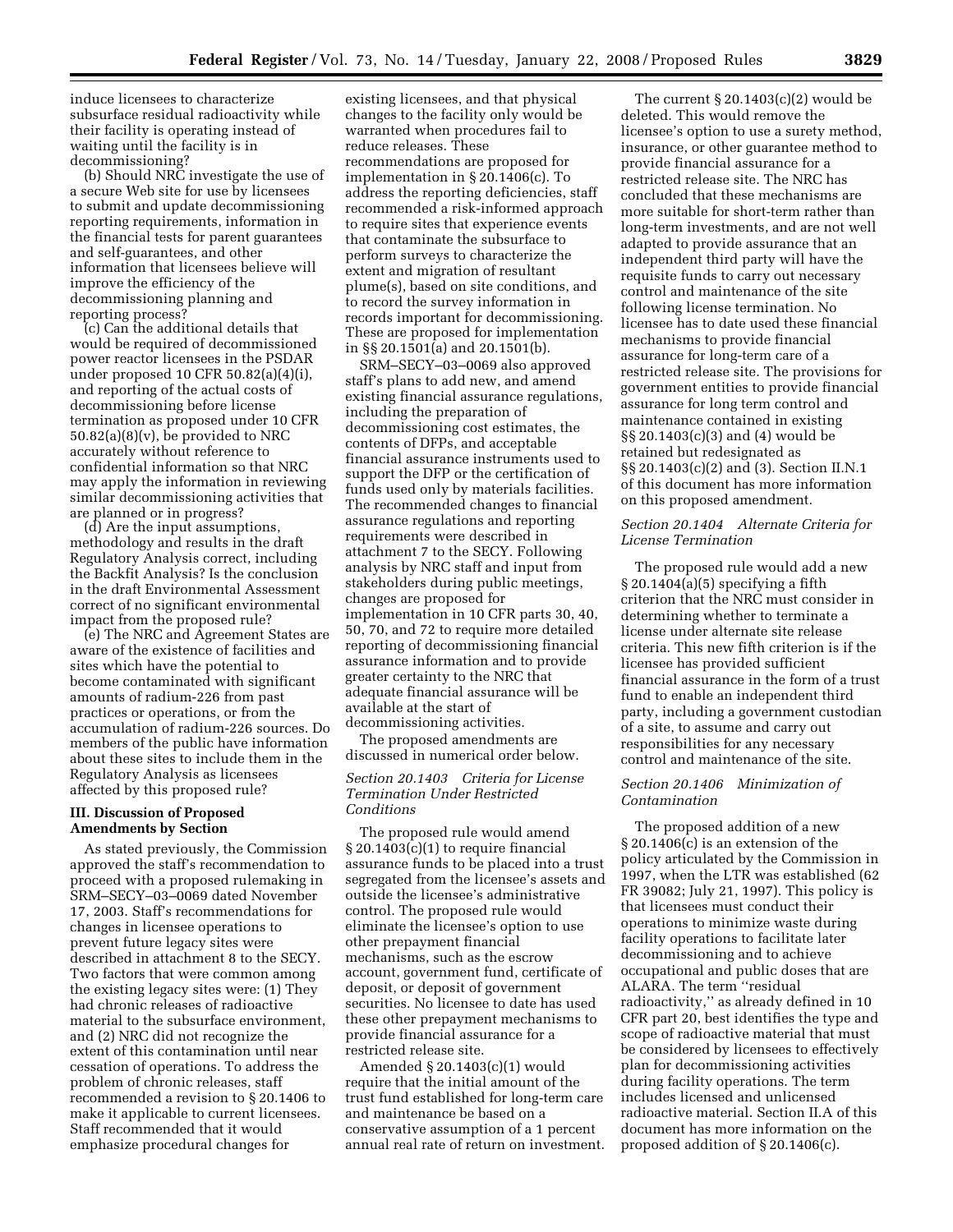#### *Section 20.1501 General*

The 10 CFR 20.1501 survey requirements were added to the regulations in 1991, when 10 CFR part 20 was substantially revised (56 FR 23360; May 21, 1991). To date, these surveys have been done primarily to demonstrate compliance with occupational and public exposure limits, and effluent release regulations.

The current § 20.1501(a) requires licensees to perform surveys of potential radiological hazards. Subsurface contaminating events are not often a risk to occupational or public health and safety; however, experience has shown that these events, because they are not obvious or evident, are a risk for creation of a legacy site if contaminant characteristics are not addressed early when the facility is operating. A legacy site is a potential radiological hazard.

The proposed changes to § 20.1501(a) specify that these survey requirements include consideration of residual radioactivity, conforming to the new § 20.1406(c). The linkage between new § 20.1406(c) and amended § 20.1501(a) will require that surveys be performed if there is reason to believe that significant subsurface contamination is present which constitutes a potential radiological hazard. Section II.A describes these survey requirements in more detail.

The proposed new § 20.1501(b) would require licensees to maintain records from surveys describing the location and amount of subsurface residual radioactivity identified at the site with records important for decommissioning. Existing § 20.1501(b) would be designated as (c) and existing § 20.1501(c) would be designated as (d).

#### *Section 30.34 Terms and Conditions of Licenses*

Section 30.34(b) pertains to license transfers. Existing § 30.34(b) would be designated as (b)(1) and a new paragraph (b)(2) would be added to require that an application for license transfer must include the proposed transferee's identity, its technical and financial qualifications, and a showing that it will be able to provide adequate financial assurance for decommissioning.

Existing §§ 40.46 and 70.36 contain parallel provisions to those in § 30.34(b). Sections 40.46 and 70.36 would be re-designated as §§ 40.46(a) and 70.36(a). New §§ 40.46(b) and 70.36(b) will parallel the new § 30.34(b)(2) provisions described previously.

#### *Section 30.35 Financial Assurance and Recordkeeping for Decommissioning*

Several changes would be made to these requirements, and parallel changes would be made in §§ 40.36(c) and 70.25(c). These proposed changes are discussed below.

A new paragraph (c)(6) would be added to 10 CFR 30.35 [and parallel §§ 40.36(c)(5) and 70.25(c)(5)], to reflect the proposed changes being made to the § 20.1501(a) survey requirements. If these surveys detect residual radioactivity at a site at levels that would, if left uncorrected, prevent the site from meeting the § 20.1402 criteria for unrestricted use, the licensee must submit a DFP within one year of when the survey is complete.

Existing § 30.35(e) [and in parallel add §§ 40.36(d)(1) and (d)(2), part 40 Appendix A, 70.25(e)(1) and (e)(2), and 72.30(b) and (c)] would be amended to contain new paragraphs (e)(1) and (e)(2). Section 30.35(e)(1) would require that each DFP submitted for review and approval must contain a DCE based on three cost components. Two of the cost components (a dollar amount adequate to cover the cost of an independent contractor to perform all decommissioning activities, and an adequate contingency factor) are described in existing guidance. The new cost component is an estimate of the volume of onsite subsurface material containing residual radioactivity that will require remediation to meet the decommissioning criteria. Additionally, the DCE must be based on the cost of meeting the § 20.1402 criteria for unrestricted use unless it can be adequately shown that the requirements of § 20.1403 will be met.

A new provision, § 30.35(e)(1)(ii), would require the licensee to identify and justify the basis for all key assumptions underlying the DCE.

Section 30.35(e)(1)(iii) retains the existing § 30.35(e) provision requiring a description of the method of assuring funds for decommissioning. Section 30.35(e)(1)(iv) retains the existing § 30.35(e) provision requiring a certification by the licensee that financial assurance for decommissioning has been provided in the amount of the DCE. Section 30.35(e)(1)(v) retains the existing § 30.35(e) requirement that the DFP include ''a signed original of the financial instrument'' being used to provide financial assurance, if it has not been previously submitted and accepted as the financial instrument to cover the cost estimate for decommissioning.

New § 30.35(e)(2) would require that the DFP be submitted at the time of license renewal, and at intervals not exceeding 3 years with adjustments as necessary to account for changes in costs and the extent of contamination. The updated DFP must specifically consider the effect of the following events on the cost of decommissioning:

• Spills of radioactive material producing additional residual radioactivity in onsite subsurface material;

• Waste inventory increasing above the amount previously estimated;

• Waste disposal costs increasing above the amount previously estimated;

• Facility modifications;

• Changes in authorized possession limits;

• Actual remediation costs that exceed the previous cost estimate;

• Onsite disposal; and

• Use of a settling pond.

As discussed below, the proposed rule would amend the introductory language in 10 CFR 30.35(f), and amend paragraphs (f)(1) through (f)(3). Parallel changes would be made in §§ 40.36(e), 40.36(e)(1), (e)(2) and (e)(3), 70.25(f), 70.25(f)(1), (f)(2) and (f)(3), 72.30(e), 72.30(e)(1), (e)(2) and (e)(3)].

Section 30.35(f) would be amended to require that the financial instrument used for decommissioning funding assurance include the licensee's name, license number, and docket number, and the name, address, and other contact information of the issuer, and, if a trust is used, the trustee. If there are any changes to this information, the licensee must submit financial instruments reflecting these changes within 30 days.

Revised § 30.35(f)(1) requires that the prepayment financial method be in the form of a trust. This parallels the rule text change in § 20.1403, eliminating the four other prepayment mechanisms (i.e., the escrow account, government fund, certificate of deposit, and deposit of government securities). No byproduct material licensees have elected to use the government fund and deposit of government securities mechanisms, and only 2 have used a certificate of deposit. Because of their relative risk in bankruptcy and their lack of use by licensees, the NRC has decided to eliminate them as alternatives for providing financial assurance for decommissioning. Approximately 25 byproduct material licensees use escrow accounts.

In  $\S 30.35(f)(2)$ , the proposed rule would eliminate the existing line of credit option as a guarantee method for financial assurance. No licensees have elected to use a line of credit to provide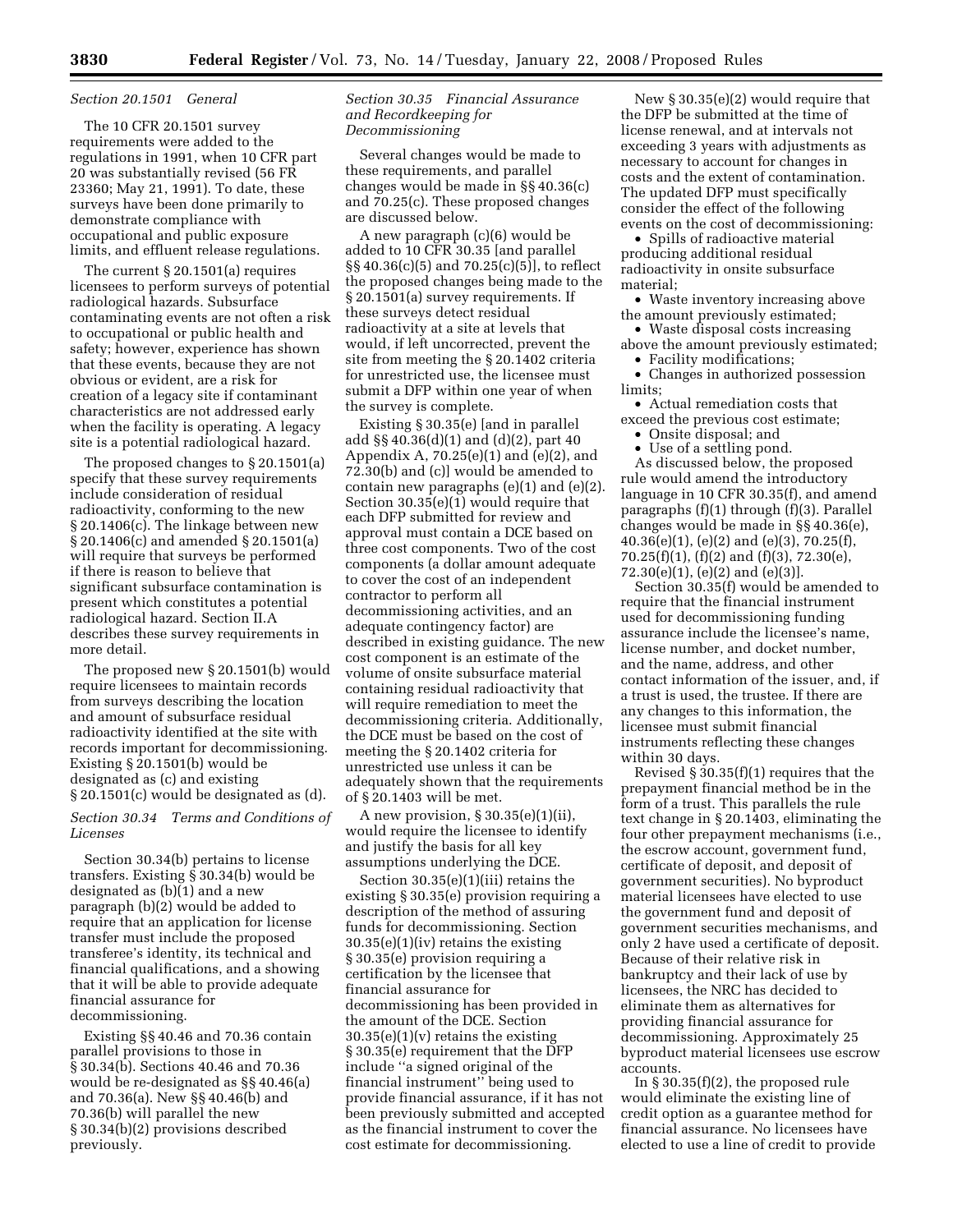financial assurance for decommissioning.

In  $\S 30.35(f)(3)$ , the proposed rule would require an external sinking fund to be in the form of a trust, eliminating the escrow account, government fund, certificate of deposit, and deposit of government securities because of their relative risk of loss during bankruptcy.

A new § 30.35(h) [and in parallel new §§ 40.36(f), 70.25(h), and 72.30(g)] would be added, specifying that each licensee must use its financial assurance funds only for decommissioning activities. The new section also would require monitoring by the licensee of its investment balance in the decommissioning trust account. Conservative investments are expected in the trust account. If the investment balance in the trust account is below the estimated cost of decommissioning, but is not below 75 percent of the cost, then the licensee must, within 5 days after the end of the calendar quarter, deposit funds into the trust account to fully cover the estimated cost. If the loss results in a balance that is below 75 percent of the amount necessary to cover the decommissioning cost, the licensee must, within 5 days of such occurrence, deposit funds into the trust account to fully cover the estimated cost. The licensee must report taking such actions to the NRC within 30 days.

## *Part 30 Appendices A, C, D, and E*

The proposed rule would make a set of parallel amendments to 10 CFR part 30, appendices A, C, D, and E. More information on these proposed changes is discussed in Sections II.N.3 through II.N.8 of this document. The types of guarantors for which the financial tests in these appendices apply are:

• Appendix A, Parent company guarantees;

• Appendix C, Self-guarantees;

• Appendix D, Self-guarantees by companies that have no rated commercial bonds;

• Appendix E, Self-guarantees by non-profit colleges, universities and hospitals.

In the financial test in section II.A in appendices A, C and D of part 30, the proposed rule would add language to allow the inclusion of intangible assets in the determination of net worth. Net worth is defined to exclude the net book value and goodwill of the nuclear facility and site. Tangible net worth is defined to exclude all intangible assets and the net book value of the nuclear facility and site. In appendix A, section II.A.2.(ii) would be revised to require the licensee to perform a net worth calculation instead of a tangible net worth calculation.

In the financial test in section II.A in appendices A, C and D of part 30, the proposed rule would require that the guarantor's tangible net worth be at least \$19 million to pass one of the criteria for that financial test. The current rule requires the company seeking to pass the Section II.A financial test to have tangible net worth of at least \$10 million.

Each set of changes to Appendices A, C, D, and E would require the independent certified public accountant (who compares the data used in the financial tests against data in year-end financial statements) to evaluate the guarantor's off-balance sheet transactions regarding the impact these transactions may have on the guarantor's ability to pay decommissioning costs. The accountant would also have to verify bond ratings if these are used to pass the financial test.

For those licensees or guarantors that issue bonds and use the financial test under section II.B of appendices A, C and E of part 30, the proposed rule would specify that the current rating of the most recent bond issuance of AAA, AA, or A by Standard and Poor's could include adjustments of  $+$  or  $-(i.e.,$  $AAA+$ ,  $AA+$ , or  $A+$  and  $AAA-$ ,  $AA$ and  $A$  – would meet the criterion) and the current rating of Aaa, Aa, or A by Moody's could include adjustments of 1, 2, or 3. In each of these appendices, the proposed rule also would require the bond to be the most recent ''uninsured, uncollateralized, and unencumbered'' bond issuance.

In each appendix A, C, D, and E of part 30, the proposed rule would make changes to the 90-day test to show continued eligibility for the licensee and guarantor. The current rule requires only the licensee to repeat passage of the test within 90 days after the close of each succeeding fiscal year. The proposed rule would apply the same requirement to the guarantor.

In each appendix A, C, D, and E to part 30, the proposed rule would amend section III to clarify that the guarantor would be required to set up a standby trust, with new criteria for selecting an acceptable trustee.

In appendix A to part 30, the proposed rule would amend section III to require that the parent company guarantor agree to make itself subject to Commission orders (e.g., order to make payments under the guarantee agreement). The parent company guarantor also would have to agree to make itself jointly and severally liable with the licensee for the full cost of decommissioning with any additional

costs not paid by the licensee to be paid by the parent company guarantor.

In each appendix A, C, D, and E to part 30, the proposed rule would amend section III to allow the Commission, in cases of the guarantor company's financial distress, to declare the financial assurance guaranteed by the guarantor to be immediately due and payable to the standby trust. The guarantor companies also would be required to notify the NRC, in writing, immediately following the occurrence of events signifying financial distress.

## *Section 40.36 Financial Assurance and Recordkeeping for Decommissioning*

The proposed rule would amend § 40.36(c)(5) in changes that are parallel to those described under § 30.35(c)(6); would amend  $\S 40.36(d)(1)$  and  $(d)(2)$  in changes that are parallel to those described under  $\S 30.35(e)(1)$  and  $(e)(2)$ ; would amend § 40.36(e) in changes that are parallel to those described under § 30.35(f); and would amend § 40.36(f) in changes that are parallel to those described under § 30.35(h).

#### *Section 40.46 Inalienability of Licenses*

The proposed rule would amend § 40.46. The proposed changes are described under the section for § 30.34, above.

#### *Part 40 Appendix A*

The proposed rule would amend Appendix A, Criterion 9, to part 40. The proposed changes are parallel to those described under §§ 30.35(e)(1) and 30.35(e)(2).

# *Section 50.75 Reporting and Recordkeeping for Decommissioning Planning*

The proposed rule would eliminate the line of credit in  $\S 50.75(e)(1)(iii)(A)$ as a guarantee method for financial assurance. No reactor licensees have elected to use a line of credit to provide financial assurance for decommissioning.

#### *Section 50.82 Termination of License*

The proposed rule would revise § 50.82(a)(4)(i) requiring that additional details be included in the PSDAR. The PSDAR must now include a description of the planned decommissioning activities, a schedule for their accomplishment, and an estimate of expected costs. The proposed revision specifies that the PSDAR cost estimates include those for managing irradiated fuel.

The proposed rule also would add paragraphs (v) through (vii) to existing § 50.82(a)(8). New paragraph (v) would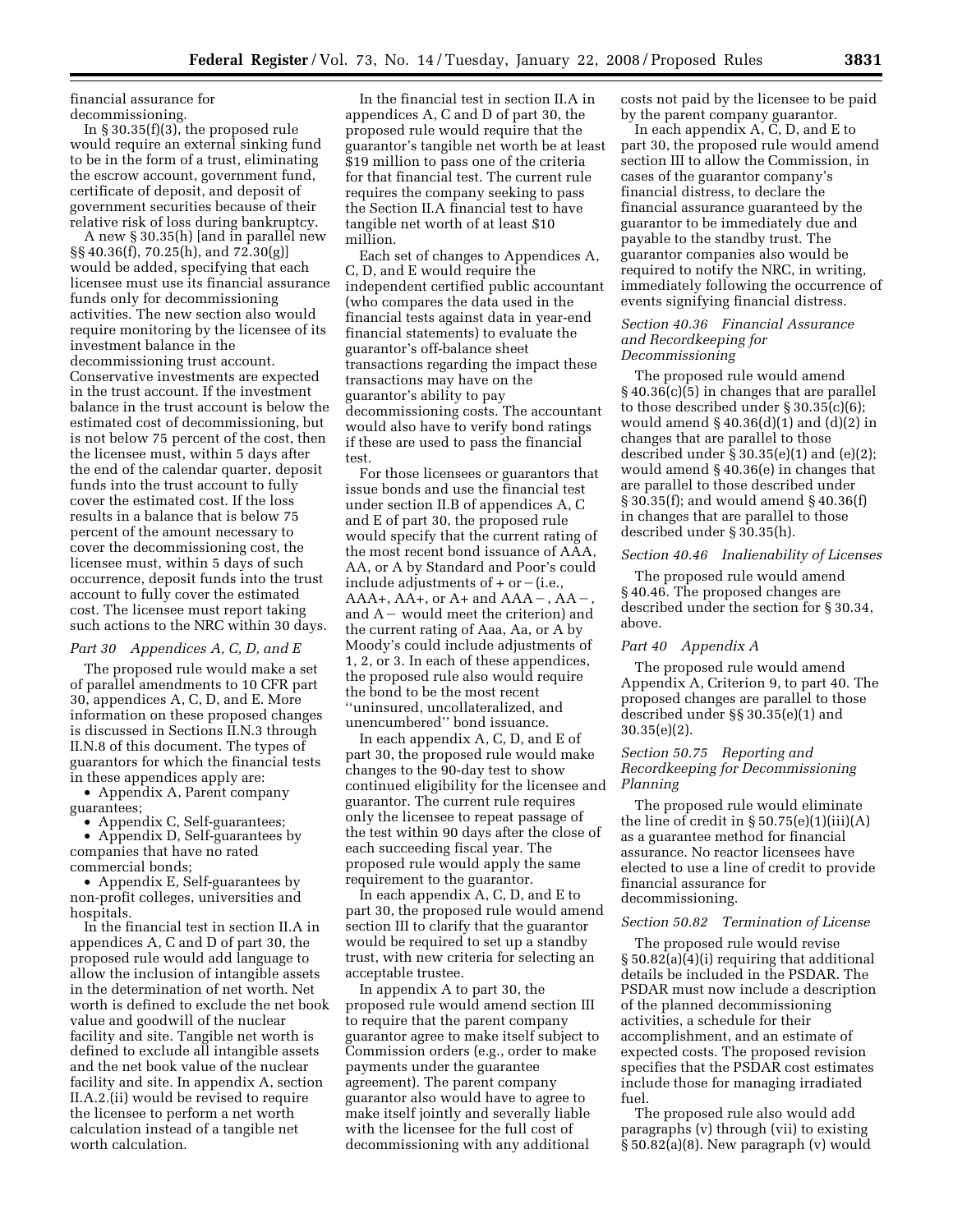require that a power reactor licensee, that has submitted its certification of permanent cessation of operation, must report annually on the status of its radiological decommissioning funding on a calendar-year basis. The information contained in this financial assurance status report is discussed in Section II.R of this document.

New paragraph (vi) would require that if funds reported in the financial assurance status report are below the estimated cost to complete the decommissioning, the licensee would have to make up the difference.

New paragraph (vii) would require an annual report on the status of funds for managing irradiated fuel. This report would include the accumulated amount, the projected costs until title to the fuel is transferred to the Secretary of Energy, and the plan to obtain the necessary additional funds if the total projected cost is higher than the accumulated amount.

## *Section 70.25 Financial Assurance and Recordkeeping for Decommissioning*

The proposed rule would amend § 70.25. The proposed changes are parallel to those described under § 30.35.

## *Section 70.36 Inalienability of Licenses*

The proposed rule would amend § 70.36. The proposed changes are parallel to those described under § 30.34.

# *Section 72.13 Applicability*

References in § 72.13(c) to § 72.30 are corrected to conform with the proposed changes to  $\S 72.30$ , whereby  $\S 72.30(c)$ would become § 72.30(e), and § 72.30(d) would become § 72.30(f).

## *Section 72.30 Financial Assurance and Recordkeeping for Decommissioning*

The proposed rule would amend § 72.30. The proposed changes are similar to those described under § 30.35(e), and two existing paragraphs are redesignated.

## *Section 72.50 Transfer of License*

The proposed rule would amend § 72.50 by adding a new paragraph (b)(3), requiring that the license transfer application describe the financial assurance that will be provided for the decommissioning under § 72.30.

#### **IV. Criminal Penalties**

For the purpose of Section 223 of the Atomic Energy Act (AEA), the Commission is proposing to amend 10 CFR parts 20, 30, 40, 50, 70, and 72 under one or more of Sections 161b, 161i, or 161o of the AEA. Willful violations of the rule would be subject to criminal enforcement.

#### **V. Agreement State Compatibility**

Under the ''Policy Statement on Adequacy and Compatibility of Agreement State Programs'' approved by the Commission on June 30, 1997, and published in the **Federal Register** on September 3, 1997 (62 FR 46517), this proposed rule would be a matter of compatibility between the NRC and the Agreement States, thereby providing consistency among the Agreement States and the NRC requirements. The NRC staff analyzed the proposed rule in accordance with the procedure established within Part III, ''Categorization Process for NRC Program Elements,'' of Handbook 5.9 to Management Directive 5.9, ''Adequacy and Compatibility of Agreement State Programs'' (a copy of which may be viewed at *http://www.nrc.gov/readingrm/doc-collections/managementdirectives/*).

NRC program elements (including regulations) are placed into four compatibility categories (See the Draft Compatibility Table in this section). In addition, the NRC program elements also can be identified as having particular health and safety significance or as being reserved solely to the NRC. Compatibility Category A establishes program elements that are basic radiation protection standards and scientific terms and definitions that are necessary to understand radiation protection concepts. An Agreement State should adopt Category A program

elements in an essentially identical manner to provide uniformity in the regulation of agreement material on a nationwide basis. Compatibility Category B establishes program elements that apply to activities that have direct and significant effects in multiple jurisdictions. An Agreement State should adopt Category B program elements in an essentially identical manner. Compatibility Category C establishes program elements that do not meet the criteria of Category A or B, but the essential objectives of which an Agreement State should adopt to avoid conflict, duplication, gaps, or other conditions that would jeopardize an orderly pattern in the regulation of agreement material on a nationwide basis. An Agreement State should adopt the essential objectives of the Category C program elements. Compatibility Category D establishes program elements that do not meet any of the criteria of Category A, B, or C, above, and, thus, do not need to be adopted by Agreement States for purposes of compatibility.

Health and Safety (H&S) are program elements that are not required for compatibility but are identified as having a particular health and safety role (*i.e.*, adequacy) in the regulation of agreement material within the State. Although not required for compatibility, the State should adopt program elements in this H&S category based on those of the NRC that embody the essential objectives of the NRC program elements, because of particular health and safety considerations. Compatibility Category NRC establishes program elements that address areas of regulation that cannot be relinquished to Agreement States under the Atomic Energy Act, as amended, or provisions of Title 10 of the Code of Federal Regulations. These program elements are not adopted by Agreement States.

The following table lists the parts and sections that would be revised and their corresponding categorization under the ''Policy Statement on Adequacy and Compatibility of Agreement State Programs.''

# COMPATIBILITY TABLE FOR DECOMMISSIONING PLANNING PROPOSED RULE

| Section | Change | Subject | Compatibility |                  |
|---------|--------|---------|---------------|------------------|
|         |        |         | Existing      | New <sup>*</sup> |
|         |        |         |               |                  |
|         |        |         |               |                  |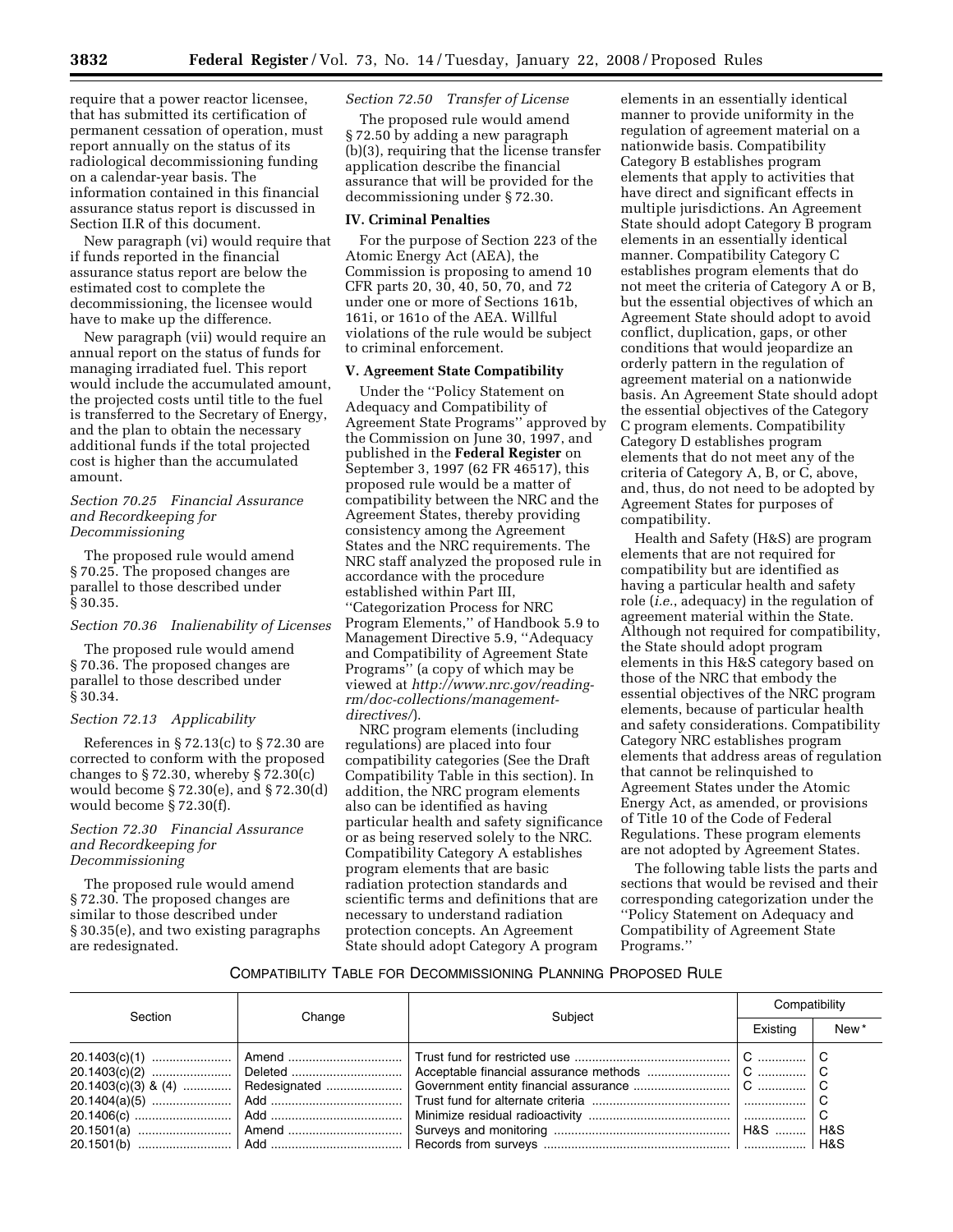## COMPATIBILITY TABLE FOR DECOMMISSIONING PLANNING PROPOSED RULE—Continued

| Section                         | Change       | Subject                                                                | Compatibility           |            |
|---------------------------------|--------------|------------------------------------------------------------------------|-------------------------|------------|
|                                 |              |                                                                        | Existing                | New*       |
|                                 | Redesignated |                                                                        | $C$                     | C          |
|                                 |              |                                                                        | .                       | C          |
|                                 |              |                                                                        | .                       | D          |
|                                 | No change    |                                                                        | H&S**                   | D          |
|                                 | Amend        |                                                                        | $D***$                  | H&S        |
|                                 | Amend        |                                                                        | $\mathsf{D}^{***}$<br>. | H&S        |
|                                 | Amend        |                                                                        | D                       | D          |
|                                 |              |                                                                        | .                       | D          |
| 30 Appendix A                   | Amend        |                                                                        | D                       | D          |
| 30 Appendix C                   | Amend        |                                                                        | D                       | D          |
| 30 Appendix D                   | Amend        |                                                                        | D                       | D          |
| 30 Appendix E                   | Amend        |                                                                        | D                       | D          |
|                                 |              |                                                                        | .                       | D          |
|                                 |              | Contents of decommissioning funding plan                               | H&S                     | H&S        |
|                                 |              | Updates of decommissioning funding plan                                | H&S                     | H&S        |
| 40.36(e)                        | Amend        |                                                                        | D                       | D          |
|                                 |              |                                                                        | .                       | D          |
|                                 | Redesignated |                                                                        | C                       | C          |
|                                 |              |                                                                        | .                       | C          |
| 40 Appendix A Criterion 9(b)    | Amend        | Decommissioning cost estimates and financial surety<br>[with 11e.(2)]. | C                       | C          |
| 40 Appendix A Criterion 9(b)    |              | Decommissioning cost estimates and financial surety                    | NRC                     | <b>NRC</b> |
|                                 |              | [without 11e.(2)].                                                     |                         |            |
|                                 | Amend        |                                                                        | <b>NRC</b>              | <b>NRC</b> |
|                                 |              |                                                                        | <b>NRC</b>              | <b>NRC</b> |
| $50.82(a)(8)(v)$ , (vi) & (vii) |              | Cost information in the annual financial assurance sta-                | .                       | <b>NRC</b> |
|                                 |              | tus report.                                                            |                         |            |
|                                 |              |                                                                        | .                       | D          |
| 70.25(d)                        | No change    |                                                                        | H&S**                   | D          |
| 70.25(e)(1)                     | Amend        |                                                                        | $D***$                  | H&S        |
| 70.25(e)(2)                     | Amend        |                                                                        | $D***$<br>.             | H&S        |
| 70.25(f)                        | Amend        |                                                                        | D                       | D          |
| 70.25(h)                        |              |                                                                        | .                       | D          |
| 70.36(b)                        |              |                                                                        | .                       | C          |
| 72.30(b)                        | Amend        | Contents of decommissioning funding plan                               | NRC                     | <b>NRC</b> |
| 72.30(c)                        |              | Updates of decommissioning funding plan                                | .                       | <b>NRC</b> |
| 72.30(d)                        |              |                                                                        | .                       | <b>NRC</b> |
| 72.30(e)                        | Amend        |                                                                        | <b>NRC</b>              | <b>NRC</b> |
|                                 |              |                                                                        | .                       | <b>NRC</b> |
|                                 |              |                                                                        | .                       | <b>NRC</b> |

\* Proposed compatibility category.

\*\* The compatibility category for §§ 30.35(d) and 70.25(d) were incorrectly specified in the 68 FR 57334, October 3, 2003, Financial Assurance for Materials Licensees final rule. The correct category for both of these sections is D.

\*\*\* The compatibility category for §§ 30.35(e) and 70.25(e) were incorrectly specified in the 68 FR 57334. The correct category for both of these sections is H&S.

#### **VI. Plain Language**

The Presidential memorandum dated June 1, 1998, entitled ''Plain Language in Government Writing'' directed that the Government's writing be in plain language. The NRC requests comments specifically with respect to the clarity of the language used in the proposed rule. Comments should be sent to the address listed under the **ADDRESSES** caption of the preamble.

#### **VII. Voluntary Consensus Standards**

The National Technology Transfer and Advancement Act of 1995, Public Law 104–113, requires that Federal agencies use technical standards developed or adopted by voluntary consensus standards bodies unless the use of such a standard is inconsistent

with applicable law or otherwise impractical. There are no consensus standards regarding the methods for preparing decommissioning cost estimates or providing financial assurance for decommissioning that would apply to the requirements that would be imposed by this rule. Thus, the provisions of the Act do not apply to this rule.

## **VIII. Environmental Assessment and Finding of No Significant Environmental Impact: Availability**

The Commission has determined under the National Environmental Policy Act of 1969, as amended, and the Commission's regulations in Subpart A of 10 CFR part 51, that this rule, if adopted, would not have any significant

environmental impacts, and therefore this rulemaking does not warrant the preparation of an environmental impact statement.

A copy of the Environmental Assessment and rule are available at the NRC worldwide Web site: *http:// www.nrc.gov/public-involve/doccomment/omb/index.html* for 75 days after the signature date of this notice.

The proposed rule would require licensees to conduct their operations so as to identify the occurrence of residual radioactivity at their sites, particularly in the subsurface soil and ground water, and minimize the introduction of additional residual radioactivity. There are a variety of monitoring methods to evaluate subsurface characteristics, and these are highly site specific with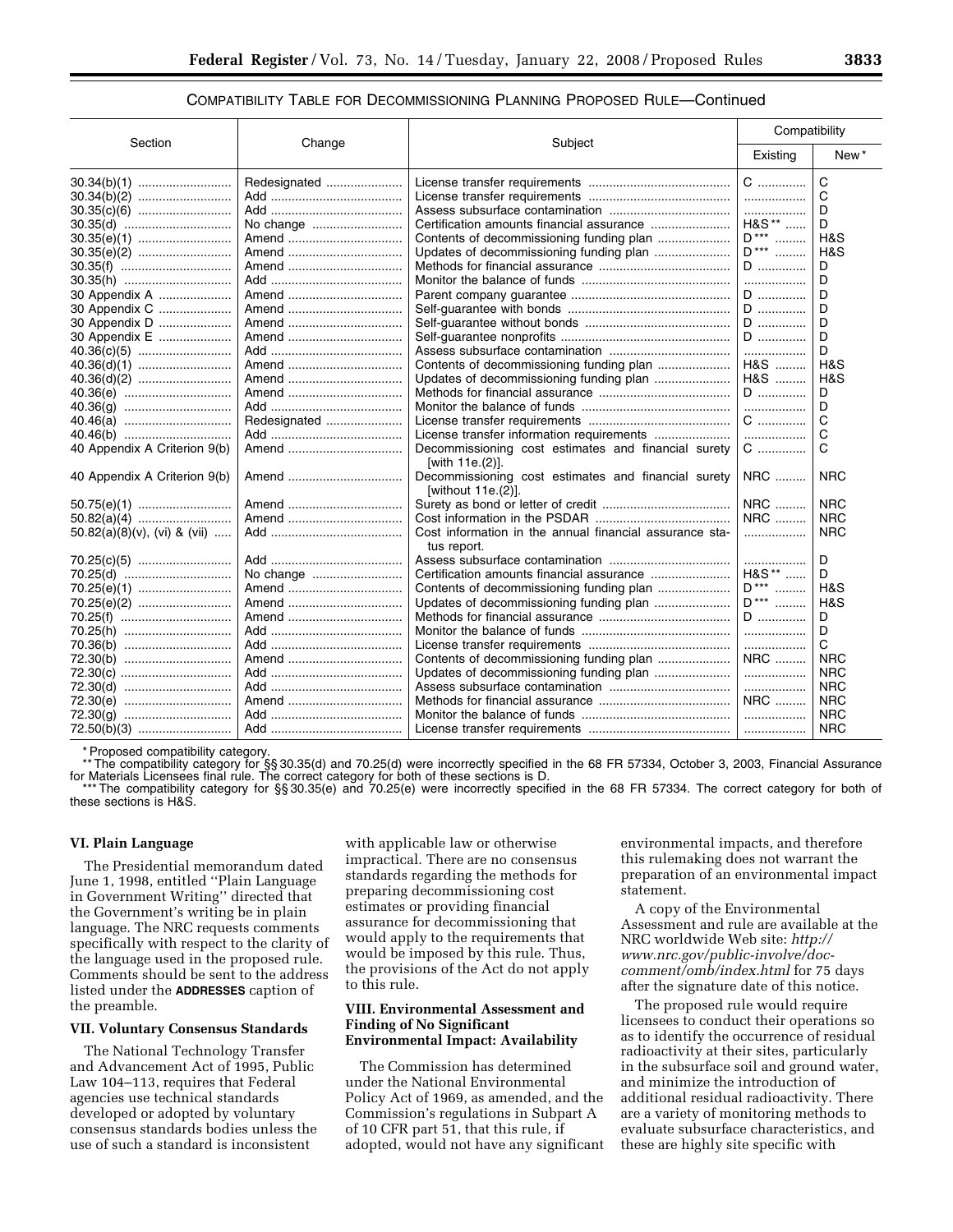respect to their effectiveness. One or more of the licensees affected by this proposed rulemaking may find that compliance with the monitoring requirements will mean the installation of ground water monitoring wells and surface monitoring devices at their sites. The installation of these monitoring devices and wells is generally expected to result in small environmental impacts due to their very localized nature.

During sampling and testing, the proposed rule introduces the potential for a small amount of increased occupational exposures. These exposures are expected to remain within 10 CFR part 20 limits and to be ALARA. If subsurface contamination is detected, licensees may choose to remediate when contamination levels are lower and more manageable, which could result in reduced future occupational exposure rates than if the contamination conditions were allowed to remain and become increasingly more hazardous. Licensees may alternatively choose to provide adequate funding in response to their knowledge of the extent of any subsurface contamination, which will better ensure that the area is remediated following decommissioning to a degree that supports public health and safety, and protection of the environment.

If significant onsite residual radioactivity in the subsurface is found due to the monitoring imposed by this rulemaking, such knowledge will better ensure the protection of public health and safety, and protection of the environment. Identifying and resolving the source of the contamination will better ensure that waste is not allowed to migrate offsite. Early identification also provides more time to plan waste remediation strategies that are both safe and cost effective.

The NRC finds that this proposed rulemaking will not have a significant environmental impact. Comments on the draft Environmental Assessment may be submitted to the NRC as indicated under the **ADDRESSES** heading.

## **IX. Paperwork Reduction Act Statement**

This proposed rule contains new or amended information collection requirements that are subject to the Paperwork Reduction Act of 1995 (44 U.S.C. 3501 *et seq.*). This rule has been submitted to the Office of Management and Budget for review and approval of the information collection requirements.

*Type of submission, new or revision:*  Revision.

*The title of the information collection:*  10 CFR parts 20, 30, 40, 50, 70 and 72, Decommissioning Planning, Proposed Rule.

*The form number if applicable:* Not applicable.

*How often the collection is required:*  Initially, periodically based on regulated activity, quarterly, annually, and at license termination.

*Who will be required or asked to report:* Licensees and applicants for nuclear power plants and research and test facilities; applicants for and holders of NRC licenses authorizing receipt, possession, use or transfer of radioactive source and byproduct material.

*An estimate of the number of annual responses:* 239 responses (10 CFR 20— 0 responses; 10 CFR 30—151 responses; 10 CFR 40—29 responses; 10 CFR 50— 9 responses; 10 CFR 70—49 responses; 10 CFR 72—1 response).

*The estimated number of annual respondents:* 227 (10 CFR 20—0 respondents; 10 CFR 30—139 respondents; 10 CFR 40—29 respondents; 10 CFR 50—9 respondents; 10 CFR 70—49 respondents; and 10 CFR 72—1 respondent).

*An estimate of the total number of hours needed annually to complete the requirement or request:* The total burden increase for this rulemaking is 1,210.5 hours (10 CFR 20—0 hours; 10 CFR 30— 853.5 hours; 10 CFR 40—132.5 hours; 10 CFR 50—48 hours; 10 CFR 70—172.5 hours; 10 CFR 72—4 hour).

*Abstract:* The NRC is proposing to amend its regulations to improve decommissioning planning by its licensees who have operating facilities or who are required to have decommissioning financial assurance. A new section in 10 CFR 20.1406(c) and an amended § 20.1501(a) would require licensees to conduct their operations to minimize waste and to perform surveys of subsurface contamination. The amended regulations also would require licensees to report additional details in their decommissioning cost estimates, would eliminate two currently approved financial assurance mechanisms, and would modify the parent company guarantee and self-guarantee financial assurance mechanisms to authorize the Commission to make the amount guaranteed immediately due and payable to a standby trust if the guarantor is in financial distress. Finally, the amended regulations would require decommissioning power reactor licensees to report additional information on the costs of decommissioning and spent fuel management.

The U.S. Nuclear Regulatory Commission is seeking public comment on the potential impact of the information collections contained in the proposed rule and on the following issues:

1. Is the proposed information collection necessary for the proper performance of the functions of the NRC, including whether the information will have practical utility?

2. Is the estimate of burden accurate?

3. Is there a way to enhance the quality, utility, and clarity of the information to be collected?

4. How can the burden of the information collection be minimized, including the use of automated collection techniques?

A copy of the OMB clearance package may be viewed free of charge at the NRC Public Document Room, One White Flint North, 11555 Rockville Pike, Room O–1 F21, Rockville, MD 20852. The OMB clearance package and rule are available at the NRC worldwide Web site: *http://www.nrc.gov/public-involve/ doc-comment/omb/index.html* for 75 days after the signature date of this notice.

Send comments on any aspect of these proposed information collections, including suggestions for reducing the burden and on the above issues, by February 21, 2008 to the Records and FOIA/Privacy Services Branch (T–5 F52), U.S. Nuclear Regulatory Commission, Washington, DC 20555– 0001, or by Internet electronic mail to *INFOCOLLECTS@NRC.GOV* and to the Desk Officer, Nathan Frey, Office of Information and Regulatory Affairs, NEOB–10202 (3150–0014; 0017; 0020; 0011; 0009; and 0132), Office of Management and Budget, Washington, DC 20503. Comments received after this date will be considered if it is practical to do so, but assurance of consideration cannot be given to comments received after this date. You may also e-mail comments to *Nathan.Frey@omb.eop.gov*  or comment by telephone at (202) 395– 4650.

## **X. Public Protection Notification**

The NRC may not conduct or sponsor, and a person is not required to respond to, a request for information or an information collection requirement unless the requesting document displays a currently valid OMB control number.

#### **XI. Regulatory Analysis**

The Commission has prepared a draft regulatory analysis on this proposed rulemaking. An analysis of the proposed rule was performed comparing it against two other alternatives over a 15-year analysis period, using 3 percent and 7 percent real discount rates. The NRC considers the costs of the proposed rule justified in view of the benefits. The primary benefit is a reduction in the number of legacy sites that may occur in the future. The baseline of the analysis assumes No Action is taken and five additional legacy sites require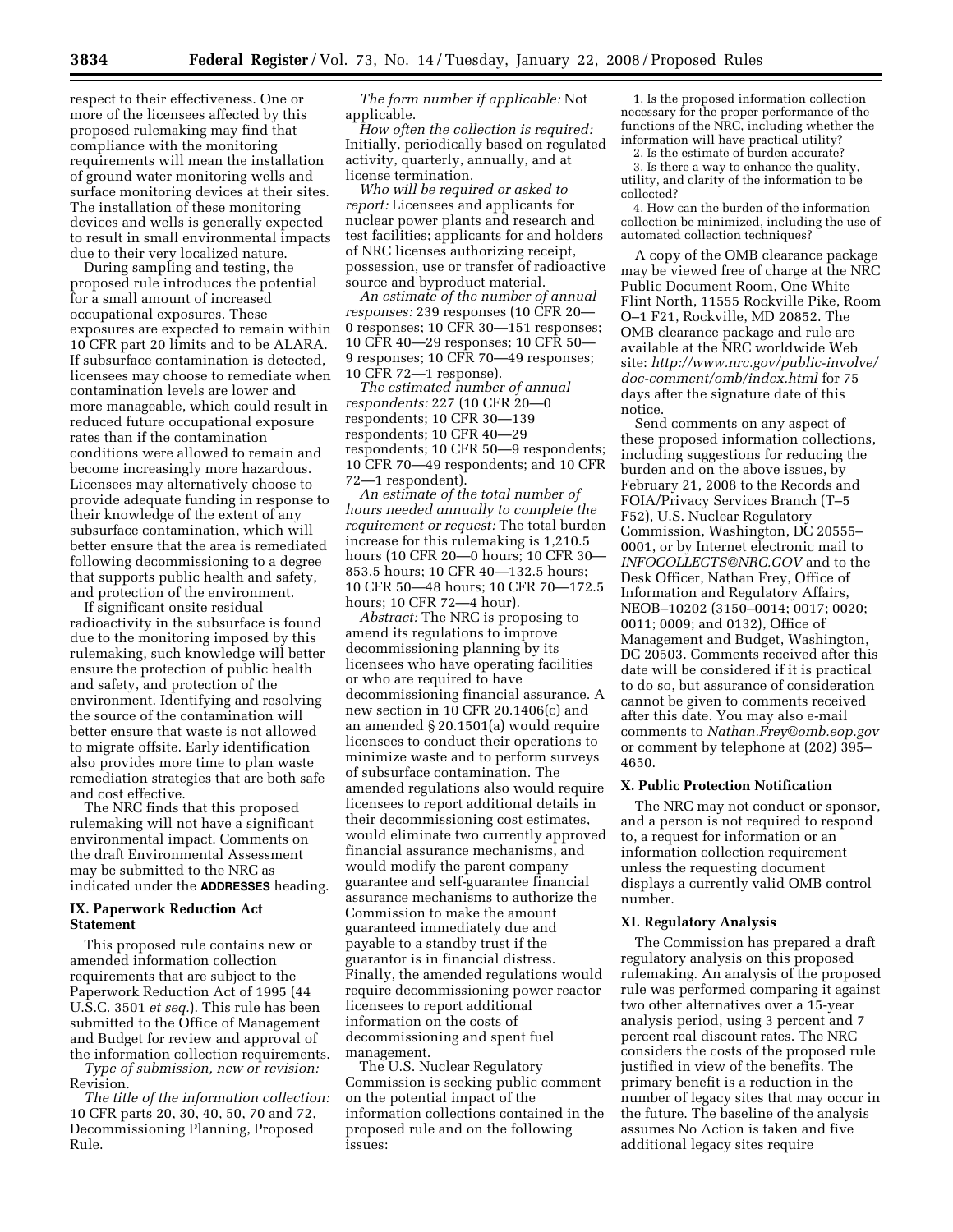government assistance to achieve completion of decommissioning consistent with unrestricted use criteria. The estimated cost of the proposed rule, with amended regulations as presented in Section III of this document, is about 40 percent lower than if No Action is taken. A third alternative was evaluated that would provide a higher level of assurance than the proposed rule of obtaining funds guaranteed for decommissioning financial assurance, but this requirement of collateral for the guaranteed amount was too costly in relation to the added level of assurance it would provide.

The estimated cost to implement the proposed rule is about \$43 million (2007\$) at 3 percent discount rate, of which NRC licensee costs are about \$6 million, Agreement State licensee costs are about \$22 million, NRC administrative costs are about \$3 million, and Agreement State administrative costs are about \$12 million. The Regulatory Analysis provides a cost breakdown for activities related to implementation of the proposed rule by 10 CFR parts 20, 30, 40, 50, 70 and 72.

The Commission requests public comment on the draft Regulatory Analysis. A copy of the Regulatory Analysis and rule are available at the NRC worldwide Web site: *http:// www.nrc.gov/public-involve/doccomment/omb/index.html* for 75 days after the signature date of this notice.

#### **XII. Regulatory Flexibility Certification**

In accordance with the Regulatory Flexibility Act of 1980 (5 U.S.C. 605(b)), the Commission certifies that this rule would not, if promulgated, have a significant economic impact on a substantial number of small entities. Only about 300 NRC materials licensees are required to have decommissioning financial assurance and the large majority of these organizations do not fall within the scope of the definition of ''small entities'' set forth in the Regulatory Flexibility Act or the Small Business Size Standards set out in regulations issued by the Small Business Administration at 13 CFR part 121.

#### **XIII. Backfit Analysis**

As discussed more fully in the draft Regulatory Analysis, the NRC has determined that the NRC's rules on backfitting, 10 CFR 50.109, 70.76, 72.62, and 76.76, do not require the preparation of a backfit analysis for this proposed rule. A backfit is the modification of equipment or procedures required to operate a facility resulting from new or amended NRC

regulations, or the imposition of a regulatory staff position interpreting the Commission rules that is either new or different from a previously applicable staff position. The new or amended regulations in this proposed rule either clarify existing requirements, or require the collection and reporting of information using existing equipment and procedures. The proposed changes to requirements are not regulatory actions to which the backfit rule applies. The new and amended NRC regulations being proposed in this rulemaking are summarized below.

The ''Minimization of contamination'' requirements in 10 CFR 20.1406 would be amended by adding a new paragraph (c) to read as follows:

(c) Licensees shall, to the extent practical, conduct operations to minimize the introduction of residual radioactivity into the site, including the subsurface, in accordance with existing radiation protection requirements in Subpart B and radiological criteria for license termination in Subpart E of this part.

This is not a backfit because it clarifies licensee requirements under two existing regulations applicable to licensed operations. To comply with the current ALARA dose requirements in 10 CFR 20.1101(b) and 10 CFR 20.1402 (within existing subparts B and E, respectively), licensees must have operating procedures to minimize the introduction of residual radioactivity into their site, including the subsurface. Otherwise, licensees may lack information to provide a basis to demonstrate that they have achieved during the life cycle of the facility which includes the decommissioning phase—public and occupational exposures that are ALARA. Licensees should already have these procedures in place as part of their radiation protection program, and the proposed 20.1406(c) clarifies this requirement.

Existing 10 CFR 20.1501(a) is being revised by replacing its undefined phrase ''radioactive material'' with a defined term ''residual radioactivity.'' As defined in existing 10 CFR 20.1003, residual radioactivity includes subsurface contamination within its scope, and the word ''subsurface'' is being added to 10 CFR 20.1501(a). This regulation (10 CFR 20.1501(a)(2)(iii)) already requires the evaluation of potential radiological hazards. Thus, as amended, 10 CFR 20.1501(a) makes clear that subsurface residual radioactivity is a potential radiological hazard, and that the radiological surveys required by this section must address subsurface residual radioactivity. This clarification of existing requirements

does not require the preparation of a backfit analysis.

Another proposed amendment would add a new paragraph (b) to 10 CFR 20.1501, requiring that survey records describing the location and amount of subsurface residual radioactivity identified at a licensed site be kept with records important for decommissioning.

Regulatory changes imposing information collection and reporting requirements do not constitute regulatory actions to which the backfit rule applies. Additionally, NRC licensees are already required to keep records important for decommissioning. See, *e.g.*, 10 CFR 50.75(g), 70.25(g), and 72.30(d). Moreover, the new 10 CFR 20.1501(b) is not intended to require recordkeeping of any and all amounts of subsurface residual radioactivity, but only amounts that are significant to achieve effective decommissioning planning and ALARA dose requirements. For operating facilities, significant residual radioactivity is a quantity of radioactive material that would later require remediation during decommissioning to meet the unrestricted use criteria of 10 CFR 20.1402. Significant residual radioactivity in subsurface media, such as soil, is a component of waste because it must be removed and disposed of to meet unrestricted use criteria.

The proposed rule also revises decommissioning planning and financial assurance requirements in 10 CFR parts 30, 40, 50, 70 and 72. These revisions do not entail modifying any equipment or procedures required to operate the types of NRC-licensed facilities governed by 10 CFR Parts 50, 70 or 72. The proposed changes concern administrative matters which are outside the scope of protection afforded by the NRC's backfitting rules (10 CFR 50.109, 70.76, and 72.62). Therefore, preparation of a backfit analysis is not required for the proposed revisions to the decommissioning planning and financial assurance requirements.

Accordingly, the proposed rule's provisions do not constitute a backfit and a backfit analysis need not be performed. The draft regulatory analysis identifies the benefits and costs of the proposed rule, discusses the voluntary GPI, and evaluates other options for addressing the identified issues. The draft regulatory analysis constitutes a ''disciplined approach'' for evaluating the merits of the proposed rule and is consistent with the intent of the backfit rule.

The Commission requests public comment on the backfit issues summarized above and as set forth more fully in the draft Regulatory Analysis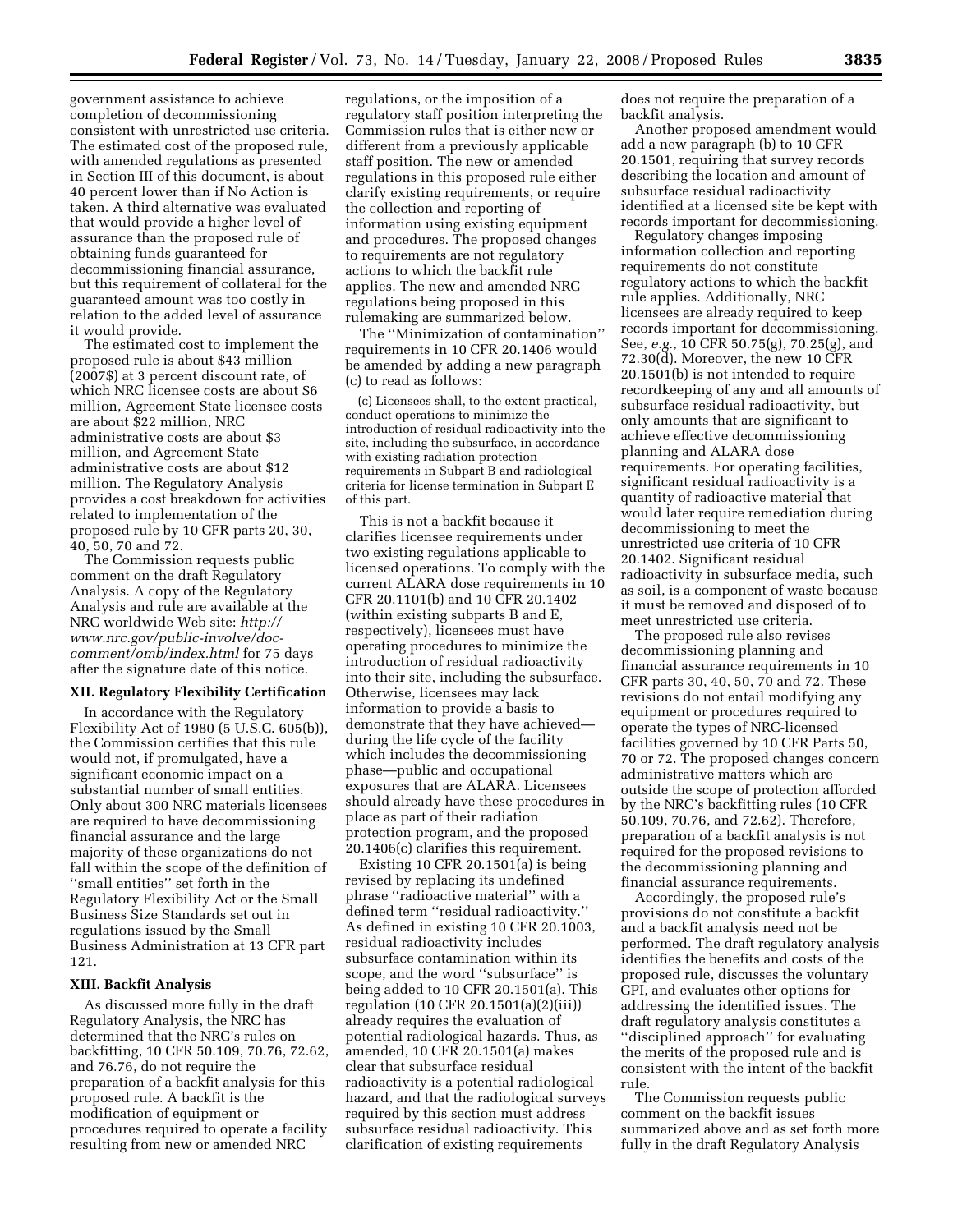(which is available as discussed under the **ADDRESSES** heading). Single copies may be obtained from the contact listed under the **FOR FURTHER INFORMATION CONTACT** heading. Comments on the draft Backfit Analysis may be submitted to the NRC as indicated under the **ADDRESSES** heading.

#### **List of Subjects**

## *10 CFR Part 20*

Byproduct material, Criminal penalties, Licensed material, Nuclear materials, Nuclear power plants and reactors, Occupational safety and health, Packaging and containers, Radiation protection, Reporting and recordkeeping requirements, Source material, Special nuclear material, Waste treatment and disposal.

#### *10 CFR Part 30*

Byproduct material, Criminal penalties, Government contracts, Intergovernmental relations, Isotopes, Nuclear materials, Radiation protection, Reporting and recordkeeping requirements.

#### *10 CFR Part 40*

Criminal penalties, Government contracts, Hazardous materials transportation, Nuclear materials, Reporting and recordkeeping requirements, Source material, Uranium.

#### *10 CFR Part 50*

Antitrust, Classified information, Criminal penalties, Fire protection, Intergovernmental relations, Nuclear power plants and reactors, Radiation protection, Reactor siting criteria, Reporting and recordkeeping requirements.

#### *10 CFR Part 70*

Criminal penalties, Hazardous materials transportation, Material control and accounting, Nuclear materials, Packaging and containers, Radiation protection, Reporting and recordkeeping requirements, Scientific equipment, Security measures, Special nuclear material.

## *10 CFR Part 72*

Administrative practice and procedure, Criminal penalties, Manpower training programs, Nuclear materials, Occupational safety and health, Penalties, Radiation protection, Reporting and recordkeeping requirements, Security measures, Spent fuel, Whistleblowing.

For the reasons set out in the preamble and under the authority of the Atomic Energy Act of 1954, as amended; the Energy Reorganization Act of 1974,

as amended; and 5 U.S.C. 553, the NRC is proposing to adopt the following amendments to 10 CFR parts 20, 30, 40, 50, 70, and 72.

## **PART 20—STANDARDS FOR PROTECTION AGAINST RADIATION**

1. The authority citation for part 20 continues to read as follows:

**Authority:** Secs. 53, 63, 65, 81, 103, 104, 161, 182, 186, 68 Stat. 930, 933, 935, 936, 937, 948, 953, 955, as amended, sec. 1701, 106 Stat. 2951, 2952, 2953 (42 U.S.C. 2073, 2093, 2095, 2111, 2133, 2134, 2201, 2232, 2236, 2297f), secs. 201, as amended, 202, 206, 88 Stat. 1242, as amended, 1244, 1246 (42 U.S.C. 5841, 5842, 5846); sec. 1704, 112 Stat. 2750 (44 U.S.C. 3504 note), Energy Policy Act of 2005, Pub. L. 109–58, 119 Stat. 594 (2005).

2. In § 20.1403, paragraph (c)(2) is removed, paragraph (c)(3) is redesignated as paragraph (c)(2), and paragraph (c)(4) is redesignated as paragraph (c)(3), and paragraph (c)(1) is revised to read as follows:

#### **§ 20.1403 Criteria for license termination under restricted conditions.**

\* \* \* \* \* (c) \* \* \* (1) Funds placed into a trust segregated from the licensee's assets and outside the licensee's administrative control, and in which the adequacy of the trust funds is to be assessed based on an assumed annual 1 percent real rate of return on investment;

\* \* \* \* \* 3. In § 20.1404, paragraph (a)(5) is added to read as follows:

#### **§ 20.1404 Alternate criteria for license termination.**

 $(a) * * * *$ (5) Has provided sufficient financial assurance to enable an independent third party, including a governmental custodian of a site, to assume and carry out responsibilities for any necessary control and maintenance of the site. Acceptable financial assurance mechanisms are specified in § 20.1403(c) of this part.

\* \* \* \* \*

4. In § 20.1406, paragraph (c) is added to read as follows:

# **§ 20.1406 Minimization of contamination.**

\* \* \* \* \* (c) Licensees shall, to the extent practical, conduct operations to minimize the introduction of residual radioactivity into the site, including the subsurface, in accordance with the existing radiation protection requirements in Subpart B and radiological criteria for license termination in Subpart E of this part.

5. In § 20.1501, paragraph (b) is redesignated as paragraph (c) and paragraph (c) is redesignated as paragraph (d), the introductory text of paragraphs (a) and (a)(2) and paragraphs (a)(2)(ii) and (a)(2)(iii) are revised, and a new paragraph (b) is added to read as follows:

# **§ 20.1501 General.**

(a) Each licensee shall make or cause to be made, surveys of areas, including the subsurface, that—

\* \* \* \* \* (2) Are reasonable under the circumstances to evaluate —

\* \* \* \* \* (ii) Concentrations or quantities of residual radioactivity; and

(iii) The potential radiological hazards of the radiation levels and residual radioactivity detected.

(b) Records from surveys describing the location and amount of subsurface residual radioactivity identified at the site must be kept with records important for decommissioning.

# \* \* \* \* \*

## **PART 30—RULES OF GENERAL APPLICABILITY TO DOMESTIC LICENSING OF BYPRODUCT MATERIAL**

6. The authority citation for part 30 continues to read as follows:

**Authority:** Secs. 81, 82, 161, 182, 183, 186, 68 Stat. 935, 948, 953, 954, 955, as amended, sec. 234, 83 Stat. 444, as amended (42 U.S.C. 2111, 2112, 2201, 2232, 2233, 2236, 2282); secs. 201, as amended, 202, 206, 88 Stat. 1242, as amended, 1244, 1246 (42 U.S.C. 5841, 5842, 5846); sec. 1704, 112 Stat. 2750 (44 U.S.C. 3504 note).

Section 30.7 also issued under Pub. L. 95– 601, sec. 10, 92 Stat. 2951 as amended by Pub. L. 102–486, sec. 2902, 106 Stat. 3123 (42 U.S.C. 5851). Section 30.34(b) also issued under sec. 184, 68 Stat. 954, as amended (42 U.S.C. 2234). Section 30.61 also issued under sec. 187, 68 Stat. 955 (42 U.S.C. 2237).

7. In § 30.34, paragraph (b) is redesignated as paragraph (b)(1) and a new paragraph (b)(2) is added to read as follows:

## **§ 30.34 Terms and conditions of licenses.**

\* \* \* \* \* (b) \* \* \*

(2) An application for transfer of license must include:

(i) The identity, technical and financial qualifications of the proposed transferee; and

(ii) Financial assurance for decommissioning information required by § 30.35.

\* \* \* \* \* 8. In § 30.35, a new paragraph (c)(6) is added, and paragraph (e), the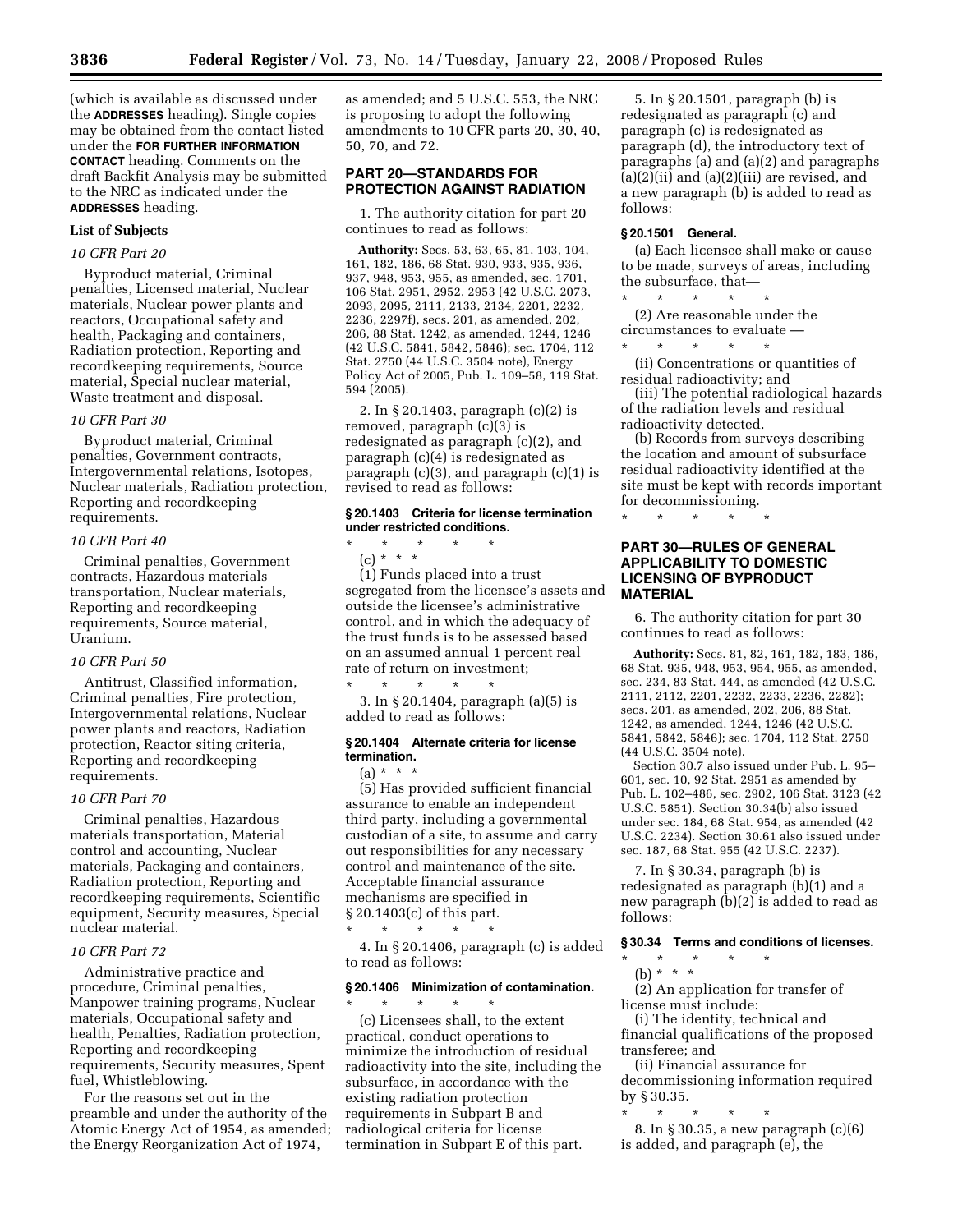introductory text in paragraph (f), paragraph (f)(1), the introductory text of paragraph (f)(2) and paragraph (f)(3) are revised, and a new paragraph (h) is added to read as follows:

#### **§ 30.35 Financial assurance and recordkeeping for decommissioning.**

- \* \* \* \* \*
	- (c) \* \* \*

(6) If, in surveys made under § 20.1501(a), residual radioactivity in the facility and environment, including the subsurface, is detected at levels that would, if left uncorrected, prevent the site from meeting the 10 CFR 20.1402 criteria for unrestricted use, the licensee must submit a decommissioning funding plan within one year of when the survey is completed.

\* \* \* \* \*

(e)(1) Each decommissioning funding plan must be submitted for review and approval and must contain—

(i) A detailed cost estimate for decommissioning, in an amount reflecting:

(A) The cost of an independent contractor to perform all decommissioning activities;

(B) The cost of meeting the 10 CFR 20.1402 criteria for unrestricted use, provided that, if the applicant or licensee can demonstrate its ability to meet the provisions of 10 CFR 20.1403, the cost estimate may be based on meeting the 10 CFR 20.1403 criteria;

(C) The volume of onsite subsurface material containing residual radioactivity that will require remediation to meet the criteria for license termination; and

(D) An adequate contingency factor. (ii) Identification of and justification for using the key assumptions contained in the decommissioning cost estimate;

(iii) A description of the method of assuring funds for decommissioning from paragraph (f) of this section, including means for adjusting cost estimates and associated funding levels periodically over the life of the facility;

(iv) A certification by the licensee that financial assurance for decommissioning has been provided in the amount of the cost estimate for decommissioning; and

(v) A signed original of the financial instrument obtained to satisfy the requirements of paragraph (f) of this section (unless a previously submitted and accepted financial instrument continues to cover the cost estimate for decommissioning).

(2) At the time of license renewal and at intervals not to exceed 3 years, the decommissioning funding plan must be re-submitted with adjustments as necessary to account for changes in

costs and the extent of contamination. If the amount of financial assurance will be adjusted, this can not be done until the updated decommissioning funding plan is approved. The decommissioning funding plan must update the information submitted with the original or prior approved plan, and must specifically consider the effect of the following events on decommissioning costs:

(i) Spills of radioactive material producing additional residual radioactivity in onsite subsurface material;

(ii) Waste inventory increasing above the amount previously estimated;

(iii) Waste disposal costs increasing above the amount previously estimated;

(iv) Facility modifications;

(v) Changes in authorized possession limits;

(vi) Actual remediation costs that exceed the previous cost estimate;

(vii) Onsite disposal; and

(viii) Use of a settling pond.

(f) The financial instrument must include the licensee's name, license number, and docket number, and the name, address, and other contact information of the issuer, and, if a trust is used, the trustee. When any of the foregoing information changes, the licensee must, within 30 days, submit financial instruments reflecting such changes. The financial instrument submitted must be a signed original or signed original duplicate, except where a copy of the signed original is specifically permitted. Financial assurance for decommissioning must be provided by one or more of the following methods:

(1) *Prepayment.* Prepayment is the deposit before the start of operation into an account segregated from licensee assets and outside the licensee's administrative control of cash or liquid assets such that the amount of funds would be sufficient to pay decommissioning costs. Prepayment must be made into a trust account, and the trustee and the trust must be acceptable to the Commission.

(2) *A surety method, insurance, or other guarantee method.* These methods guarantee that decommissioning costs will be paid. A surety method may be in the form of a surety bond, or letter of credit. A parent company guarantee of funds for decommissioning costs based on a financial test may be used if the guarantee and test are as contained in appendix A to this part. For commercial corporations that issue bonds, a guarantee of funds by the applicant or licensee for decommissioning costs based on a financial test may be used if the guarantee and test are as contained

in appendix C to this part. For commercial companies that do not issue bonds, a guarantee of funds by the applicant or licensee for decommissioning costs may be used if the guarantee and test are as contained in appendix D to this part. For nonprofit entities, such as colleges, universities, and nonprofit hospitals, a guarantee of funds by the applicant or licensee may be used if the guarantee and test are as contained in appendix E to this part. Except for an external sinking fund, a parent company guarantee or a guarantee by the applicant or licensee may not be used in combination with any other financial methods used to satisfy the requirements of this section. A guarantee by the applicant or licensee may not be used in any situation where the applicant or licensee has a parent company holding majority control of the voting stock of the company. Any surety method or insurance used to provide financial assurance for decommissioning must contain the following conditions:

\* \* \* \* \* (3) *An external sinking fund in which deposits are made at least annually, coupled with a surety method, insurance, or other guarantee method, the value of which may decrease by the amount being accumulated in the sinking fund.* An external sinking fund is a fund established and maintained by setting aside funds periodically in an account segregated from licensee assets and outside the licensee's administrative control in which the total amount of funds would be sufficient to pay decommissioning costs at the time termination of operation is expected. An external sinking fund must be in the form of a trust. If the other guarantee method is used, no surety or insurance may be combined with the external sinking fund. The surety, insurance, or other guarantee provisions must be as stated in paragraph (f)(2) of this section.

\* \* \* \* \* (h) In providing financial assurance under this section, each licensee must use the financial assurance funds only for decommissioning activities and each licensee must monitor the balance of funds held to account for market variations. The licensee must replenish the funds, and report such actions to the NRC, as follows:

(1) If, at the end of a calendar quarter, the fund balance is below the amount necessary to cover the cost of decommissioning, but is not below 75 percent of the cost, the licensee must increase the balance to cover the cost, and must do so within 5 days after the end of the calendar quarter.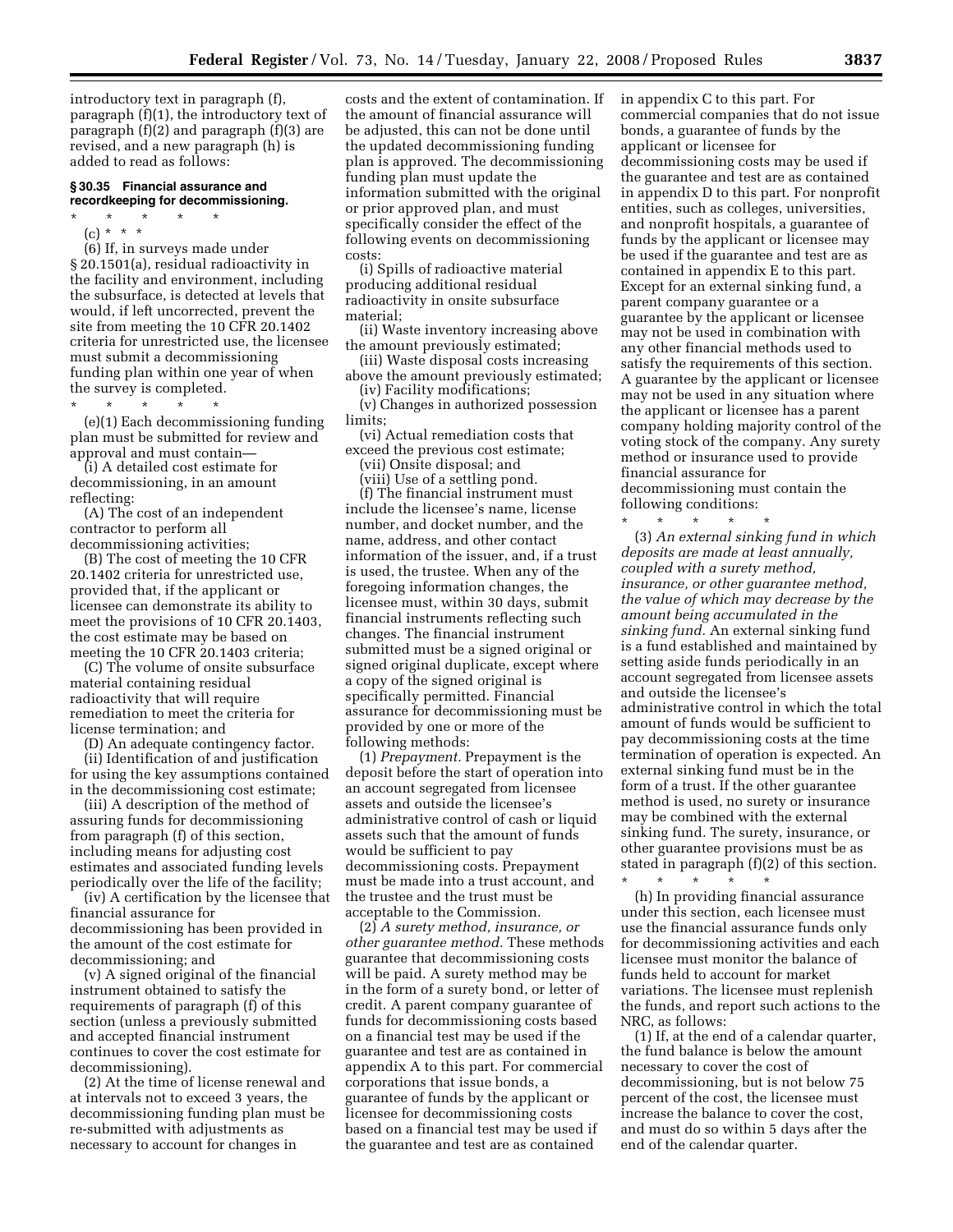(2) If, at any time, the fund balance falls below 75 percent of the amount necessary to cover the cost of decommissioning, the licensee must increase the balance to cover the cost, and must do so within 5 days of the occurrence.

(3) Within 30 days of taking the actions required by paragraphs (h)(1) or (h)(2) of this section, the licensee must report such actions to the NRC, and state the new balance of the fund.

9. In appendix A to part 30, section II, the introductory text of paragraph A, paragraphs A.1.(ii), A.1.(iii), A.2.(i), A.2.(ii), A.2.(iii), B and C.1. are revised, in section III paragraphs B, C and D are revised, and new paragraphs E, F, G and H are added to read as follows:

## **Appendix A to Part 30—Criteria Relating to Use of Financial Tests and Parent Company Guarantees for Providing Reasonable Assurance of Funds for Decommissioning**

\* \* \* \* \*

#### II. Financial Test

A. To pass the financial test, the parent company must meet the criteria of either paragraph A.1 or A.2 of this section. For purposes of applying the appendix A criteria, tangible net worth must be calculated to exclude all intangible assets and the net book value of the nuclear facility and site, and net worth must be calculated to exclude the net book value and goodwill of the nuclear facility and site.

- \* \* \* \* \*
- (1) \* \* \*

(ii) Net working capital and tangible net worth each at least six times the amount of decommissioning funds being assured by a parent company guarantee for the total of all nuclear facilities or parts thereof (or prescribed amount if a certification is used); and

(iii) Tangible net worth of at least \$19 million; and

- \* \* \* \* \*
	- (2) \* \* \*

(i) A current rating for its most recent uninsured, uncollateralized, and unencumbered bond issuance of AAA, AA, A, or BBB (including adjustments of + and  $-$ ) as issued by Standard and Poor's or Aaa, Aa, A, or Baa (including adjustment of 1, 2, or 3) as issued by Moody's; and

(ii) Net worth at least six times the amount of decommissioning funds being assured by a parent company guarantee for the total of all nuclear facilities or parts thereof (or prescribed amount if a certification is used); and

(iii) Tangible net worth of at least \$19 million; and

\* \* \* \* \*

B. The parent company's independent certified public accountant must compare the data used by the parent company in the financial test, which is derived from the independently audited, year-end financial statements for the latest fiscal year, with the

amounts in such financial statement. The accountant must evaluate the parent company's off-balance sheet transactions and provide an opinion on whether those transactions could materially adversely affect the parent company's ability to pay for decommissioning costs. The accountant must verify that a bond rating, if used to demonstrate passage of the financial test, meets the requirements of paragraph A of this section. In connection with the auditing procedure, the licensee must inform NRC within 90 days of any matters coming to the auditor's attention which cause the auditor to believe that the data specified in the financial test should be adjusted and that the company no longer passes the test.

C.(1) After the initial financial test, the parent company must annually pass the test and provide documentation of its continued eligibility to use the parent company guarantee to the Commission within 90 days after the close of each succeeding fiscal year. \* \* \* \* \*

III. Parent Company Guarantee

\* \* \* \* \* B. If the licensee fails to provide alternate financial assurance as specified in the Commission's regulations within 90 days after receipt by the licensee and Commission of a notice of cancellation of the parent company guarantee from the guarantor, the guarantor will provide alternative financial assurance that meets the provisions of the Commission's regulations in the name of the licensee.

C. The parent company guarantee and financial test provisions must remain in effect until the Commission has terminated the license, accepted in writing the parent company's alternate financial assurances, or accepted in writing the licensee's financial assurances.

D. A standby trust to protect public health and safety and the environment must be established for decommissioning costs before the parent company guarantee agreement is submitted. The trustee and trust must be acceptable to the Commission. An acceptable trustee includes an appropriate State or Federal Government agency or an entity which has the authority to act as a trustee, whose trust operations are regulated and examined by a Federal or State agency. The Commission has the right to change the trustee. An acceptable trust will meet the regulatory criteria established in these regulations that govern the issuance of the license for which the guarantor has accepted the obligation to pay for decommissioning costs.

E. The guarantor must agree that it is jointly and severally liable with the licensee for the full cost of decommissioning, and that if the costs of decommissioning and termination of the license exceed the amount guaranteed, the guarantor will pay such additional costs that are not paid by the licensee.

F. The guarantor must agree that it would be subject to Commission orders to make payments under the guarantee agreement.

G. The guarantor must agree that if the guarantor admits in writing its inability to pay its debts generally, or makes a general

assignment for the benefit of creditors, or any proceeding is instituted by or against the guarantor seeking to adjudicate it as bankrupt or insolvent, or seeking dissolution, liquidation, winding-up, reorganization, arrangement, adjustment, protection, relief or composition of it or its debts under any law relating to bankruptcy, insolvency, or reorganization or relief of debtors, or seeking the entry of an order for relief or the appointment of a receiver, trustee, custodian, or other similar official for the guarantor or for any substantial part of its property, or the guarantor takes any action to authorize or effect any of the actions stated in this paragraph, then the Commission may:

(1) Declare that the financial assurance guaranteed by the parent company guarantee agreement is immediately due and payable to the standby trust set up to protect the public health and safety and the environment, without diligence, presentment, demand, protest or any other notice of any kind, all of which are expressly waived by guarantor; and

(2) Exercise any and all of its other rights under applicable law.

H. (1) The guarantor must agree to notify the NRC, in writing, immediately following the filing of a voluntary or involuntary petition for bankruptcy under any chapter of title 11 (Bankruptcy) of the United States Code, or the occurrence of any other event listed in paragraph G of this Appendix, by or against:

- (i) The guarantor;
- (ii) The licensee;

(iii) An entity (as that term is defined in 11 U.S.C.  $101(14)$  controlling the licensee or listing the license or licensee as property of the estate; or

(iv) An affiliate (as that term is defined in 11 U.S.C. 101(2)) of the licensee.

(2) This notification must include:

(i) A description of the event, including major creditors, the amounts involved, and the actions taken to assure that the amount of funds guaranteed by the parent company guarantee for decommissioning will be transferred to the standby trust as soon as possible;

(ii) If a petition of bankruptcy was filed, the identity of the bankruptcy court in which the petition for bankruptcy was filed; and (iii) The date of filing of any petitions.

10. In appendix C to part 30, in section II paragraphs A., B.(2) and B.(3) are revised, in section III paragraphs E and F are revised, and paragraphs G, H and I are added to read as follows:

## **Appendix C to Part 30—Criteria Relating to Use of Financial Tests and Self Guarantees for Providing Reasonable Assurance of Funds for Decommissioning**

# \* \* \* \* \*

#### II. Financial Test

A. To pass the financial test a company must meet all of the criteria set forth below. For purposes of applying the appendix C criteria, tangible net worth must be calculated to exclude all intangible assets and the net book value of the nuclear facility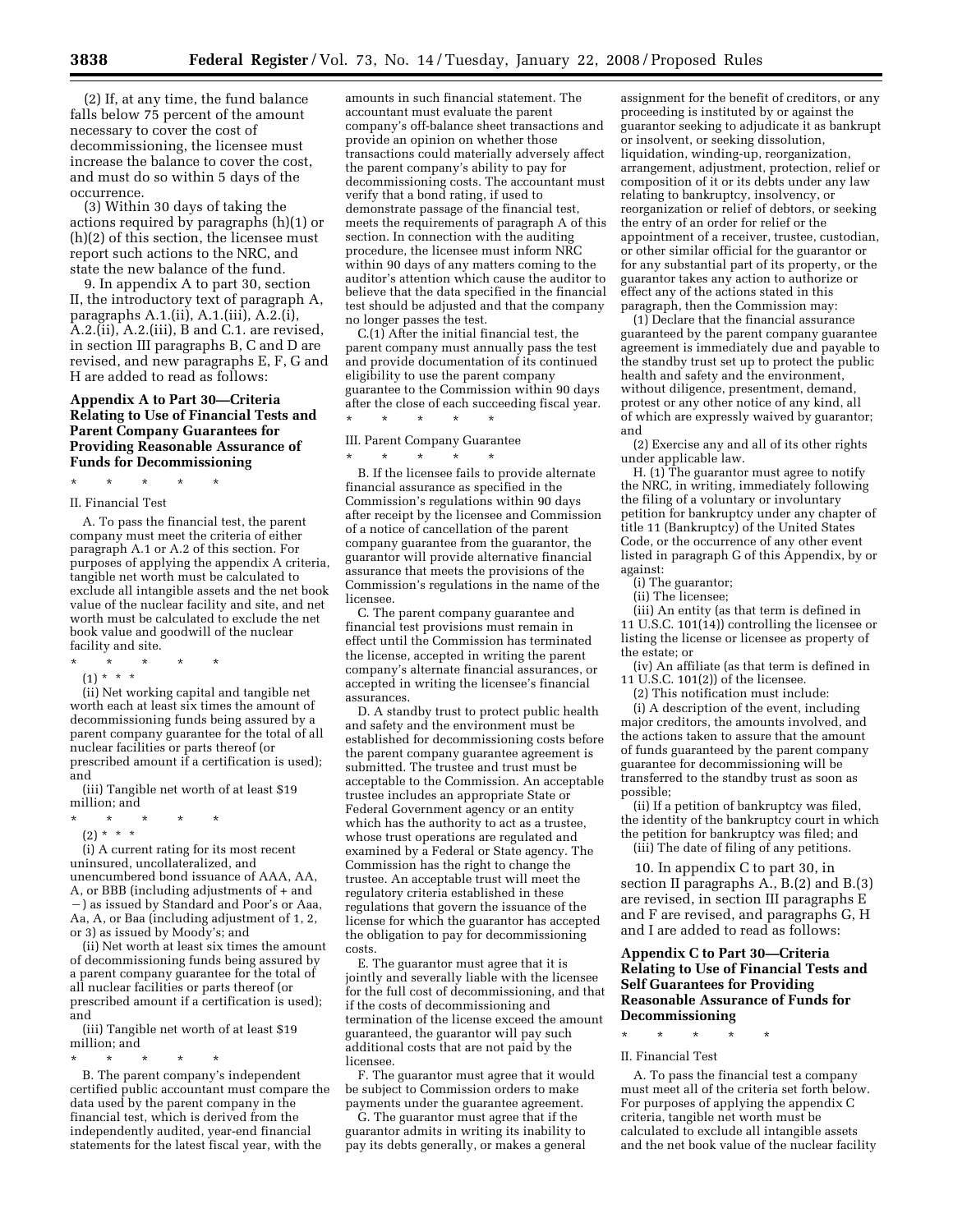and site, and net worth must be calculated to exclude the net book value and goodwill of the nuclear facility and site. These criteria include:

(1) Tangible net worth of at least \$19 million, and net worth at least 10 times the amount of decommissioning funds being assured by a self-guarantee, for all decommissioning activities for which the company is responsible as self-guaranteeing licensee and as parent-guarantor for the total of all nuclear facilities or parts thereof (or the current amount required if certification is used).

(2) Assets located in the United States amounting to at least 90 percent of total assets or at least 10 times the amount of decommissioning funds being assured by a self-guarantee, for all decommissioning activities for which the company is responsible as self-guaranteeing licensee and as parent-guarantor for the total of all nuclear facilities or parts thereof (or the current amount required if certification is used).

(3) A current rating for its most recent uninsured, uncollateralized, and unencumbered bond issuance of AAA, AA, or A (including adjustments of  $+$  and  $-$ ) as issued by Standard and Poor's, or Aaa, Aa, or A (including adjustments of 1, 2, or 3) as issued by Moody's.

 $B. * * * * *$ 

(2) The company's independent certified public accountant must compare the data used by the company in the financial test, which is derived from the independently audited, year-end financial statements for the latest fiscal year, with the amounts in such financial statement. The accountant must evaluate the company's off-balance sheet transactions and provide an opinion on whether those transactions could materially adversely affect the company's ability to pay for decommissioning costs. The accountant must verify that a bond rating, if used to demonstrate passage of the financial test, meets the requirements of section II paragraph A of this appendix. In connection with the auditing procedure, the licensee must inform NRC within 90 days of any matters coming to the auditor's attention which cause the auditor to believe that the data specified in the financial test should be adjusted and that the company no longer passes the test.

(3) After the initial financial test, the company must annually pass the test and provide documentation of its continued eligibility to use the self-guarantee to the Commission within 90 days after the close of each succeeding fiscal year.

## \* \* \* \* \* III. Company Self-Guarantee \* \* \* \* \*

E. (1) If, at any time, the licensee's most recent bond issuance ceases to be rated in any category of ''A'' or above by either Standard and Poor's or Moody's, the licensee will notify the Commission in writing within 20 days after publication of the change by the rating service.

(2) If the licensee's most recent bond issuance ceases to be rated in any category of A or above by both Standard and Poor's and Moody's, the licensee no longer meets

the requirements of section II.A. of this appendix.

F. The applicant or licensee must provide to the Commission a written guarantee (a written commitment by a corporate officer) which states that the licensee will fund and carry out the required decommissioning activities or, upon issuance of an order by the Commission, the licensee will fund the standby trust in the amount guaranteed by the self-guarantee agreement.

G. (1) A standby trust to protect public health and safety and the environment must be established for decommissioning costs before the self-guarantee agreement is submitted.

(2) The trustee and trust must be acceptable to the Commission. An acceptable trustee includes an appropriate State or Federal Government agency or an entity which has the authority to act as a trustee and whose trust operations are regulated and examined by a Federal or State agency. The Commission has the right to change the trustee. An acceptable trust will meet the regulatory criteria established in these regulations that govern the issuance of the license for which the guarantor has accepted the obligation to pay for decommissioning costs.

H. The guarantor must agree that if the guarantor admits in writing its inability to pay its debts generally, or makes a general assignment for the benefit of creditors, or any proceeding is instituted by or against the guarantor seeking to adjudicate it as bankrupt or insolvent, or seeking dissolution, liquidation, winding-up, reorganization, arrangement, adjustment, protection, relief or composition of it or its debts under any law relating to bankruptcy, insolvency, or reorganization or relief of debtors, or seeking the entry of an order for relief or the appointment of a receiver, trustee, custodian, or other similar official for the guarantor or for any substantial part of its property, or the guarantor takes any action to authorize or effect any of the actions stated in this paragraph, then the Commission may:

(1) Declare that the financial assurance guaranteed by the parent company guarantee agreement is immediately due and payable to the standby trust set up to protect the public health and safety and the environment, without diligence, presentment, demand, protest or any other notice of any kind, all of which are expressly waived by guarantor; and

(2) Exercise any and all of its other rights under applicable law.

I. The guarantor must notify the NRC, in writing, immediately following the occurrence of any event listed in paragraph H of this appendix, and must include a description of the event, including major creditors, the amounts involved, and the actions taken to assure that the amount of funds guaranteed by the self-guarantee agreement for decommissioning will be transferred to the standby trust as soon as possible.

11. In appendix D to part 30 in section II, the introductory text of paragraph A., paragraphs A.(1), B.(1), and B.(2) are revised, in section III paragraph D is

revised and paragraphs E, F and G are added to read as follows:

**Appendix D to Part 30—Criteria Relating to Use of Financial Tests and Self-Guarantee for Providing Reasonable Assurance of Funds for Decommissioning by Commercial Companies That Have No Outstanding Rated Bonds** 

\* \* \* \* \*

II. Financial Test

A. To pass the financial test a company must meet all of the criteria set forth below. For purposes of applying the appendix D criteria, tangible net worth must be calculated to exclude all intangible assets and the net book value of the nuclear facility and site.

(1) Tangible net worth greater than \$19 million, or at least 10 times the amount of decommissioning funds being assured by a self-guarantee, whichever is greater, for all decommissioning activities for which the company is responsible as self-guaranteeing licensee and as parent-guarantor for the total of all nuclear facilities or parts thereof (or the current amount required if certification is used).

\* \* \* \* \*

B. \* \* \*

(1) The company's independent certified public accountant must compare the data used by the company in the financial test, which is derived from the independently audited, year-end financial statements for the latest fiscal year, with the amounts in such financial statement. The accountant must evaluate the company's off-balance sheet transactions and provide an opinion on whether those transactions could materially adversely affect the company's ability to pay for decommissioning costs. In connection with the auditing procedure, the licensee must inform NRC within 90 days of any matters coming to the auditor's attention which cause the auditor to believe that the data specified in the financial test should be adjusted and that the company no longer passes the test.

(2) After the initial financial test, the company must annually pass the test and provide documentation of its continued eligibility to use the self-guarantee to the Commission within 90 days after the close of each succeeding fiscal year.

\* \* \* \* \*

III. Company Self-Guarantee \* \* \* \* \*

D. The applicant or licensee must provide to the Commission a written guarantee (a written commitment by a corporate officer) which states that the licensee will fund and carry out the required decommissioning activities or, upon issuance of an order by the Commission, the licensee will fund the standby trust in the amount of the current cost estimates for decommissioning.

E. A standby trust to protect public health and safety and the environment must be established for decommissioning costs before the self-guarantee agreement is submitted. The trustee and trust must be acceptable to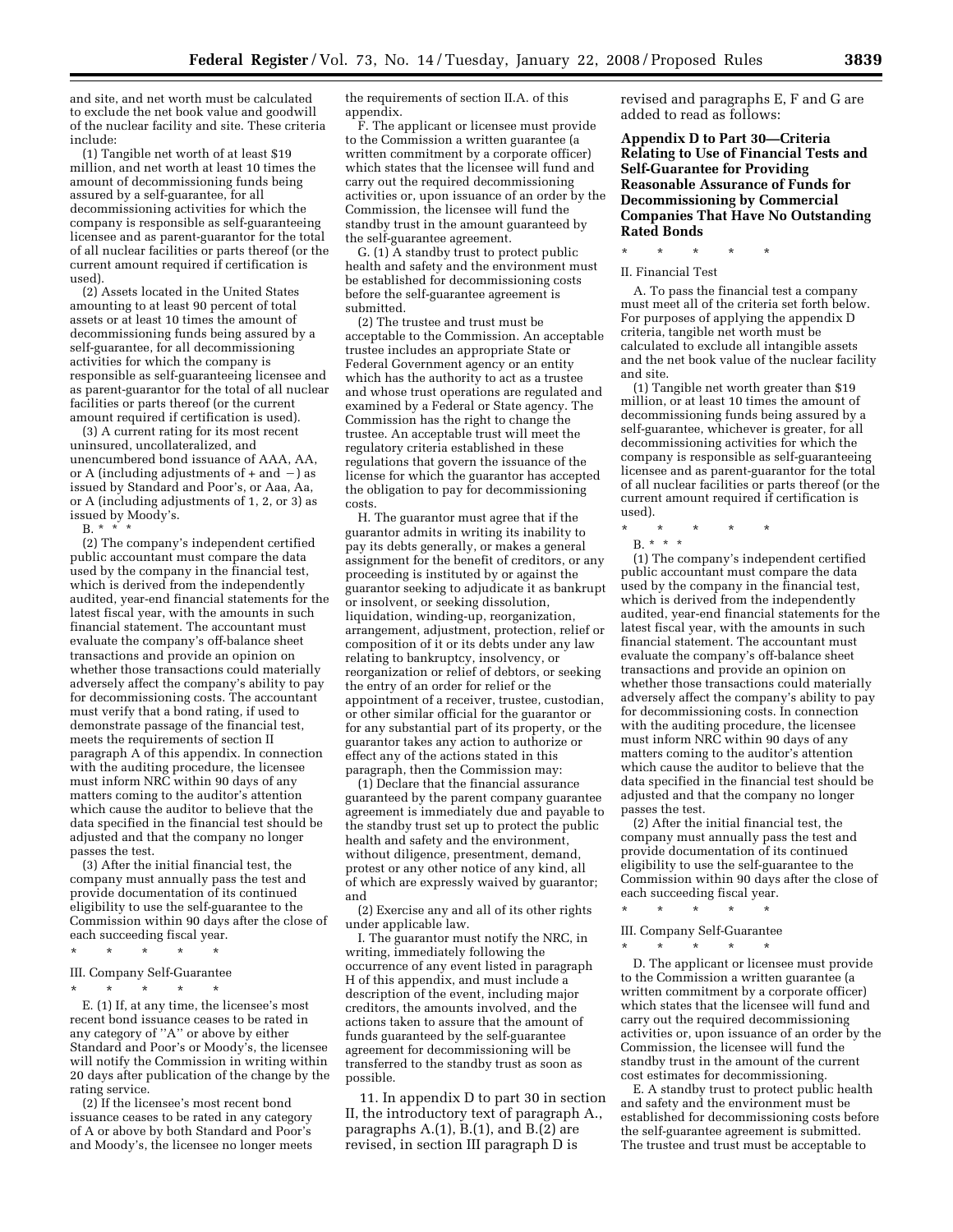the Commission. An acceptable trustee includes an appropriate State or Federal Government agency or an entity which has the authority to act as a trustee and whose trust operations are regulated and examined by a Federal or State agency. The Commission will have the right to change the trustee. An acceptable trust will meet the regulatory criteria established in the part of these regulations that governs the issuance of the license for which the guarantor has accepted the obligation to pay for decommissioning costs.

F. The guarantor must agree that if the guarantor admits in writing its inability to pay its debts generally, or makes a general assignment for the benefit of creditors, or any proceeding is instituted by or against the guarantor seeking to adjudicate it as bankrupt or insolvent, or seeking dissolution, liquidation, winding-up, reorganization, arrangement, adjustment, protection, relief or composition of it or its debts under any law relating to bankruptcy, insolvency, or reorganization or relief of debtors, or seeking the entry of an order for relief or the appointment of a receiver, trustee, custodian, or other similar official for the guarantor or for any substantial part of its property, or the guarantor takes any action to authorize or effect any of the actions stated in this paragraph, then the Commission may:

(1) Declare that the financial assurance guaranteed by the self-guarantee agreement is immediately due and payable to the standby trust set up to protect the public health and safety and the environment, without diligence, presentment, demand, protest or any other notice of any kind, all of which are expressly waived by guarantor; and

(2) Exercise any and all of its other rights under applicable law.

G. The guarantor must notify the NRC, in writing, immediately following the occurrence of any event listed in paragraph H of this appendix, and must include a description of the event, including major creditors, the amounts involved, and the actions taken to assure that the amount of funds guaranteed by the self-guarantee agreement for decommissioning will be transferred to the standby trust as soon as possible.

12. In appendix E to part 30, in section II, paragraphs A.(1), B.(1), C.(1), and C.(2) are revised, in section III paragraphs D and E are revised and paragraphs F, G and H are added to read as follows:

## **Appendix E to Part 30—Criteria Relating to Use of Financial Tests and Self-Guarantee for Providing Reasonable Assurance of Funds for Decommissioning by Nonprofit Colleges, Universities, and Hospitals**

\* \* \* \* \*

- II. Financial Test
	- A. \* \* \*

(1) For applicants or licensees that issue bonds, a current rating for its most recent uninsured, uncollateralized, and unencumbered bond issuance of AAA, AA, or A (including adjustments of  $+$  or  $-$ ) as

issued by Standard and Poor's (S&P) or Aaa, Aa, or A (including adjustments of 1, 2, or 3) as issued by Moody's.

B. \* \* \*

(1) For applicants or licensees that issue bonds, a current rating for its most recent uninsured, uncollateralized, and unencumbered bond issuance of AAA, AA, or A (including adjustments of  $+$  or  $-$ ) as issued by Standard and Poor's or Aaa, Aa, or A (including adjustments of 1, 2, or 3) as issued by Moody's.

\* \* \* \* \* C. \* \* \*

(1) The licensee's independent certified public accountant must compare the data used by the licensee in the financial test, which is derived from the independently audited, year-end financial statements for the latest fiscal year, with the amounts in such financial statement. The accountant must evaluate the licensee's off-balance sheet transactions and provide an opinion on whether those transactions could materially adversely affect the licensee's ability to pay for decommissioning costs. The accountant must verify that a bond rating, if used to demonstrate passage of the financial test, meets the requirements of section II of this appendix. In connection with the auditing procedure, the licensee must inform NRC within 90 days of any matters coming to the auditor's attention which cause the auditor to believe that the data specified in the financial test should be adjusted and that the licensee no longer passes the test.

(2) After the initial financial test, the licensee must repeat passage of the test and provide documentation of its continued eligibility to use the self-guarantee to the Commission within 90 days after the close of each succeeding fiscal year.

\* \* \* \* \*

III. Self-Guarantee

\* \* \* \* \* D. The applicant or licensee must provide to the Commission a written guarantee (a written commitment by a corporate officer or officer of the institution) which states that the licensee will fund and carry out the required decommissioning activities or, upon issuance of an order by the Commission, the licensee will fund the standby trust in the amount of the current cost estimates for decommissioning.

E. (1) If, at any time, the licensee's most recent bond issuance ceases to be rated in any category of ''A'' or above by either Standard and Poor's or Moody's, the licensee shall notify the Commission in writing within 20 days after publication of the change by the rating service.

(2) If the licensee's most recent bond issuance ceases to be rated in any category of A or above by both Standard and Poor's and Moody's, the licensee no longer meets the requirements of section II.A. of this appendix.

 $\overline{F}$ . (1) A standby trust to protect public health and safety and the environment must be established for decommissioning costs before the self-guarantee agreement is submitted.

(2) The trustee and trust must be acceptable to the Commission. An acceptable

trustee includes an appropriate State or Federal Government agency or an entity which has the authority to act as a trustee and whose trust operations are regulated and examined by a Federal or State agency. The Commission has the right to change the trustee. An acceptable trust will meet the regulatory criteria established in the part of these regulations that governs the issuance of the license for which the guarantor has accepted the obligation to pay for decommissioning costs.

G. The guarantor must agree that if the guarantor admits in writing its inability to pay its debts generally, or makes a general assignment for the benefit of creditors, or any proceeding is instituted by or against the guarantor seeking to adjudicate it as bankrupt or insolvent, or seeking dissolution, liquidation, winding-up, reorganization, arrangement, adjustment, protection, relief or composition of it or its debts under any law relating to bankruptcy, insolvency, or reorganization or relief of debtors, or seeking the entry of an order for relief or the appointment of a receiver, trustee, custodian, or other similar official for guarantor or for any substantial part of its property, or the guarantor takes any action to authorize or effect any of the actions stated in this paragraph, then the Commission may:

(1) Declare that the financial assurance guaranteed by the self-guarantee agreement is immediately due and payable to the standby trust set up to protect the public health and safety and the environment, without diligence, presentment, demand, protest or any other notice of any kind, all of which are expressly waived by guarantor; and

(2) Exercise any and all of its other rights under applicable law.

H. The guarantor must notify the NRC, in writing, immediately following the occurrence of any event listed in paragraph G of this appendix, and must include a description of the event, including major creditors, the amounts involved, and the actions taken to assure that the amount of funds guaranteed by the self-guarantee agreement for decommissioning will be transferred to the standby trust as soon as possible.

# **PART 40—DOMESTIC LICENSING OF SOURCE MATERIAL**

13. The authority citation for part 40 continues to read as follows:

**Authority:** Secs. 62, 63, 64, 65, 81, 161, 182, 183, 186, 68 Stat. 932, 933, 935, 948, 953, 954, 955, as amended, secs. 11e(2), 83, 84, Pub. L. 95–604, 92 Stat. 3033, as amended, 3039, sec. 234, 83 Stat. 444, as amended (42 U.S.C. 2014(e)(2), 2092, 2093, 2094, 2095, 2111, 2113, 2114, 2201, 2232, 2233, 2236, 2282); sec. 274, Pub. L. 86–373, 73 Stat. 688 (42 U.S.C. 2021); secs. 201, as amended, 202, 206, 88 Stat. 1242, as amended, 1244, 1246 (42 U.S.C. 5841, 5842, 5846); sec. 275, 92 Stat. 3021, as amended by Pub. L. 97–415, 96 Stat. 2067 (42 U.S.C. 2022); sec. 193, 104 Stat. 2835, as amended by Pub. L. 104–134, 110 Stat. 1321, 1321–349 (42 U.S.C. 2243); sec. 1704, 112 Stat. 2750 (44 U.S.C. 3504 note).

Section 40.7 also issued under Pub. L. 95– 601, sec. 10, 92 Stat. 2951 (42 U.S.C. 5851).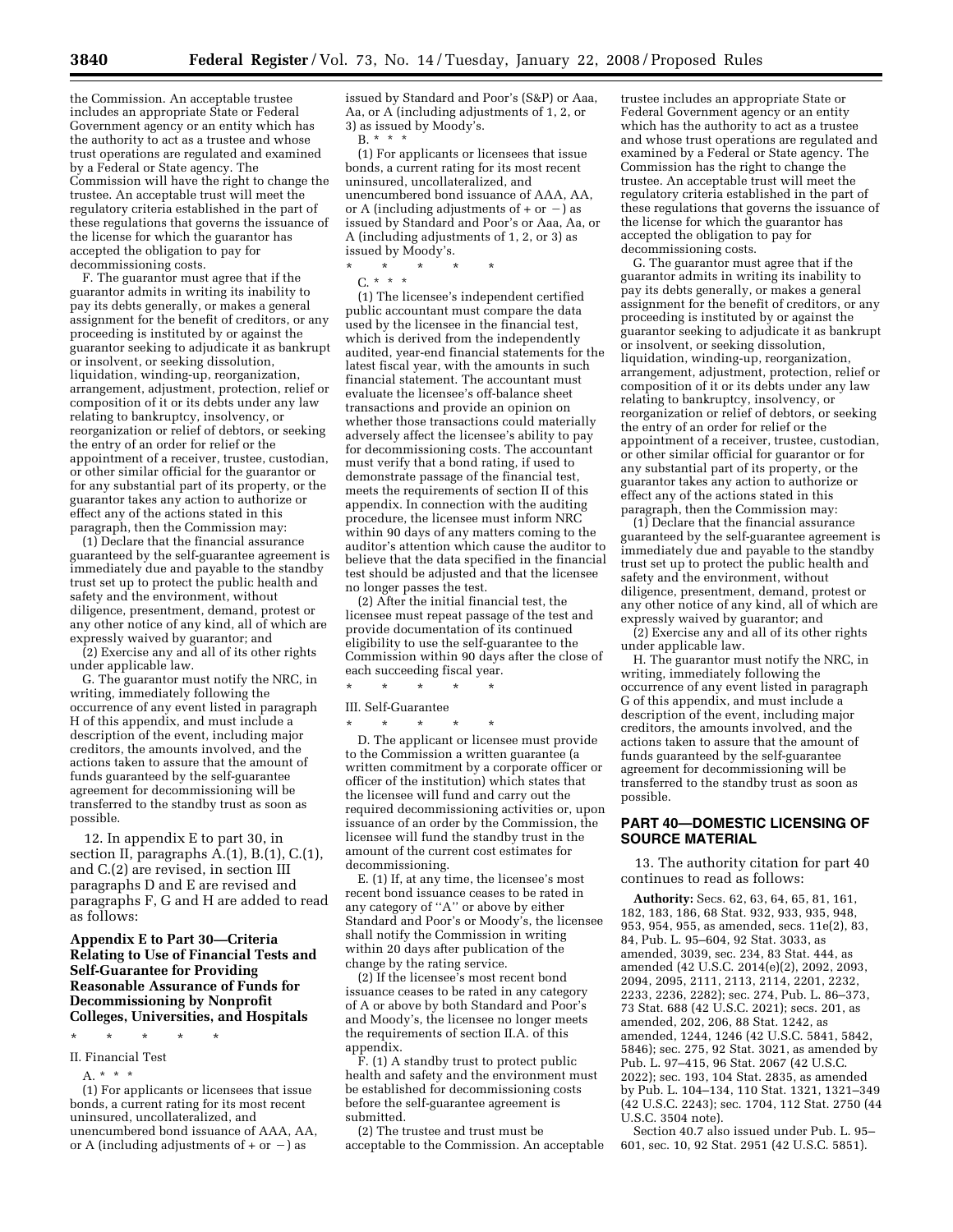Section 40.31(g) also issued under sec. 122, 68 Stat. 939 (42 U.S.C. 2152). Section 40.46 also issued under sec. 184, 68 Stat. 954, as amended (42 U.S.C. 2234). Section 40.71 also issued under sec. 187, 68 Stat. 955 (42 U.S.C. 2237).

14. In § 40.36, a new paragraph (c)(5) is added, paragraph (d), the introductory text in paragraph (e), and paragraphs (e)(1), the introductory text of paragraph (e)(2) and paragraph (e)(3) are revised, and a new paragraph (g) is added to read as follows:

## **§ 40.36 Financial assurance and recordkeeping for decommissioning.**

\* \* \* \* \* (c) \* \* \*

(5) If, in surveys made under 10 CFR 20.1501(a), residual radioactivity in the facility and environment, including the subsurface, is detected at levels that would, if left uncorrected, prevent the site from meeting the 10 CFR 20.1402 criteria for unrestricted use, the licensee must submit a decommissioning funding plan within one year of when the survey is completed.

(d)(1) Each decommissioning funding plan must be submitted for review and approval and must contain—

(i) A detailed cost estimate for decommissioning, in an amount reflecting:

(A) The cost of an independent contractor to perform all decommissioning activities;

(B) The cost of meeting the 10 CFR 20.1402 criteria for unrestricted use, provided that, if the applicant or licensee can demonstrate its ability to meet the provisions of 10 CFR 20.1403, the cost estimate may be based on meeting the 10 CFR 20.1403 criteria;

(C) The volume of onsite subsurface material containing residual radioactivity that will require remediation; and

(D) An adequate contingency factor.

(ii) Identification of and justification for using the key assumptions contained in the decommissioning cost estimate;

(iii) A description of the method of assuring funds for decommissioning from paragraph (e) of this section, including means for adjusting cost estimates and associated funding levels periodically over the life of the facility;

(iv) A certification by the licensee that financial assurance for decommissioning has been provided in the amount of the cost estimate for decommissioning; and

(v) A signed original, or if permitted, a copy, of the financial instrument obtained to satisfy the requirements of paragraph (e) of this section (unless a previously submitted and accepted financial instrument continues to cover the cost estimate for decommissioning).

(2) At the time of license renewal and at intervals not to exceed 3 years, the decommissioning funding plan must be re-submitted with adjustments as necessary to account for changes in costs and the extent of contamination. If the amount of financial assurance will be adjusted, this can not be done until the updated decommissioning funding plan is approved. The decommissioning funding plan must update the information submitted with the original or prior approved plan, and must specifically consider the effect of the following events on decommissioning costs:

(i) Spills of radioactive material producing additional residual radioactivity in onsite subsurface material;

(ii) Waste inventory increasing above the amount previously estimated;

(iii) Waste disposal costs increasing above the amount previously estimated;

(iv) Facility modifications; (v) Changes in authorized possession limits;

(vi) Actual remediation costs that exceed the previous cost estimate;

(vii) Onsite disposal; and (viii) Use of a settling pond.

(e) The financial instrument must include the licensee's name, license number, and docket number; and the name, address, and other contact information of the issuer, and, if a trust is used, the trustee. When any of the foregoing information changes, the licensee must, within 30 days, submit financial instruments reflecting such changes. The financial instrument submitted must be a signed original or signed original duplicate, except where a copy is specifically permitted. Financial assurance for decommissioning must be provided by one or more of the following methods:

(1) *Prepayment.* Prepayment is the deposit before the start of operation into an account segregated from licensee assets and outside the licensee's administrative control of cash or liquid assets such that the amount of funds would be sufficient to pay decommissioning costs. Prepayment must be made into a trust account, and the trustee and the trust must be acceptable to the Commission.

(2) *A surety method, insurance, or other guarantee method.* These methods guarantee that decommissioning costs will be paid. A surety method may be in the form of a surety bond, or letter of credit. A parent company guarantee of funds for decommissioning costs based on a financial test may be used if the guarantee and test are as contained in appendix A to this part. For commercial corporations that issue bonds, a

guarantee of funds by the applicant or licensee for decommissioning costs based on a financial test may be used if the guarantee and test are as contained in appendix C to this part. For commercial companies that do not issue bonds, a guarantee of funds by the applicant or licensee for decommissioning costs may be used if the guarantee and test are as contained in appendix D to this part. For nonprofit entities, such as colleges, universities, and nonprofit hospitals, a guarantee of funds by the applicant or licensee may be used if the guarantee and test are as contained in appendix E to this part. Except for an external sinking fund, a parent company guarantee or guarantee by the applicant or licensee may not be used in combination with any other financial methods used to satisfy the requirements of this section. A guarantee by the applicant or licensee may not be used in any situation where the applicant or licensee has a parent company holding majority control of the voting stock of the company. Any surety method or insurance used to provide financial assurance for decommissioning must contain the following conditions:

\* \* \* \* \*

(3) *An external sinking fund in which deposits are made at least annually, coupled with a surety method, insurance, or other guarantee method, the value of which may decrease by the amount being accumulated in the sinking fund.* An external sinking fund is a fund established and maintained by setting aside funds periodically in an account segregated from licensee assets and outside the licensee's administrative control in which the total amount of funds would be sufficient to pay decommissioning costs at the time termination of operation is expected. An external sinking fund must be in the form of a trust. If the other guarantee method is used, no surety or insurance may be combined with the external sinking fund. The surety, insurance, or other guarantee provisions must be as stated in paragraph (e)(2) of this section.

\* \* \* \* \*

(g) In providing financial assurance under this section, each licensee must use the financial assurance funds only for decommissioning activities and each licensee must monitor the balance of funds held to account for market variations. The licensee must replenish the funds, and report such actions to the NRC, as follows:

(1) If, at the end of a calendar quarter, the fund balance is below the amount necessary to cover the cost of decommissioning, but is not below 75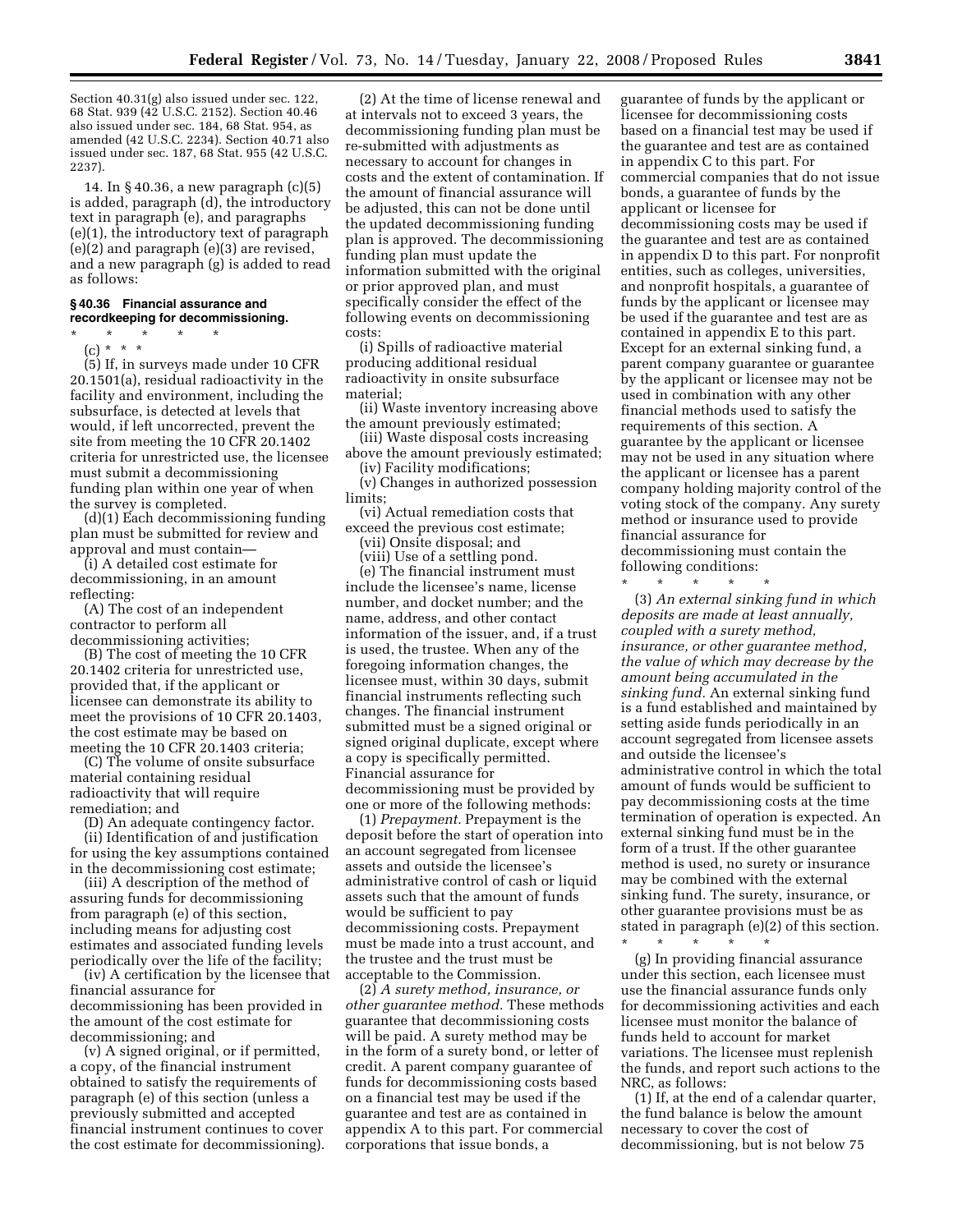percent of the cost, the licensee must increase the balance to cover the cost, and must do so within 5 days after the end of the calendar quarter.

(2) If, at any time, the fund balance falls below 75 percent of the amount necessary to cover the cost of decommissioning, the licensee must increase the balance to cover the cost, and must do so within 5 days of the occurrence.

(3) Within 30 days of taking the actions required by paragraphs (g)(1) or (g)(2) of this section, the licensee must report such actions to the NRC, and state the new balance of the fund.

15. In § 40.46, the current paragraph is designated as paragraph (a) and a new paragraph (b) is added to read as follows:

#### **§ 40.46 Inalienability of licenses.**  \* \* \* \* \*

(b) An application for transfer of license must include:

(1) The identity, technical and financial qualifications of the proposed transferee; and

(2) Financial assurance for decommissioning information required by § 40.36 or appendix A to this part, as applicable.

16. In appendix A to part 40, section II Criterion 9 is revised to read as follows:

**Appendix A to Part 40—Criteria Relating to the Operation of Uranium Mills and the Disposition of Tailings or Wastes Produced by the Extraction or Concentration of Source Material From Ores Processed Primarily for Their Source Material Content** 

#### \* \* \* \* \*

#### II. Financial Criteria

*Criterion 9*—(a) Financial surety arrangements must be established by each mill operator before the commencement of operations to assure that sufficient funds will be available to carry out the decontamination and decommissioning of the mill and site and for the reclamation of any tailings or waste disposal areas. The amount of funds to be ensured by such surety arrangements must be based on Commission-approved cost estimates in a Commission-approved plan, or a proposed revision to the plan submitted to the Commission for approval, if the proposed revision contains a higher cost estimate, for

(1) Decontamination and decommissioning of mill buildings and the milling site to levels which allow unrestricted use of these areas upon decommissioning, and

(2) The reclamation of tailings and/or waste areas in accordance with technical criteria delineated in Section I of this appendix.

(b) Each cost estimate must contain— (1) A detailed cost estimate for

decontamination, decommissioning, and reclamation, in an amount reflecting:

(i) The cost of an independent contractor to perform the decontamination, decommissioning and reclamation activities; and

(ii) An adequate contingency factor;

(2) An estimate of the amount of residual radioactive material in onsite subsurface material;

(3) Identification of and justification for using the key assumptions contained in the decommissioning cost estimate; and

(4) A description of the method of assuring funds for decontamination, decommissioning, and reclamation.

(c) The licensee shall submit this plan in conjunction with an environmental report that addresses the expected environmental impacts of the milling operation, decommissioning and tailings reclamation, and evaluates alternatives for mitigating these impacts. The plan must include a signed original of the financial instrument obtained to satisfy the surety arrangement requirements of this criterion (unless a previously submitted and approved financial instrument continues to cover the cost estimate for decommissioning). The surety arrangement must also cover the cost estimate and the payment of the charge for long-term surveillance and control required by Criterion 10 of this section.

(d) To avoid unnecessary duplication and expense, the Commission may accept financial sureties that have been consolidated with financial or surety arrangements established to meet requirements of other Federal or state agencies and/or local governing bodies for decommissioning, decontamination, reclamation, and long-term site surveillance and control, provided such arrangements are considered adequate to satisfy these requirements and that the portion of the surety which covers the decommissioning and reclamation of the mill, mill tailings site and associated areas, and the long-term funding charge is clearly identified and committed for use in accomplishing these activities.

(e) The licensee's surety mechanism will be reviewed annually by the Commission to assure that sufficient funds would be available for completion of the reclamation plan if the work had to be performed by an independent contractor.

(f) The amount of surety liability should be adjusted to recognize any increases or decreases resulting from:

(1) Inflation;

(2) Changes in engineering plans;

(3) Activities performed;

(4) Spills, leakage or migration of radioactive material producing additional residual radioactivity in onsite subsurface material that must be remediated to meet license termination criteria;

(5) Waste inventory increasing above the amount previously estimated;

(6) Waste disposal costs increasing above the amount previously estimated;

(7) Facility modifications;

(8) Changes in authorized possession limits;

(9) Actual remediation costs that exceed the previous cost estimate;

(10) Onsite disposal; and

(11) Any other conditions affecting costs.

(g) Regardless of whether reclamation is phased through the life of the operation or takes place at the end of operations, an appropriate portion of surety liability must be retained until final compliance with the reclamation plan is determined.

(h) The appropriate portion of surety liability retained until final compliance with the reclamation plan is determined will be at least sufficient at all times to cover the costs of decommissioning and reclamation of the areas that are expected to be disturbed before the next license renewal. The term of the surety mechanism must be open ended, unless it can be demonstrated that another arrangement would provide an equivalent level of assurance. This assurance would be provided with a surety instrument which is written for a specified period of time (e.g., 5) years) that which must be automatically renewed unless the surety notifies the beneficiary (the Commission or the State regulatory agency) and the principal (the licensee) with reasonable time (e.g., 90 days) before the renewal date of their intention not to renew. In such a situation the surety requirement still exists and the licensee would be required to submit an acceptable replacement surety within a brief period of time to allow at least 60 days for the regulatory agency to collect.

(i) Proof of forfeiture must not be necessary to collect the surety. In the event that the licensee cannot provide an acceptable replacement surety within the required time, the surety shall be automatically collected before its expiration. The surety instrument must provide for collection of the full face amount immediately on demand without reduction for any reason, except for trustee fees and expenses provided for in a trust agreement, and that the surety will not refuse to make full payment. The conditions described previously would have to be clearly stated on any surety instrument which is not open-ended, and must be agreed to by all parties. Financial surety arrangements generally acceptable to the Commission are:

(1) Trust funds.

(2) Surety bonds.

(3) Irrevocable letters or credit.

(4) Parent company guarantee under

appendix A to 10 CFR part 40.

(iv) Combinations of the above or other types of arrangements as may be approved by the Commission. If a trust is not used, then a standby trust must be set up to receive funds in the event the Commission or State regulatory agency exercises its right to collect the surety. The surety arrangement and the surety or trustee, as applicable, must be acceptable to the Commission. Self insurance, or any arrangement which essentially constitutes self insurance (e.g., a contract with a State or Federal agency), will not satisfy the surety requirement because this provides no additional assurance other than that which already exists through license requirements.

# **PART 50—DOMESTIC LICENSING OF PRODUCTION AND UTILIZATION FACILITIES**

17. The authority citation for part 50 continues to read as follows: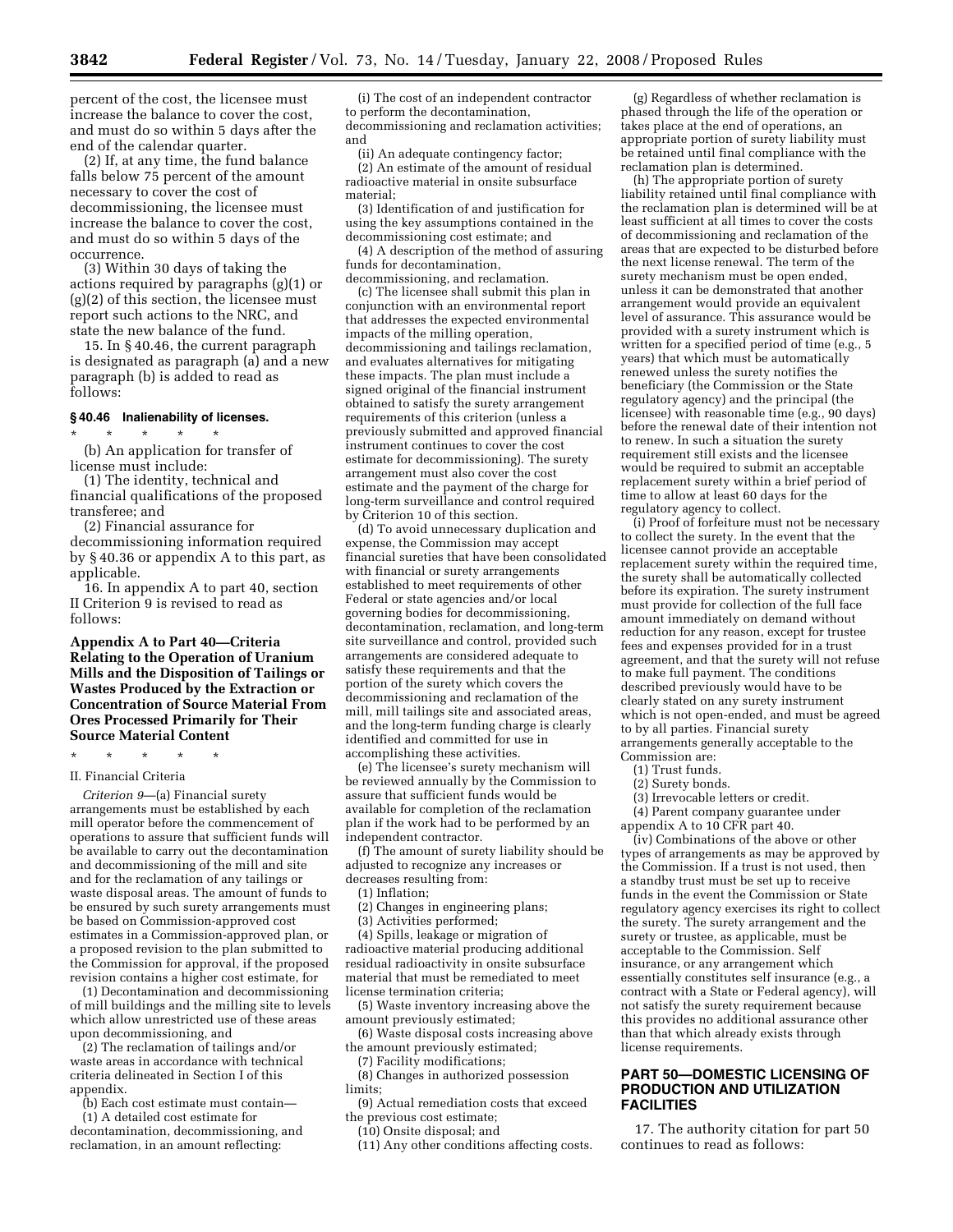**Authority:** Secs. 102, 103, 104, 105, 161, 182, 183, 186, 189, 68 Stat. 936, 937, 938, 948, 953, 954, 955, 956, as amended, sec. 234, 83 Stat. 444, as amended (42 U.S.C. 2132, 2133, 2134, 2135, 2201, 2232, 2233, 2236, 2239, 2282); secs. 201, as amended, 202, 206, 88 Stat. 1242, as amended, 1244, 1246 (42 U.S.C. 5841, 5842, 5846); sec. 1704, 112 Stat. 2750 (44 U.S.C. 3504 note).

Section 50.7 also issued under Pub. L. 95– 601, sec. 10, 92 Stat. 2951 (42 U.S.C. 5841). Section 50.10 also issued under secs. 101, 185, 68 Stat. 955, as amended (42 U.S.C. 2131, 2235); sec. 102, Pub. L. 91–190, 83 Stat. 853 (42 U.S.C. 4332). Sections 50.13, 50.54(dd), and 50.103 also issued under sec. 108, 68 Stat. 939, as amended (42 U.S.C. 2138).

Sections 50.23, 50.35, 50.55, and 50.56 also issued under sec. 185, 68 Stat. 955 (42 U.S.C. 2235). Sections 50.33a, 50.55a and Appendix Q also issued under sec. 102, Pub. L. 91–190, 83 Stat. 853 (42 U.S.C. 4332). Sections 50.34 and 50.54 also issued under sec. 204, 88 Stat. 1245 (42 U.S.C. 5844). Sections 50.58, 50.91, and 50.92 also issued under Pub. L. 97–415, 96 Stat. 2073 (42 U.S.C. 2239). Section 50.78 also issued under sec. 122, 68 Stat. 939 (42 U.S.C. 2152). Sections 50.80–50.81 also issued under sec. 184, 68 Stat. 954, as amended (42 U.S.C. 2234). Appendix F also issued under sec. 187, 68 Stat. 955 (42 U.S.C. 2237).

18. In § 50.75, the introductory text of paragraph (e)(1)(iii)(A) is revised to read as follows:

#### **§ 50.75 Reporting and recordkeeping for decommissioning planning.**

- \* \* \* \* \*
	- (e) \* \* \*
	- $(1) * * * *$
	- $(iii) * * * *$

(A) These methods guarantee that decommissioning costs will be paid. A surety method may be in the form of a surety bond, or letter of credit. Any surety method or insurance used to provide financial assurance for decommissioning must contain the following conditions:

\* \* \* \* \* 19. In § 50.82, paragraph (a)(4)(i) is revised, and paragraphs  $(a)(8)(v)$ ,  $(a)(8)(vi)$ , and  $(a)(8)(vii)$  are added to read as follows:

#### **§ 50.82 Termination of license.**

\* \* \* \* \*

(a) \* \* \* (4)(i) Within 2 years following permanent cessation of operations, the licensee shall submit a post-shutdown decommissioning activities report (PSDAR) to the NRC, and a copy to the affected State(s). The PSDAR must contain a description of the planned decommissioning activities along with a schedule for their accomplishment, a discussion that provides the reasons for concluding that the environmental impacts associated with site-specific

decommissioning activities will be bounded by appropriate previously issued environmental impact statements, and a site-specific decommissioning cost estimate, including the projected cost of managing irradiated fuel.

 $\star$   $\quad$   $\star$   $\quad$   $\star$  $(8) * * * *$ 

(v) After submitting its site-specific decommissioning cost estimate required by paragraph (a)(4)(i) of this section, and until the licensee has completed its final radiation survey and demonstrated that residual radioactivity has been reduced to a level that permits termination of its license, the licensee must annually submit to the NRC, by March 31, a financial assurance status report. The report must include the following information, current through the end of the previous calendar year:

(A) The amount spent on decommissioning, both cumulative and over the previous calendar year, the remaining balance of any decommissioning funds, and the amount provided by other financial assurance methods being relied upon;

(B) An estimate of the costs to complete decommissioning, reflecting any difference between actual and estimated costs for work performed during the year, and the decommissioning criteria upon which the estimate is based;

(C) Any modifications occurring to a licensee's current method of providing financial assurance since the last submitted report; and

(D) Any material changes to trust agreements or financial assurance contracts.

(vi) If the sum of the balance of any remaining decommissioning funds, plus earnings on such funds calculated at not greater than a 2 percent real rate of return, together with the amount provided by other financial assurance methods being relied upon, does not cover the estimated cost to complete the decommissioning, the financial assurance status report must include additional financial assurance to cover the estimated cost of completion.

(vii) After submitting its site-specific decommissioning cost estimate required by paragraph (a)(4)(i) of this section, the licensee must annually submit to the NRC, by March 31, a report on the status of its funding for managing irradiated fuel. The report must include the following information, current through the end of the previous calendar year:

(A) The amount of funds accumulated to cover the cost of managing the irradiated fuel;

(B) The projected cost of managing irradiated fuel until title to the fuel and possession of the fuel is transferred to the Secretary of Energy; and

(C) If the funds accumulated do not cover the projected cost, a plan to obtain additional funds to cover the cost.  $\begin{array}{ccc} * & * & * \end{array}$ \* \* \* \* \*

## **PART 70—DOMESTIC LICENSING OF SPECIAL NUCLEAR MATERIAL**

20. The authority citation for part 70 continues to read as follows:

**Authority:** Secs. 51, 53, 161, 182, 183, 68 Stat. 929, 930, 948, 953, 954, as amended, sec. 234, 83 Stat. 444, as amended (42 U.S.C. 2071, 2073, 2201, 2232, 2233, 2282, 2297f); secs. 201, as amended, 202, 204, 206, 88 Stat. 1242, as amended, 1244, 1245, 1246 (42 U.S.C. 5841, 5842, 5845, 5846). Sec. 193, 104 Stat. 2835, as amended by Pub. L. 104–134, 110 Stat. 1321, 1321–349 (42 U.S.C. 2243); sec. 1704, 112 Stat. 2750 (44 U.S.C. 3504 note).

Sections 70.1(c) and 70.20a(b) also issued under secs. 135, 141, Pub. L. 97–425, 96 Stat. 2232, 2241 (42 U.S.C. 10155, 10161). Section 70.7 is also issued under Pub. L. 95–601, sec. 10, 92 Stat. 2951 as amended by Pub. L. 102– 486, sec. 2902, 106 Stat. 3123 (42 U.S.C. 5851). Section 70.21(g) also issued under sec. 122, 68 Stat. 939 (42 U.S.C. 2152). Section 70.31 also issued under sec. 57d, Pub. L. 93– 377, 88 Stat. 475 (42 U.S.C. 2077). Sections 70.36 and 70.44 also issued under sec. 184, 68 Stat. 954, as amended (42 U.S.C. 2234). Section 70.81 also issued under secs. 186, 187, 68 Stat. 955 (42 U.S.C. 2236, 2237). Section 70.82 also issued under sec. 108, 68 Stat. 939, as amended (42 U.S.C. 2138).

21. In § 70.25, a new paragraph (c)(5) is added, paragraph (e), the introductory text in paragraph (f), and paragraph (f)(1), the introductory text of paragraph  $(f)(2)$  and paragraph  $(f)(3)$  are revised, and a new paragraph (h) is added to read as follows:

## **§ 70.25 Financial assurance and recordkeeping for decommissioning.**

\* \* \* \* \* (c) \* \* \*

(5) If, in surveys made under 10 CFR 20.1501(a), residual radioactivity in the facility and environment, including the subsurface, is detected at levels that would, if left uncorrected, prevent the site from meeting the 10 CFR 20.1402 criteria for unrestricted use, the licensee must submit a decommissioning funding plan within one year of when the survey is completed.

\* \* \* \* \* (e)(1) Each decommissioning funding plan must be submitted for review and approval and must contain—

(i) A detailed cost estimate for decommissioning, in an amount reflecting:

(A) The cost of an independent contractor to perform all decommissioning activities;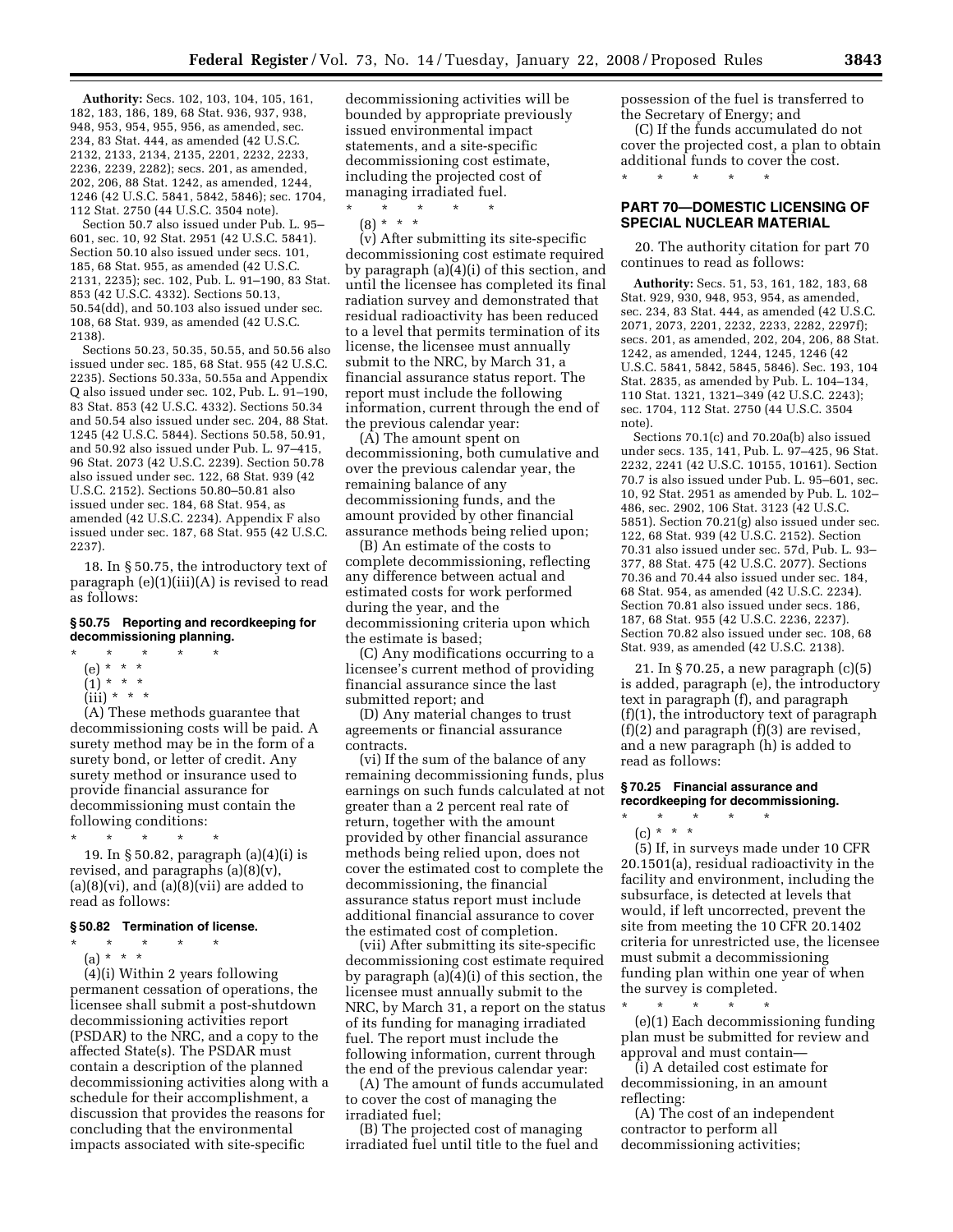(B) The cost of meeting the 10 CFR 20.1402 criteria for unrestricted use, provided that, if the applicant or licensee can demonstrate its ability to meet the provisions of 10 CFR 20.1403, the cost estimate may be based on meeting the 10 CFR 20.1403 criteria;

(C) The volume of onsite subsurface material containing residual radioactivity that will require remediation; and

(D) An adequate contingency factor.

(ii) Identification of and justification for using the key assumptions contained in the decommissioning cost estimate;

(iii) A description of the method of assuring funds for decommissioning from paragraph (f) of this section, including means for adjusting cost estimates and associated funding levels periodically over the life of the facility;

(iv) A certification by the licensee that financial assurance for decommissioning has been provided in the amount of the cost estimate for decommissioning; and

(v) A signed original, or, if permitted, a copy, of the financial instrument obtained to satisfy the requirements of paragraph (f) of this section (unless a previously submitted and accepted financial instrument continues to cover the cost estimate for decommissioning).

(2) At the time of license renewal and at intervals not to exceed 3 years, the decommissioning funding plan must be re-submitted with adjustments as necessary to account for changes in costs and the extent of contamination. If the amount of financial assurance will be adjusted, this cannot be done until the updated decommissioning funding plan is approved. The decommissioning funding plan must update the information submitted with the original or prior approved plan, and must specifically consider the effect of the following events on decommissioning costs:

(i) Spills of radioactive material producing additional residual radioactivity in onsite subsurface material;

(ii) Waste inventory increasing above the amount previously estimated;

(iii) Waste disposal costs increasing above the amount previously estimated;

(iv) Facility modifications;

(v) Changes in authorized possession limits;

(vi) Actual remediation costs that exceed the previous cost estimate;

(vii) Onsite disposal; and

(viii) Use of a settling pond.

(f) The financial instrument must include the licensee's name, license number, and docket number; and the name, address, and other contact information of the issuer, and, if a trust

is used, the trustee. When any of the foregoing information changes, the licensee must, within 30 days, submit financial instruments reflecting such changes. Financial assurance for decommissioning must be provided by one or more of the following methods:

(1) *Prepayment.* Prepayment is the deposit before the start of operation into an account segregated from licensee assets and outside the licensee's administrative control of cash or liquid assets such that the amount of funds would be sufficient to pay decommissioning costs. Prepayment must be made into a trust account, and the trustee and the trust must be acceptable to the Commission.

(2) *A surety method, insurance, or other guarantee method.* These methods guarantee that decommissioning costs will be paid. A surety method may be in the form of a surety bond, or letter of credit. A parent company guarantee of funds for decommissioning costs based on a financial test may be used if the guarantee and test are as contained in appendix A to this part. For commercial corporations that issue bonds, a guarantee of funds by the applicant or licensee for decommissioning costs based on a financial test may be used if the guarantee and test are as contained in appendix C to this part. For commercial companies that do not issue bonds, a guarantee of funds by the applicant or licensee for decommissioning costs may be used if the guarantee and test are as contained in appendix D to this part. For nonprofit entities, such as colleges, universities, and nonprofit hospitals, a guarantee of funds by the applicant or licensee may be used if the guarantee and test are as contained in appendix E to this part. Except for an external sinking fund, a parent company guarantee or a guarantee by the applicant or licensee may not be used in combination with any other financial methods used to satisfy the requirements of this section. A guarantee by the applicant or licensee may not be used in any situation where the applicant or licensee has a parent company holding majority control of the voting stock of the company. Any surety method or insurance used to provide financial assurance for decommissioning must contain the following conditions:

\* \* \* \* \*

(3) *An external sinking fund in which deposits are made at least annually, coupled with a surety method, insurance, or other guarantee method, the value of which may decrease by the amount being accumulated in the sinking fund.* An external sinking fund

is a fund established and maintained by setting aside funds periodically in an account segregated from licensee assets and outside the licensee's administrative control in which the total amount of funds would be sufficient to pay decommissioning costs at the time termination of operation is expected. An external sinking fund must be in the form of a trust. If the other guarantee method is used, no surety or insurance may be combined with the external sinking fund. The surety, insurance, or other guarantee provisions must be as stated in paragraph (f)(2) of this section.

\* \* \* \* \*

(h) In providing financial assurance under this section, each licensee must use the financial assurance funds only for decommissioning activities and each licensee must monitor the balance of funds held to account for market variations. The licensee must replenish the funds, and report such actions to the NRC, as follows:

(1) If, at the end of a calendar quarter, the fund balance is below the amount necessary to cover the cost of decommissioning, but is not below 75 percent of the cost, the licensee must increase the balance to cover the cost, and must do so within 5 days after the end of the calendar quarter.

(2) If, at any time, the fund balance falls below 75 percent of the amount necessary to cover the cost of decommissioning, the licensee must increase the balance to cover the cost, and must do so within 5 days of the occurrence.

(3) Within 30 days of taking the actions required by paragraphs (h)(1) or (h)(2) of this section, the licensee must report such actions to the NRC, and state the new balance of the fund.

22. In § 70.36, the current paragraph is designated as paragraph (a) and a new paragraph (b) is added to read as follows:

#### **§ 70.36 Inalienability of licenses.**

\* \* \* \* \*

(b) An application for transfer of license must include:

(1) The identity, technical and financial qualifications of the proposed transferee; and

(2) Financial assurance for decommissioning information required by § 70.25.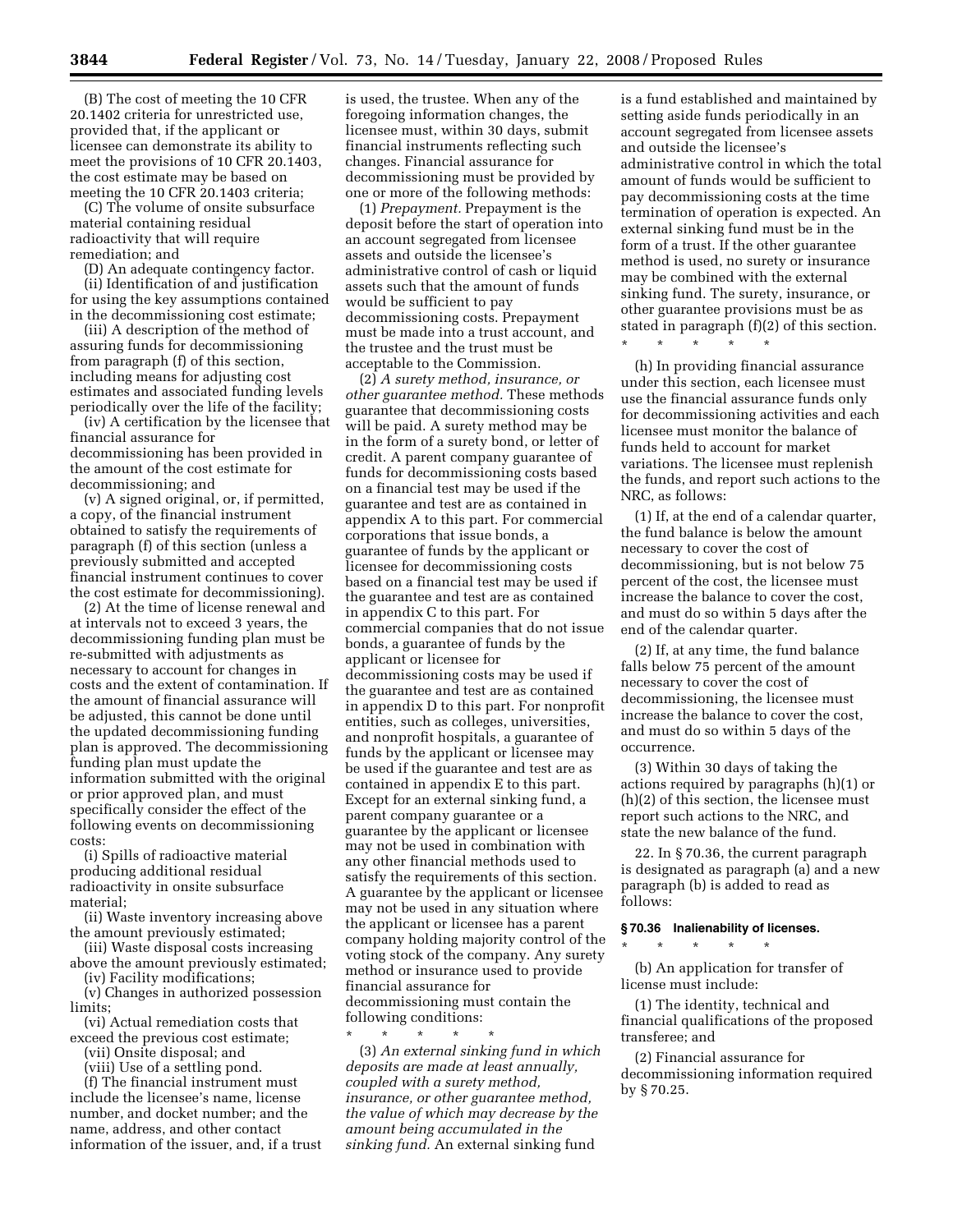## **PART 72—LICENSING REQUIREMENTS FOR THE INDEPENDENT STORAGE OF SPENT NUCLEAR FUEL, HIGH-LEVEL RADIOACTIVE WASTE, AND REACTOR-RELATED GREATER THAN CLASS C WASTE**

23. The authority citation for part 72 continues to read as follows:

**Authority:** Secs. 51, 53, 57, 62, 63, 65, 69, 81, 161, 182, 183, 184, 186, 187, 189, 68 Stat. 929, 930, 932, 933, 934, 935, 948, 953, 954, 955, as amended; sec. 234, 83 Stat. 444, as amended (42 U.S.C. 2071, 2073, 2077, 2092, 2093, 2095, 2099, 2111, 2201, 2232, 2233, 2234, 2236, 2237, 2238, 2282); sec. 274, Pub. L. 86–373, 73 Stat. 688, as amended (42 U.S.C. 2021); sec. 201, as amended; 202, 206, 88 Stat. 1242, as amended; 1244, 1246 (42 U.S.C. 5841, 5842, 5846); Pub. L. 95–601, sec. 10, 92 Stat. 2951, as amended by Pub. L. 102– 486, sec. 7902, 106 Stat. 3123 (42 U.S.C. 5851); sec. 102, Pub. L. 91–190, 83 Stat. 853 (42 U.S.C. 4332); secs. 131, 132, 133, 135, 137, 141, Pub. L. 97–425, 96 Stat. 2229, 2230, 2232, 2241; sec. 148, Pub. L. 100–203, 101 Stat. 1330–235 (42 U.S.C. 10151, 10152, 10153, 10155, 10157, 10161, 10168); sec. 1704, 112 Stat. 2750 (44 U.S.C. 3504 note); sec. 651(e), Pub. L. 109–58, 119 Stat. 806–10 (42 U.S.C. 2014, 2021, 2021b, 2111).

Section 72.44(g) also issued under secs. 142(b) and 148(C), (d), Pub. L. 100–203, 101 Stat. 1330–232, 1330–236 (42 U.S.C. 10162(b), 10168(c), (d)). Section 72.46 also issued under sec. 189, 68 Stat. 955 (42 U.S.C. 2239); sec. 134, Pub. L. 97–425, 96 Stat. 2230 (42 U.S.C. 10154). Section 72.96(d) also issued under sec. 145(g), Pub. L. 100–203, 101 Stat. 1330–235 (42 U.S.C. 10165(g)). Subpart J also issued under secs. 2(2), 2(15), 2(19), 117(a), 141(h), Pub. L. 97–425, 96 Stat. 2202, 2203, 2204, 2222, 2224 (42 U.S.C. 10101, 10137(a), 10161(h)). Subparts K and L are also issued under sec. 133, 98 Stat. 2230 (42 U.S.C. 10153) and sec. 218(a), 96 Stat. 2252 (42 U.S.C. 10198).

24. In § 72.13, paragraph (c) is revised to read as follows:

#### **§ 72.13 Applicability.**

\* \* \* \* \* (c) The following sections apply to activities associated with a general license: §§ 72.1; 72.2(a)(1), (b), (c), and (e); 72.3 through 72.6(c)(1); 72.7 through 72.13(a) and (c); 72.30(e) and (f); 72.32(c) and (d); 72.44(b) and (f); 72.48; 72.50(a); 72.52(a), (b), (d), and (e); 72.60; 72.62; 72.72 through 72.80(f); 72.82 through 72.86; 72.104; 72.106; 72.122; 72.124; 72.126; 72.140 through 72.176; 72.190; 72.194; 72.210 through 72.220, and 72.240(a).

\* \* \* \* \* 25. In § 72.30, paragraph (b) is revised, paragraph (c) is redesignated as paragraph (e) and the introductory text of the newly redesignated paragraph (e), paragraphs (e)(1), the introductory text of paragraph (e)(2) and paragraph (e)(3)

are revised, paragraph (d) is redesignated as paragraph (f), and new paragraphs (c), (d), and (g) are added to read as follows:

## **§ 72.30 Financial assurance and recordkeeping for decommissioning.**

\* \* \* \* \* (b) Each holder of, or applicant for, a license under this part must submit for NRC review and approval a decommissioning funding plan that must contain:

(1) Information on how reasonable assurance will be provided that funds will be available to decommission the ISFSI or MRS.

(2) A detailed cost estimate for decommissioning, in an amount reflecting:

(i) The cost of an independent contractor to perform all

decommissioning activities; (ii) An adequate contingency factor;

and

(iii) The cost of meeting the § 20.1402 of this chapter criteria for unrestricted use, provided that, if the applicant or licensee can demonstrate its ability to meet the provisions of § 20.1403, the cost estimate may be based on meeting the § 20.1403 criteria.

(3) Identification of and justification for using the key assumptions contained in the decommissioning cost estimate.

(4) A description of the method of assuring funds for decommissioning from paragraph (e) of this section, including means for adjusting cost estimates and associated funding levels periodically over the life of the facility.

(5) The volume of onsite subsurface material containing residual radioactivity that will require remediation to meet the criteria for license termination.

(6) A certification that financial assurance for decommissioning has been provided in the amount of the cost estimate for decommissioning.

(c) At the time of license renewal and at intervals not to exceed 3 years the decommissioning funding plan must be re-submitted with adjustments as necessary to account for changes in costs and the extent of contamination. If the amount of financial assurance will be adjusted, this cannot be done until the updated decommissioning funding plan is approved. The decommissioning funding plan must update the information submitted with the original or prior approved plan and must specifically consider the effect of the following events on decommissioning costs:

(1) Spills of radioactive material producing additional residual radioactivity in onsite subsurface material.

(2) Facility modifications.

(3) Changes in authorized possession limits.

(4) Actual remediation costs that exceed the previous cost estimate.

(d) If, in surveys made under 10 CFR 20.1501(a), residual radioactivity in soils or ground water is detected at levels that would require such radioactivity to be reduced to a level permitting release of the property for unrestricted use under the decommissioning requirements in part 20 of this chapter, the licensee must submit a new or revised decommissioning funding plan (as described in paragraph (e) of this section) within one year of when the survey is completed.

(e) The financial instrument must include the licensee's name, license number, and docket number; and the name, address, and other contact information of the issuer, and, if a trust is used, the trustee. When any of the foregoing information changes, the licensee must, within 30 days, submit financial instruments reflecting such changes. Financial assurance for decommissioning must be provided by one or more of the following methods:

(1) *Prepayment*. Prepayment is the deposit before the start of operation into an account segregated from licensee assets and outside the licensee's administrative control of cash or liquid assets such that the amount of funds would be sufficient to pay decommissioning costs. Prepayment must be made into a trust account, and the trustee and the trust must be acceptable to the Commission.

(2) *A surety method, insurance, or other guarantee method*. These methods guarantee that decommissioning costs will be paid. A surety method may be in the form of a surety bond, or letter of credit. A parent company guarantee of funds for decommissioning costs based on a financial test may be used if the guarantee and test are as contained in appendix A to part 30 of this chapter. For commercial corporations that issue bonds, a guarantee of funds by the applicant or licensee for decommissioning costs based on a financial test may be used if the guarantee and test are as contained in appendix C to part 30 of this chapter. For commercial companies that do not issue bonds, a guarantee of funds by the applicant or licensee for decommissioning costs may be used if the guarantee and test are as contained in appendix D to part 30 of this chapter. Except for an external sinking fund, a parent company guarantee or a guarantee by the applicant or licensee may not be used in combination with